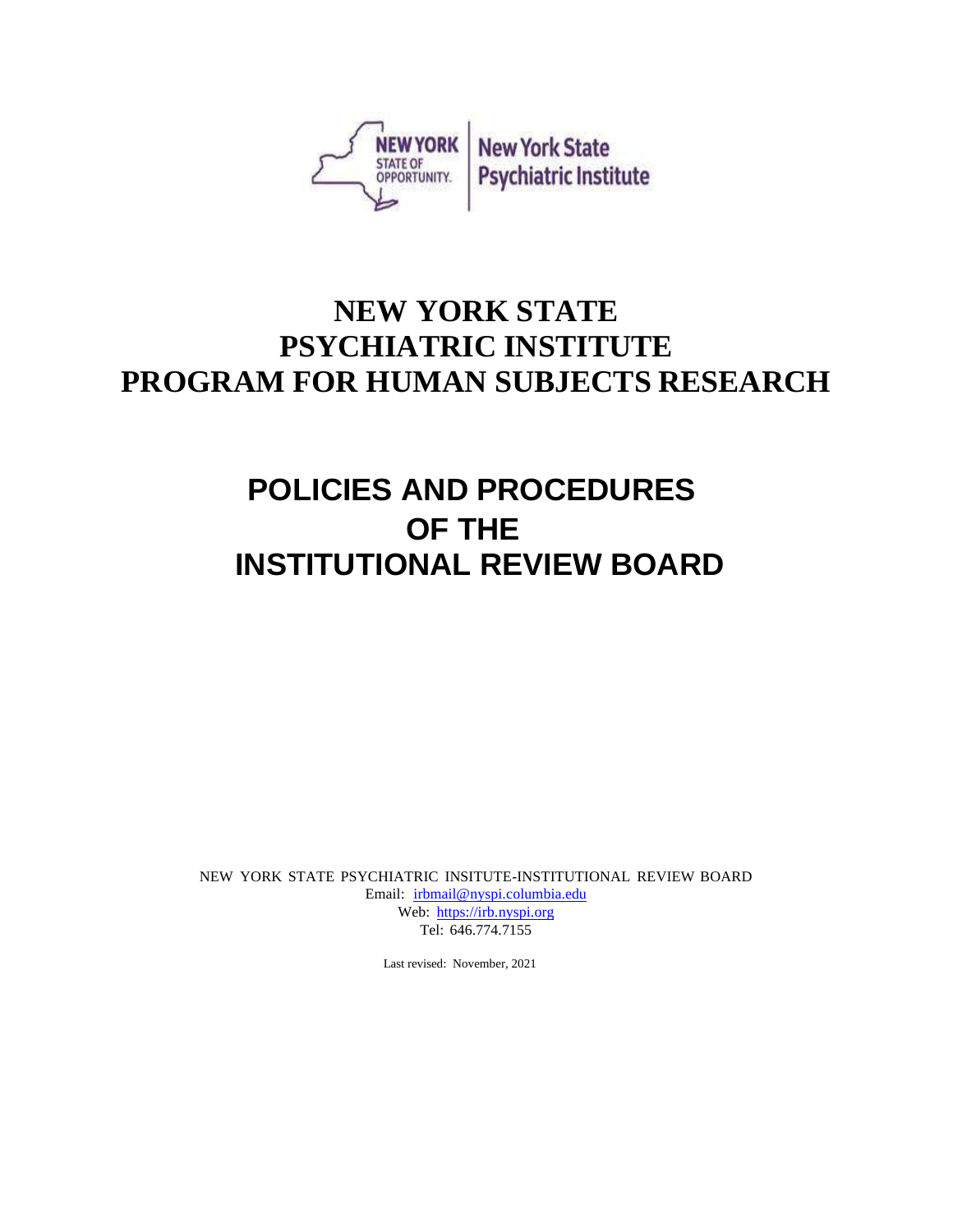### **Policies and Procedures of the Institutional ReviewBoard**

Table of Contents

|                   | Section 1. Introduction and Organizational Structure                                                                                                                                                                                                                                                                                                                                                            | pp. 6 - 9     |
|-------------------|-----------------------------------------------------------------------------------------------------------------------------------------------------------------------------------------------------------------------------------------------------------------------------------------------------------------------------------------------------------------------------------------------------------------|---------------|
|                   | • Affiliated Organizations<br>• NYSPI<br>$\bullet$ RFMH<br>• Columbia University (CU) and the Columbia University Medical Center (CUMC)<br>• Nathan Kline Institute<br>• Buffalo Psychiatric Center<br>• New York City Children's Center<br>• Institute for Basic Research<br>• Pilgrim Psychiatric Center<br>• Creedmoor Psychiatric Center<br>The IRB within the New York State Psychiatric Institute (NYSPI) |               |
|                   | • Reporting<br>• Office of Human Subjects Research<br>• Coordination/Communication<br>• Budget<br>• Space<br>• Information Technology (IT)                                                                                                                                                                                                                                                                      |               |
| Section 2.        | The Authority of the IRB                                                                                                                                                                                                                                                                                                                                                                                        |               |
|                   |                                                                                                                                                                                                                                                                                                                                                                                                                 | pp. 9 - 11    |
| Section 3.        | Key Features of Human Subject Research Review at NYSPI                                                                                                                                                                                                                                                                                                                                                          | pp. 11 - 18   |
|                   | • The Regulatory Notion of Vulnerability and the Requirement for Additional<br>Safeguards<br>• Determination that IRB Review is Required<br>• Composition of the IRB Review by Subcommittee<br>• Use of Primary, Secondary and Tertiary Reviewers<br>• Protocol Management<br>• IRB Review in Emergency Situations                                                                                              |               |
| <b>Section 4.</b> | <b>IRB Office Staff and Description of Responsibilities</b>                                                                                                                                                                                                                                                                                                                                                     | pp. $19 - 25$ |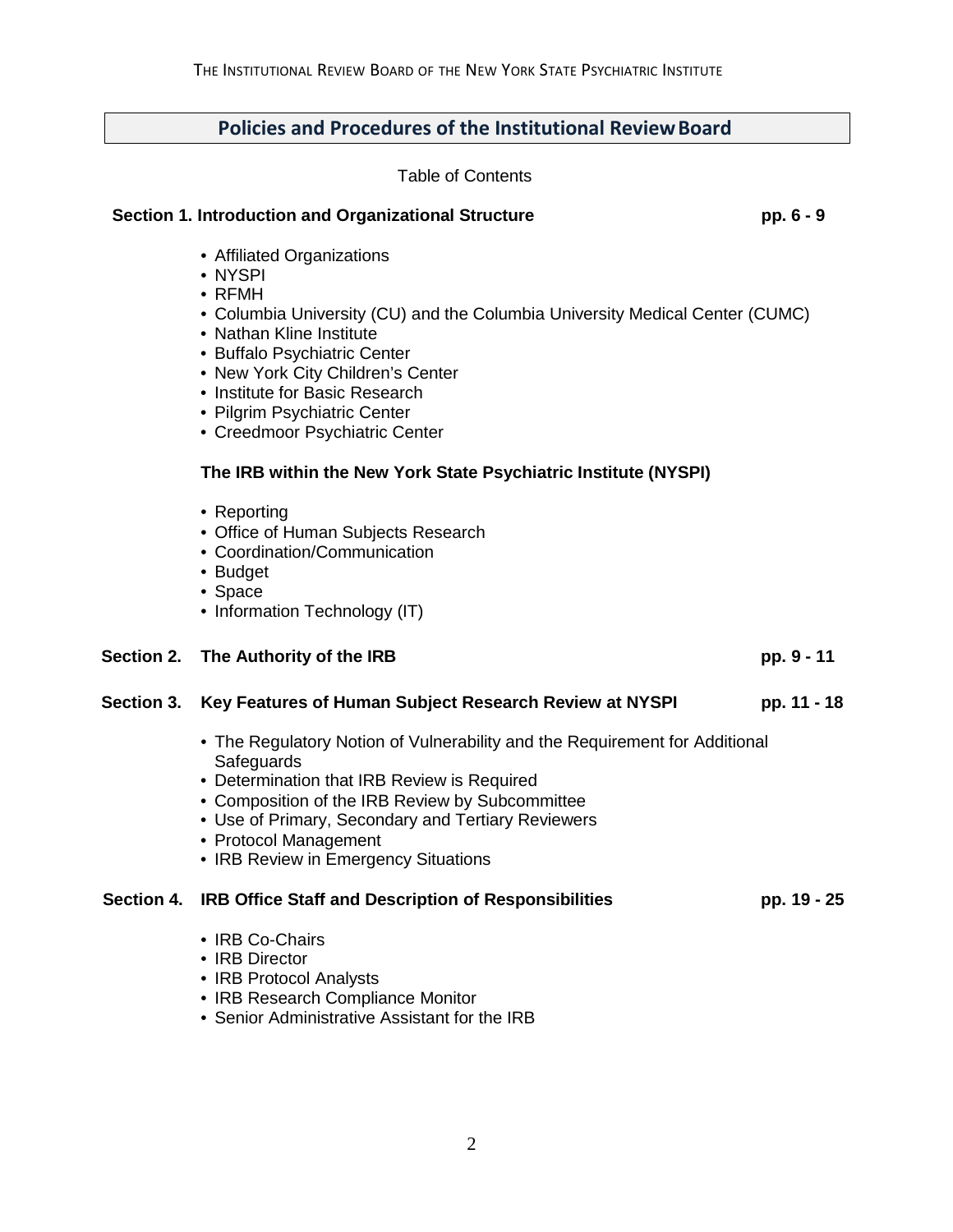#### **Section 5. Materials Required for Review pp. 25 - 28**

- Materials required for submission as part of initial review of new research
- Materials distributed for review by Subcommittee typically 5-7 days prior to review
- Material distributed to each member of the IRB typically no less than three (3) days prior to the convened meeting for review of new research. Material required for submission by the investigator for review by the Chair following Full Board approval pending revision and following expedited approval by subcommittee pending revision
- Material required for submission by the investigator for continuing review of research
- Material distributed to each member of the Full Board for review of applications for continuing approval
- Material required for submission by the investigator for Annual Update
- Modifications to approved research
- Reporting of adverse events and unanticipated problems
- Protocol exception requests

#### **Section 6. Procedures for Review pp. 28 - 41**

- New Research Protocols/Initial Review
- Submission of new research
- Determining when IRB review is not required
- Levels of Review
- Procedures Specific to Subcommittee Review
- Procedures Specific to Full Board Review
- Review by Facility Director
- Modifications
- Continuing Review
- Annual Update

#### **Section 7. Approval Criteria pp. 42 - 57**

- Criteria for Approval
- Risks to Subjects are Minimized
- Risk is Reasonable in Relation to Study
- Benefit Selection of Subjects is Equitable
- Informed Consent Will Be Sought From Each Prospective **Subject**
- Documentation of Informed Consent is Appropriate
- Data and Safety Will Be Monitored
- Privacy of Subjects and Confidentiality of Data Will Be Protected
- Approval of Specific Types of Research
- Research Involving Pregnant Women, Neonates and Fetuses (45CFR46
- Subpart B) Research Involving Prisoners (45CFR46, Subpart C)
- Research Involving Children (45CFR46, Subpart D)
- Research Involving Persons Who May Lack Capacity to Consent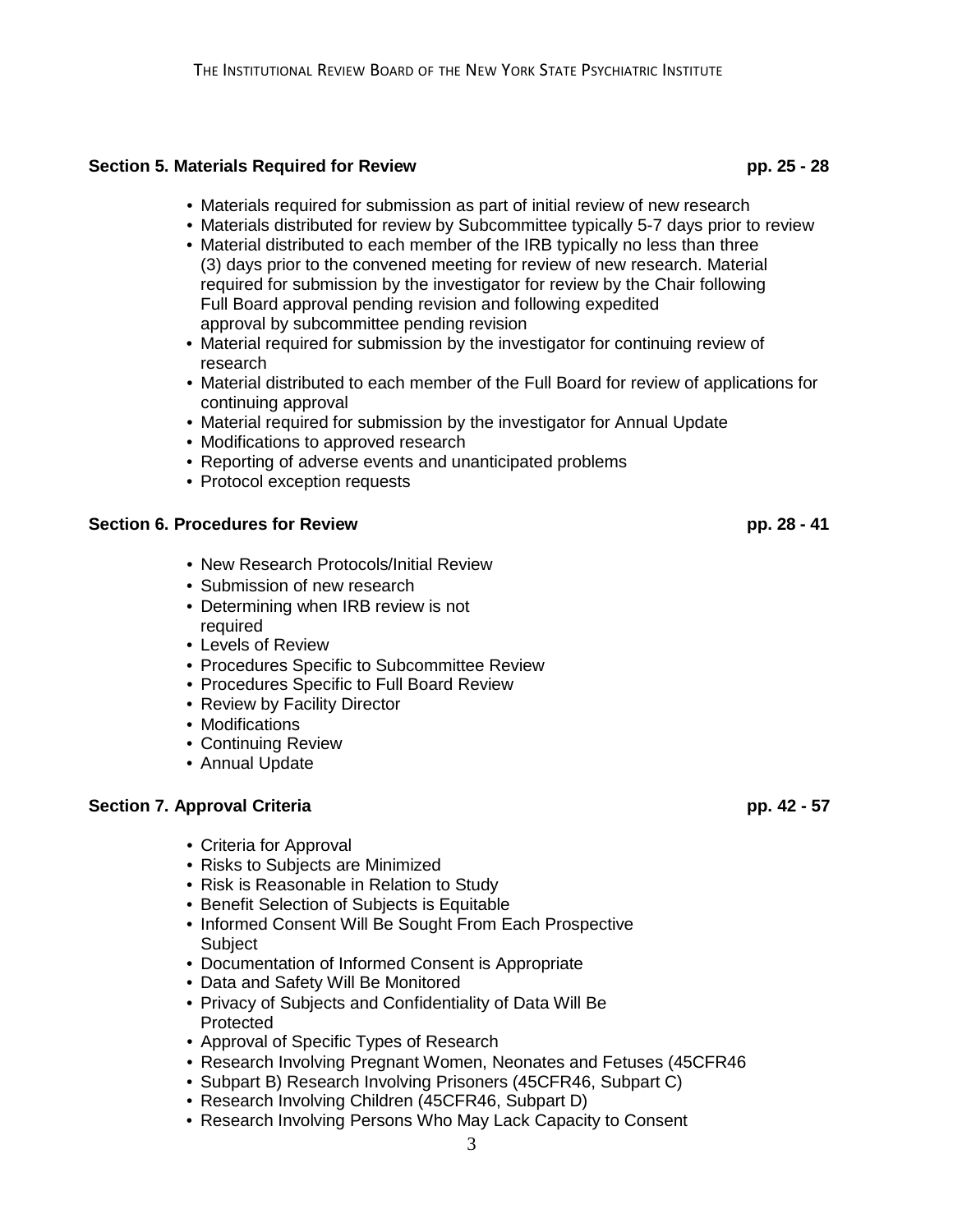- Research Involving Investigational Drugs or Devices
- Research involving PET Scans

#### **Section 8. Conflict of Interest pp. 57 - 62**

- IRB Member Conflict of Interest
- IRB documentation of EAB COI Review
- Investigator Conflict of Interest
- Regulatory Basis
- Policy Procedures
- Time Frame

#### **Section 9. Research Monitoring pp. 62 - 66**

- Purpose
- Regulatory Basis
- Policy
- Categories of Monitoring Activities
- Record Review (External Auditor)
- Self-assessment (Record Review) Procedural Observation
- Consent Observation Subject Feedback Surveys Interim Progress Reports
- Special Monitoring
- Focus of Review: protocol specific monitoring
- Monitoring Procedures
- Frequency of Review
- Reporting and Follow-up procedures
- Corrective Action
- Monitoring and Education

#### **Section 10. Reporting of Adverse Events and Unanticipated Problems pp. 66 - 71**

- Regulatory basis
- Definitions
- IRB policy
- Internal adverse events
- External adverse events (For Multi-Center Studies)
- Adverse event or safety reports received from sources other than a local or other performance site of the research
- Other incidents, experiences or outcomes that may represent unanticipated problems Investigator reporting procedures
- IRB review procedures
- IRB reporting procedures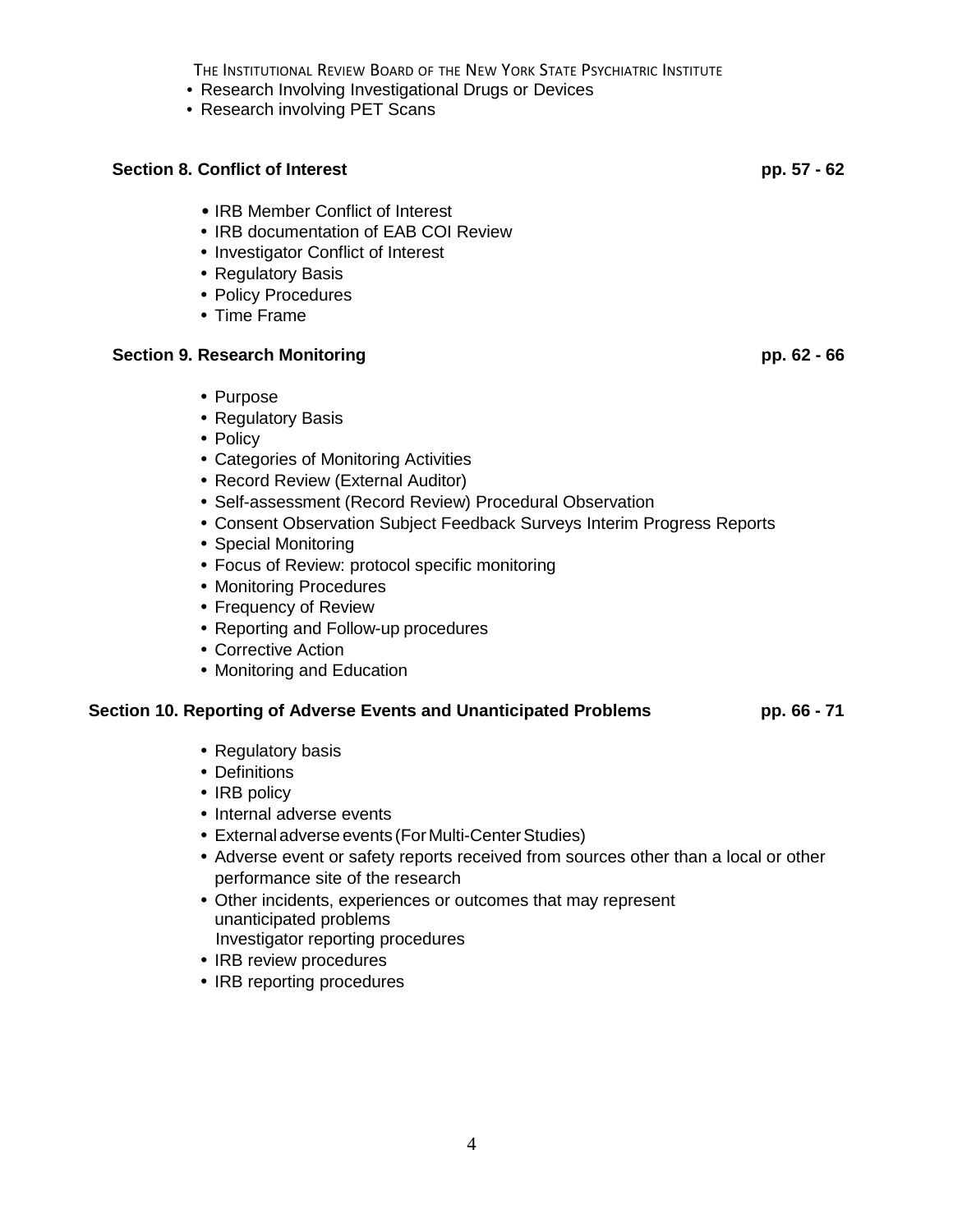#### **Section 11. Training and Education pp. 71 - 73**

|  |  | • Overview |
|--|--|------------|
|--|--|------------|

- Mandated Training
- Requirements for Researchers and Research Staff
- CITI
- Additional Training
- Requirements for IRB Members
- Orientation of New Members
- Continuing Education
- Institute Leadership
- New Employee Orientation
- IRB Staff Training
- Documentation and Verification of Training

## **Section 12. Record Retention and Documentation pp. 73 - 76**

- IRB Administration
- Protocol Information
- Record Retention Term
- Confidentiality of Records
- Electronic Records
- The Protocol Management System (PMS)
- Psychiatric Research IRB Submission Module (PRISM)

| Section 13. Subject Outreach           | pp. 76 - 77 |
|----------------------------------------|-------------|
| <b>Section 14. IRB Quality Metrics</b> | pp. 78 - 79 |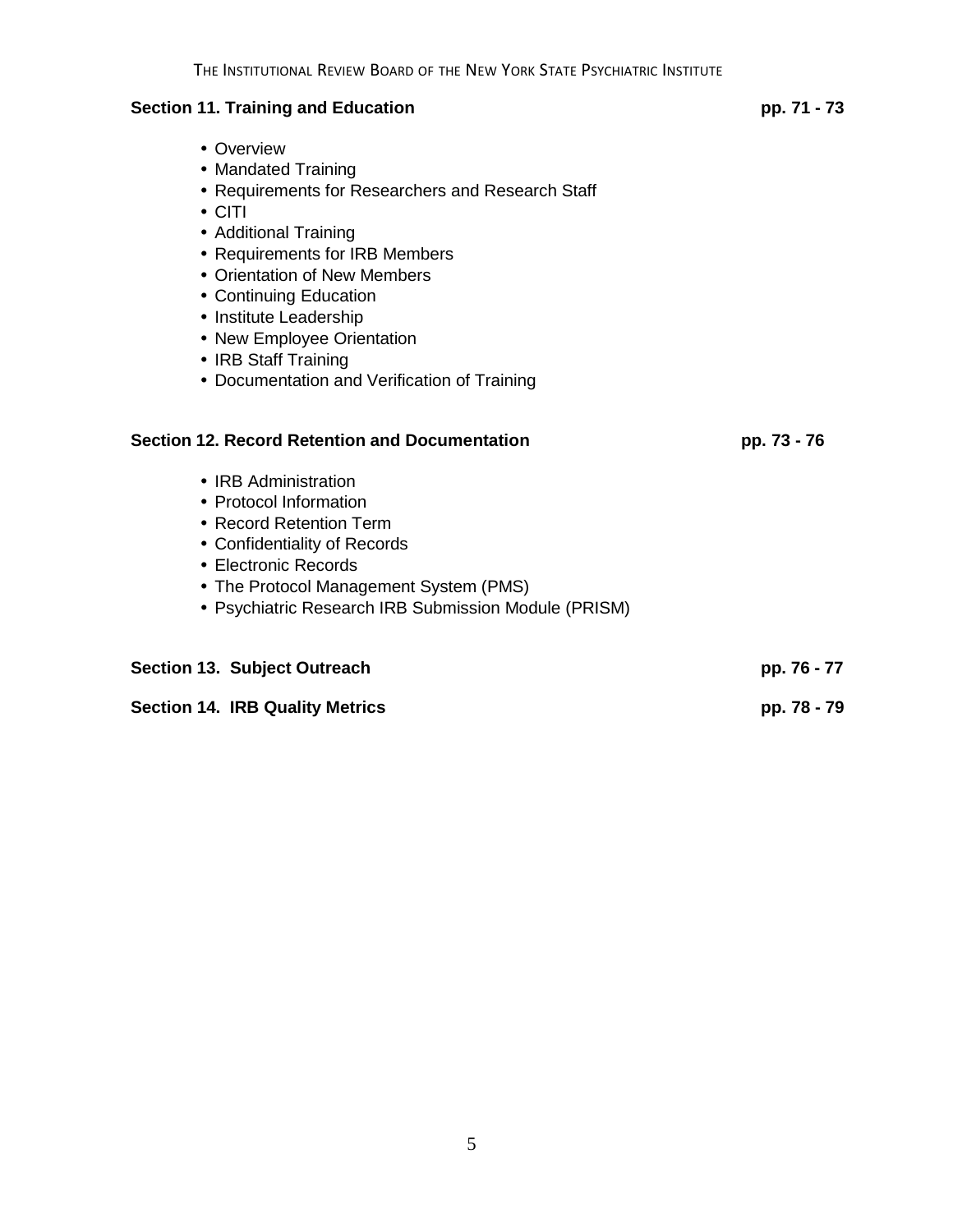#### **Section 1. Introduction and Organizational Structure**

These internal operating procedures for the Institutional Review Board (IRB) based at the New York State Psychiatric Institute<sup>1</sup> are intended to supplement the "Manual for Institutional Review Boards: Laws, Regulations, Policies and Procedures Relating to the Protection of Human Subjects of Research" (Manual) [http://corporate.rfmh.org/research\\_compliance\),](http://corporate.rfmh.org/research_compliance)) of the NYS Department of Mental Hygiene and the Research Foundation for Mental Hygiene, Inc. (Research Foundation). If there is any inconsistency between the provisions of these procedures and the provisions of the "manual" shall apply.

**Note 1:** The term Full Board is used to signify the convened IRB throughout this policy manual.

**Note 2:** Additional operational details, requirements and guidance is found on the IRB's website at [http://irb.nyspi.org](http://irb.nyspi.org/)

#### **1. Organizational Structure: The Psychiatric Institute (PI) is essentially comprised of two organizations:**

#### A. NYSPI

The New York State Psychiatric Institute (NYSPI) is a research facility owned and operated by the New York State Office of Mental Health; and

- B. RFMH
	- I. The Research Foundation for Mental Hygiene, Inc. (RFMH) is a private 501 (c) (3) not-for-profit membership corporation organized for the purpose of assisting and enhancing the research and training objectives of the New York State Office of Mental Hygiene (OMH) and its component agencies including the Office of Mental Health.
	- II. Sponsored Research: Through an agreement with New York State, the Foundation has been designated as the organization responsible for administering and directing the conduct of sponsored research programs carried out by scientists at Department of Mental Hygiene (DMH) facilities, including NYSPI.

<sup>&</sup>lt;sup>1</sup> RFMH IRB-4, formed in July 2009, is comprised of experienced current and former IRB members. It has not yet been convened or asked to conduct review of research. It will follow the same policies and procedures as the main NYSPI-•-IRB, RFMH IRB-•-1.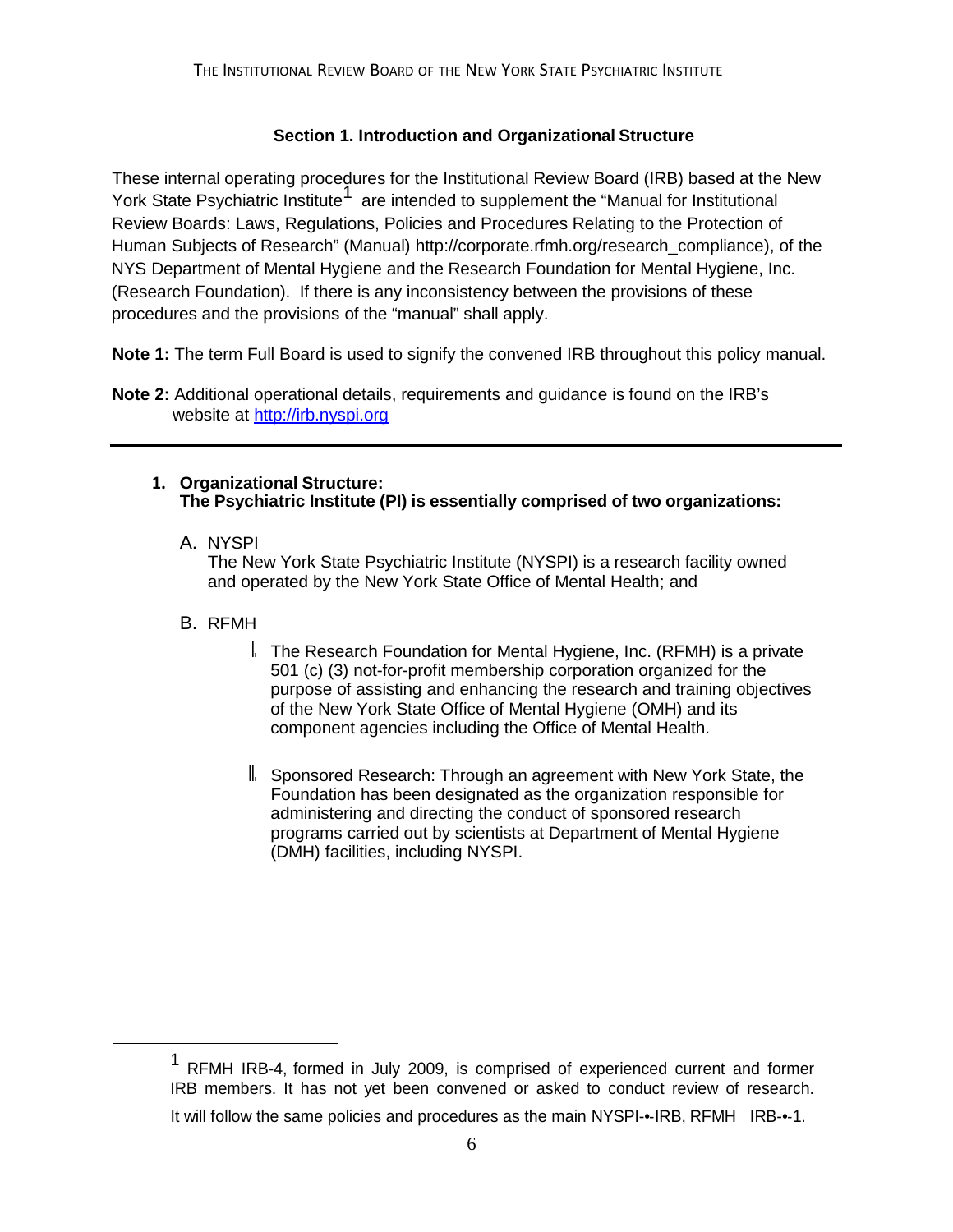#### **2. Affiliated Institutions:**

Columbia University (CU) and the Columbia University Medical Center (CUMC) are affiliated with PI. NYSPI is the home of the Columbia University Department of Psychiatry, and the Director of NYSPI is also the Chairman of that Department.

Researchers at NYSPI ordinarily hold faculty appointments in the Department of psychiatry and are involved in a range of clinical, educational, administrative and research activities in that capacity. Through an Institutional Authorization Agreement(IAA), the NYSPI-IRB reviews research originating in the Columbia University Department of Psychiatry.

#### **3. Other facilities under the NYSPI IRB Assurance:**

The NYSPI IRB conducts reviews for other facilities under its Assurance. It is the IRB of record for the:

- A. Buffalo Psychiatric Center
- B. New York City Children's Center
- C. Institute for Basic Research
- D. Pilgrim Psychiatric Center
- E. Creedmoor Psychiatric Center
- **4.** The NYSPI-IRB also conducts reviews for other components covered by the DMH/RFMH Federal Wide Assurance when the expertise of the NYSPI-IRBis required or the facility does not have its own IRB.

#### **5. The IRB within the NYSPI Organizational Structure**

- A. The Program for Human Subjects Research (hereinafter referred to as "the Program") defines a structure with four integrated domains:
	- I. Humans Subject Research Review and Approval,
	- II. Human Subjects Protection Training and Education,
	- III. Psychiatric Research IRB Submission Module (PRISM) training, support and
	- IV. Research compliance monitoring.

The IRB Director, IRB Co-Chairs, and the Director of Research Operations, NYSPI, oversee the program.

- B. The IRB is situated within the Program, and the reporting structure is as follows:
	- I. The IRB Director and IRB Co-Chairs report to the Director of Psychiatric Research, NYS Psychiatric Institute.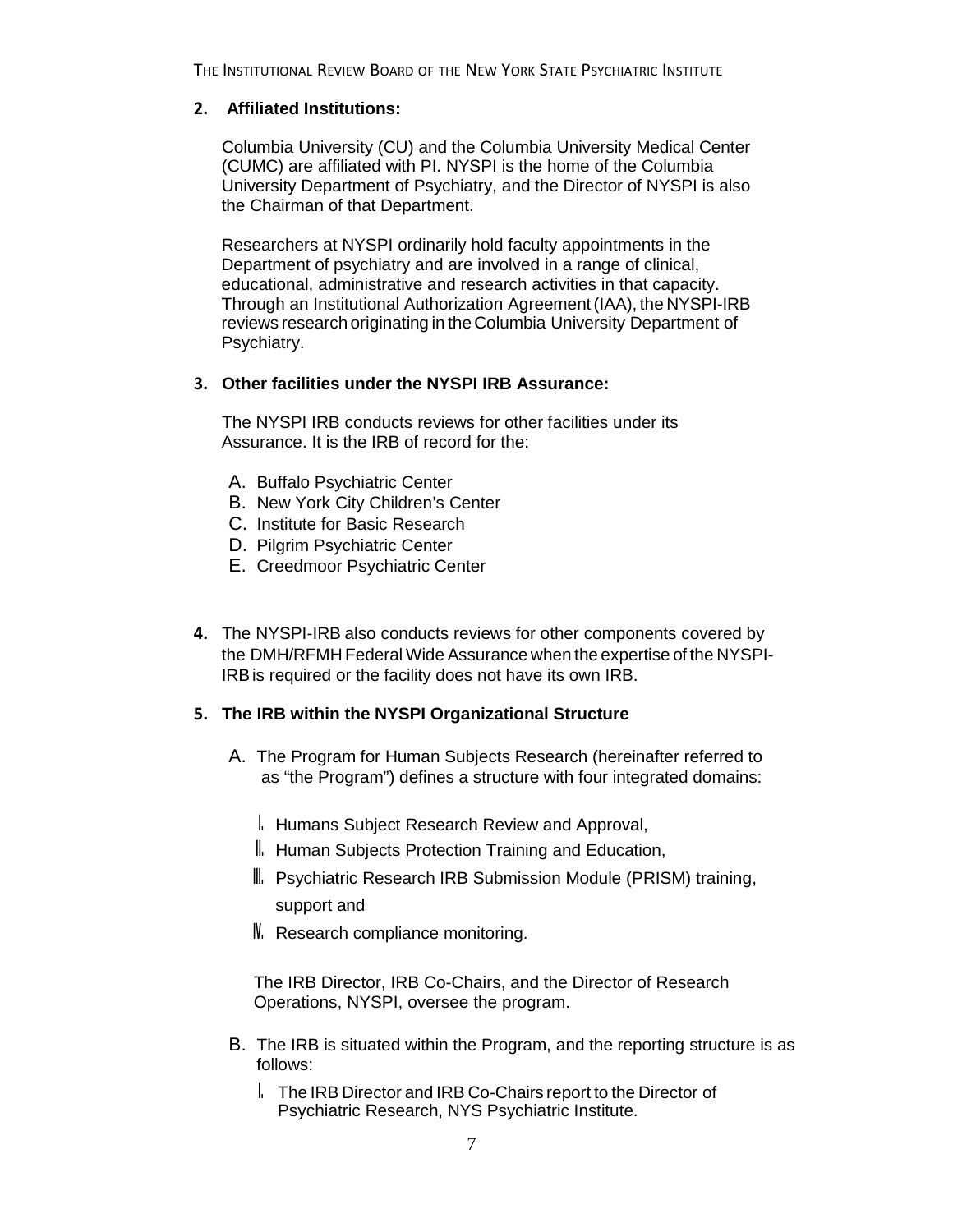- I. The IRB Director is responsible for the day to day operations and management of the IRB office and serves as liaison to oversight and compliance functions at affiliated and collaborating institutions and organizations.
- C. Coordination/Communication:

Close coordination between the IRB and research, clinical and administrative leadership structures promotes the Institute's program of human research protections, creates essential bi-directional communication and places the IRB in a prominent place in the institutional culture.

In order to foster effective communication and coordinated research oversight within the Institute:

- I. The Director, Psychiatric Research formally meets with the IRB Director and IRB Chair bi-annually and on an as needed basis to discuss all elements of the Program, including but not limited to: research policy, convened IRB and Subcommittee meeting process and activity, IRB member and staff continuing education and research compliance monitoring activities.
- II. The IRB Director attends a monthly Compliance Advisory Group (CAG) meeting with the Research Compliance Director of Nathan Kline Institute (NKI), The Director of NKI, The Deputy Managing Director of RFMH, the manager of sponsored programs at RFMH, and OMH house counsel, to discuss IRB policy and operations.
- III. The IRB Director convenes an IRB Office staff meeting approximately once per month, attended by all staff within the Program to discuss IRB policy and operations.
- IV. The IRB Director attends the monthly meeting held by the Director of Psychiatric Research that is attended by the research leaders of the 12 research areas, and Department clinical, research and operations leadership.
- V. The IRB Director meets throughout the year on an as-needed basis with the Executive Director of Columbia's HRPP.
- VI. The Research Compliance Monitor attends quarterly meetings convened by Columbia's Clinical Trials Office.

#### **6. Budget**

Support for the operation of the IRB is provided by RFMH, the Office of Mental Health and Columbia University.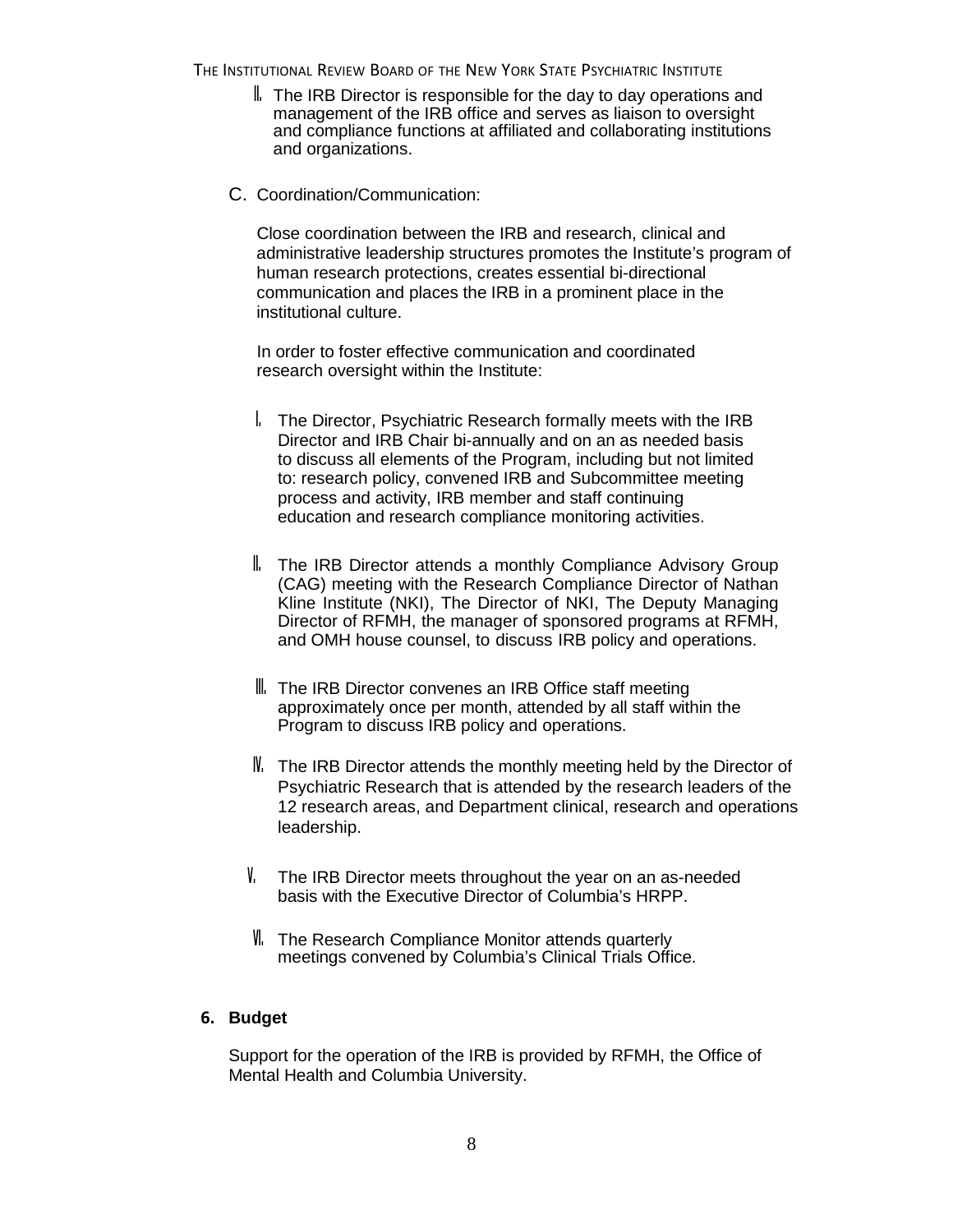#### **7. Space**

A suite of offices houses the IRB at NYSPI on the fifth floor of the Herbert Pardes Building. Ample and secure file storage is available. The Full Board meets in the main boardroom at the Institute (Room 6601). Subcommittee meetings are held in the conference room adjacent to the IRB suite (Room 5001). IRB meetings have been held remotely via Webex/Zoom since the start of the COVID pandemic.

#### **8. Information Technology**

IRB records are created and maintained electronically through the Psychiatry Research IRB System Module (PRISM), and tracked through the Protocol Management System (PMS). Information technology support related to PRISM, PMS and other database systems and software is provided by NYSPI/RFMH Information Technology (IT) professional staff

#### **Section 2. The Authority of the IRB**

Research involving human subjects, as defined at 45CFR46 and 21CFR50, 56, requires the prior reviewandwrittenapprovaloftheNYSPI-IRB.

**Research** is defined a systematic investigation, including research development, testing and evaluation, designed to develop or contribute to generalizable knowledge [45 CFR 46.102 (d)].

**A Human Subject** is defined as a living individual about whom a researcher obtains data through intervention or interaction with the individual or identifiable private information about the individual [45 CFR 46.102 (f)].

- 1. The IRB is responsible for the initial and ongoing review of all research which involves human subjects, (e.g., patients, staff, control groups, volunteers) regardless of the source of funding (if any), if:
	- A. The research is sponsored by the Institution; or
	- B. The research is conducted by, or under the direction of any employee or agent of the Institution in connection with his or her Institutional responsibilities and/or using any patients, staff or facilities of the Institution; or
	- C. The research involves the use of the Institution's non‐public information to Identify or contact human research subjects or prospective subjects; or
	- D. The research involves the use of the Institution's patients or facilities.
- 2. As per a cooperative agreement with Columbia University Health Sciences Division (Columbia), all research originating in the Department of Psychiatry at Columbia is reviewed by the New York State Psychiatric Institute IRB for CUIMC. Research submitted by a faculty member with a joint appointment in Psychiatry and another Columbia Department shall be reviewed by the NYSPI-IRB when:
	- A. The research is in a field of Psychiatry or related disciplines, or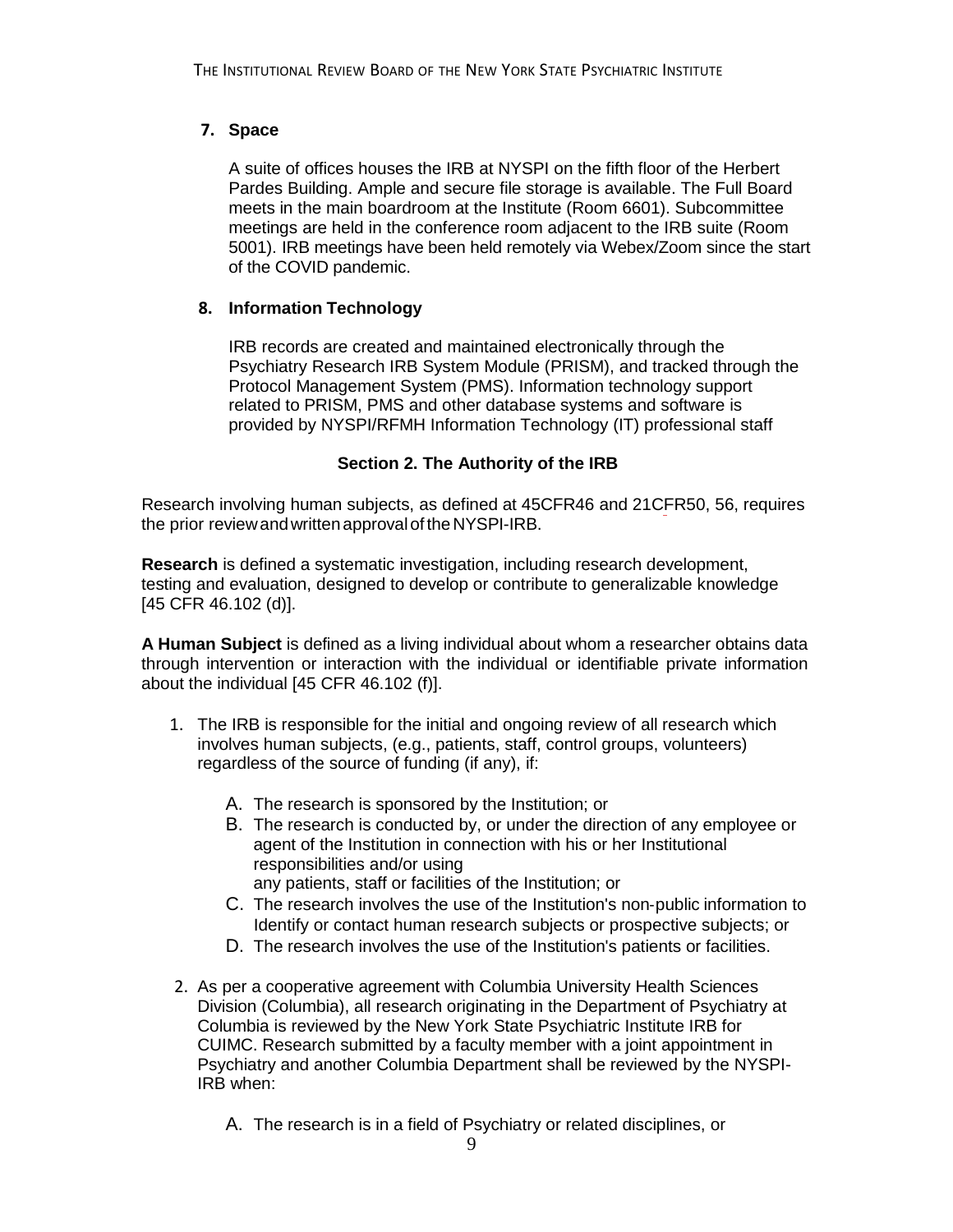- B. NYSPI or RFMH patients, personnel, records, space, or funding is involved.
- C. In other circumstances, the Columbia Health Sciences IRBs conduct reviews of such research for Columbia and when applicable, NYPH.
- 3. The IRB has the authority to determine that an activity does not meet the regulatory definition of research involving human subjects under 45CFR46.102 (f) and 21CFR 56.102(e).
- 4. The IRB has the authority to determine that NYSPI is not "engaged in research" (http://www.hhs.gov/ohrp/humansubjects/guidance/engage08.html) and therefore NYSPI- IRB review and oversight is not required.
- 5. The IRB is responsible for the review of human subjects research that would otherwise be considered "exempt" under the provisions at 45CFR46.101 (b).
- 6. In accordance with NYS Mental Hygiene Law, the IRB may determine that research which involves review of existing identifiable records, tissues or other materials derived from human subjects is subject to IRB review and NYSPI policies and procedures, even when not required by 45CFR46.
- 7. The IRB has the authority to approve research, require modifications to research as a condition of approval or disapprove research involving human subjects that falls under its authority.
- 8. The IRB has the authority to require prospective review and approval of all modifications to previously approved research protocols and/or informed consent documents; the only exception is a deviation in protocol procedures that may be necessary to avert or mitigate imminent harm to a research subject.
- 9. The IRB has the authority to require, and the responsibility to conduct, review of approved human subject research at intervals appropriate to the degree of risk but not less than once per year. The IRB has the authority to specify the duration of approval and the information required for continuation of approval. The IRB has the authority to observe (or delegate a third party to observe) the consent process and the research if the IRB deems this necessary.
- 10. The IRB has the authority to review and approve or otherwise specify the qualifications of a study's Principal Investigator, co-investigators, individuals authorized to discuss and document consent. Individuals authorized to assess capacity and research staff involved in implementing research procedures.
- 11. As part of continuing review of research, the IRB has the authority to require feedback (a "report back" to the IRB) on the progress of the research and the experience of research subjects, to observe or otherwise monitor research activities or consent discussions, and to inspect research records for compliance with regulatory requirements and IRB policies and procedures.
- 12. The IRB has the authority to suspend or terminate approval of any study, or limit or restrict research or components of research activities, when it determines that such action is warranted due to concerns about risks to subjects or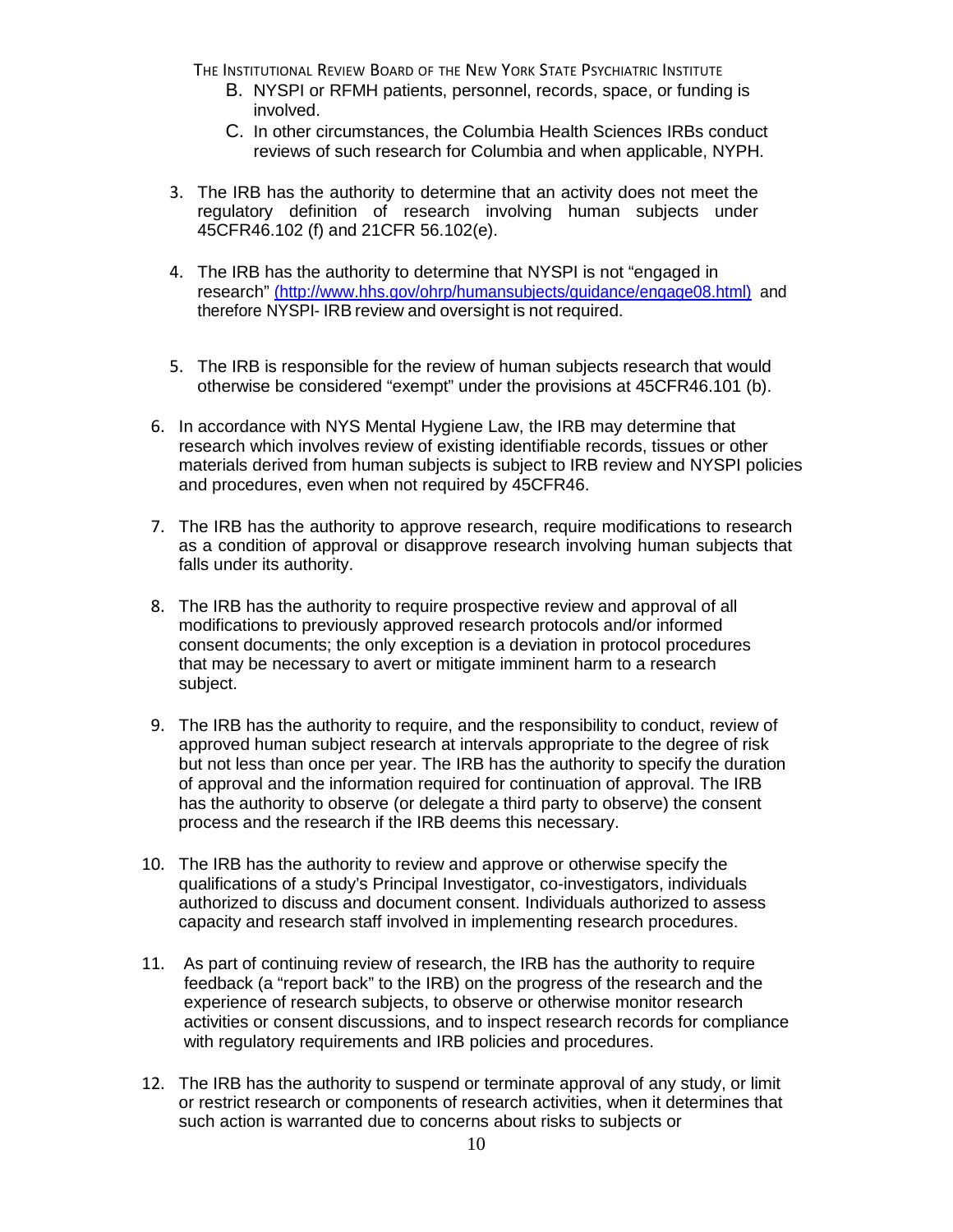THE INSTITUTIONAL REVIEW BOARD OF THE NEW YORK STATE PSYCHIATRIC INSTITUTE noncompliance with IRB or regulatory requirements.

- 13. The IRB has the authority and responsibility to promptly report to appropriate Institutional officials to ensure prompt reporting to federal regulatory agencies:
	- A. Unanticipated problems involving risks to subjects or others;
	- B. Any serious or continuing noncompliance by investigators with the regulations or requirements of the IRB;
	- C. Any suspension or termination of IRB approval for research.
- 14. The IRB has the authority to require investigator education and training in research ethics and human subjects protections.
- 15. The IRB has the authority, in conjunction with Institute administration, to require special oversight or supervision of research.

#### **Section 3. Key Features of Human Subjects Research Review at NYSPI**

#### **1. The Regulatory Notion of Vulnerability and the Requirement for Additional Safeguards:**

The NYSPI IRB routinely reviews research involving subject populations described in the Common Rule as "vulnerable to coercion or undue influence," including individuals with serious mental illness, neurological illness, substance dependence, developmental disorders, individuals who are economically and educationally disadvantaged, new immigrant populations, and others who are disadvantaged by limited access to necessary health care.

Our standards for the review and conduct of research seek to address this broad notion of vulnerability that is often, although not universally, present in the subjects who take part in research conducted at NYSPI. First, for many, access to mental health care is limited, especially for those of lower socioeconomic and immigrant status. Limited access to treatment in the community (outside of research) will influence an individual's decision-making because options and alternatives outside the research may not be available. Limited access to mental health care also means that many subjects may have limited access to basic health care, meaning they may more likely have undiagnosed or untreated comorbid medical problems.

Second, many of the populations that NYSPI researchers study are from immigrant communities and members of these populations may present with cultural, educational and language barriers to meaningful consent and research involvement. Third, many patients with psychiatric illness have impairments in decision-making ability which may impact abilities to understand and/or use information relevant to consent. Many populations will be multiply vulnerable. Fourth, despite improvement in public understanding and acceptance of mental illness as illness, stigma and prejudice remain. Harms related to access to private information and breach of confidentiality require special attention in IRB review. Finally, despite the dramatic advances in the diagnosis and treatment of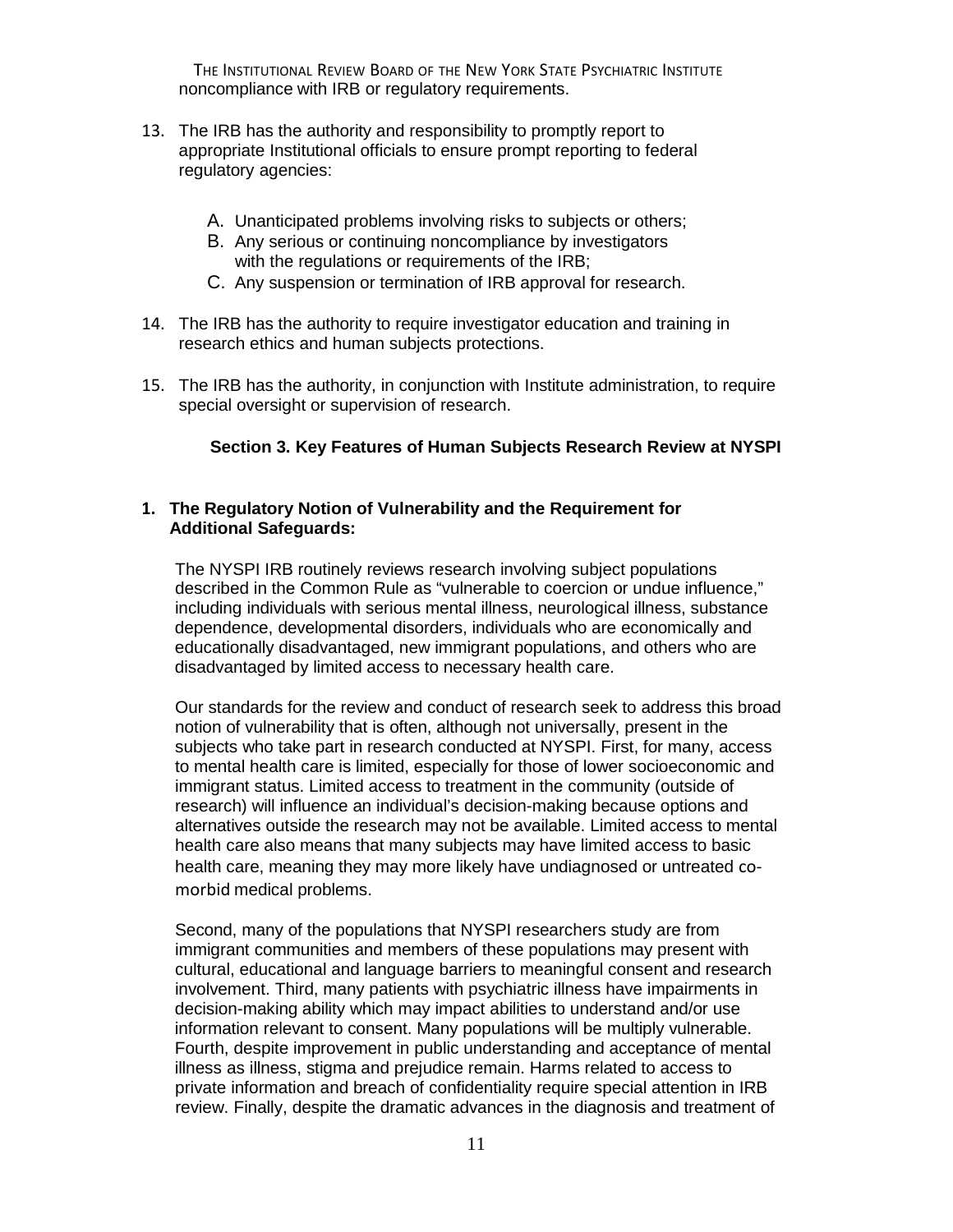THE INSTITUTIONAL REVIEW BOARD OF THE NEW YORK STATE PSYCHIATRIC INSTITUTE mental illness and related conditions, standard and "effective" treatments may be only partially effective for only a subset of individuals or both. Therefore, another aspect of vulnerability relates to patients who are resistant or refractory to existing treatments.

For these reasons, the NYSPI IRB's review and approval procedures, and procedures to identify and minimize risk, assume potential vulnerability and tailor protections on a case-by-case basis. IRB precedent and "case-law" reflect protections tailored to the degree and nature of vulnerability of the specific study population and to the degree and uncertainty of study risk.

Examples of additional safeguards in IRB procedure and precedent include (but are not limited to):

- A. Minimal risk research that is not limited to routine activities for which IRB standards are well established is reviewed by subcommittee and draws on the expanded professional experience and expertise of reviewers.
- B. In addition to the primary and secondary scientific reviewer, a tertiary reviewer who is an unaffiliated "Community" Board member, reviews new protocols on the agenda and is asked if he/she has comments in addition to those of the primary and secondary reviewers.
- C. No subject currently on treatment that is effective and well-tolerated may be discontinued from that treatment for the purpose of research participation when doing so yields an unfavorable study risk-benefit ratio.
- D. Full Board decisions are arrived at by consensus in most instances, but approval requires a two-thirds majority of the members present.
- E. The Board considers subject vulnerability in determining what constitutes a "reasonable" risk-benefit analysis.
- F. All studies involving treatment interventions must detail operationalized drop-out criteria for subject worsening (and, in some cases, failure to improve, if specified during IRB review).
- G. A Federal Certificate of Confidentiality must cover research that creates identifiable records and involves subjects who are HIV positive, research on substance abuse, research involving prisoners and studies involving the collection of specimens for genetic analysis.
- H. Studies involving the administration of substances of abuse must carefully screen and exclude individuals who are seeking or are amenable to treatment. Repeated study enrollment in such studies is subject to limits.
- I. An assessment of capacity by an appropriately qualified person who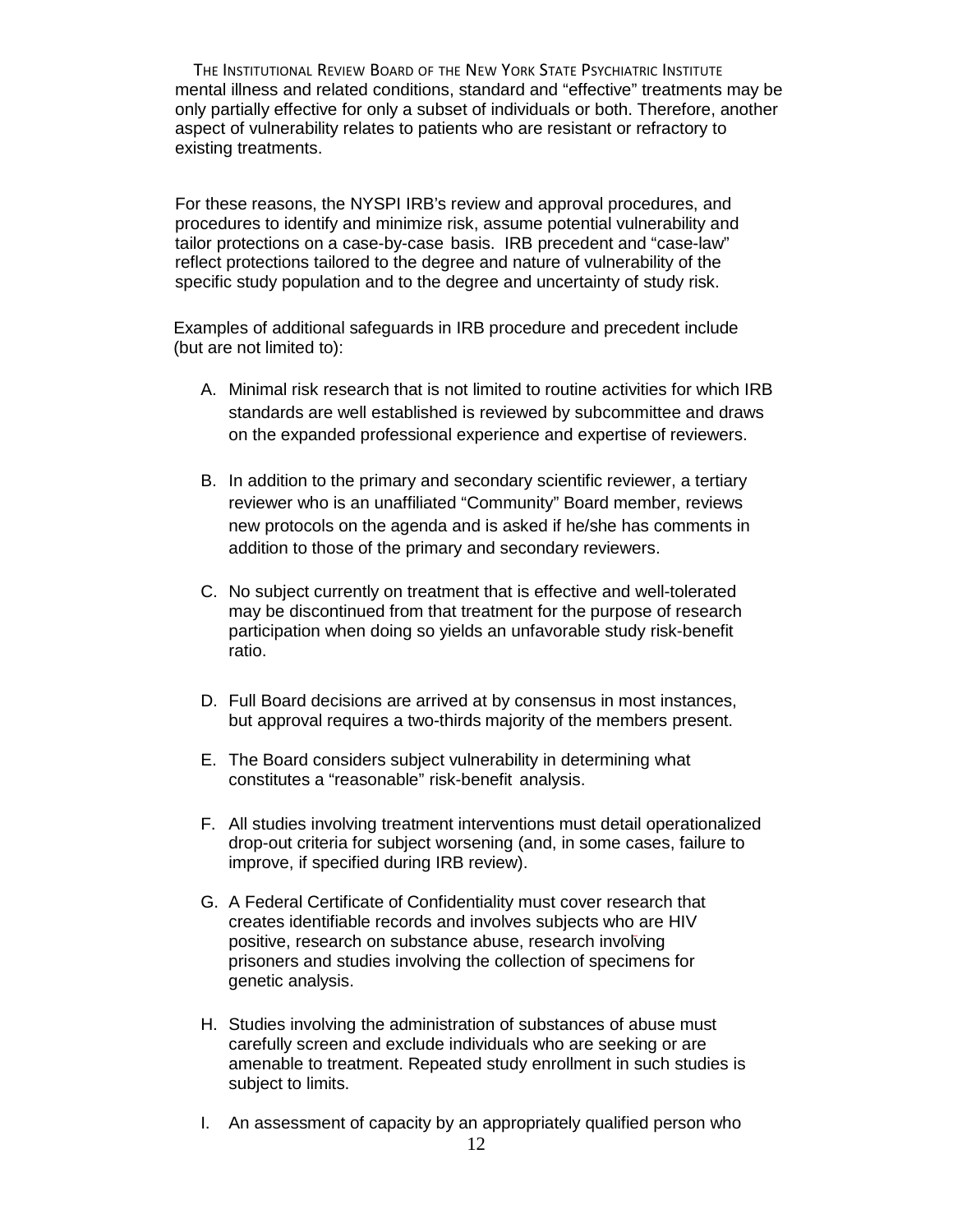- THE INSTITUTIONAL REVIEW BOARD OF THE NEW YORK STATE PSYCHIATRIC INSTITUTE is not affiliated with the research is required for more than minimal risk research involving individuals with serious mental illness and for most inpatients of the NYSPI. Consent forms for more than minimal risk studies involving complex or multi-component research require use of a "consent form summary" cover sheet, using criteria indicated by the IRB, emanating from 45 CFR 46.116.
- J. Clinical trials other than those in support of a New Drug Application (NDA) are required to disclose each subject's treatment assignment at the conclusion of that individual's study treatment, unless special circumstances/justification exists and is approved by the IRB.
- K. All treatment-seeking subjects at NYSPI must be provided with the standard care at NYSPI for a pre-determined period, at no cost, at the conclusion of investigational treatment studies, unless the study offers open label, standard care. Some studies only provide referral after study participation, so standard of care is understood broadly to encompass referral. When referral is the plan, the IRB may require clinical management until the referral is secured.
- L. The IRB may specify additional requirements for continuing review; including special monitoring and interim reports back from the investigator detailing information about study risk and subject experience once enrollment begins.

#### **2. Determination that IRB Review is Required:**

All research fulfilling the definition of human subjects research requires IRB approval. The NYSPI IRB does not recognize any such activities as exempt from the application of the Common Rule and the applicable subparts. Investigators are expected to consult with the IRB Office when there is uncertainty as to whether the work in question fulfills the definition of research, if it involves human subjects, or if NYSPI is engaged in research.

In accordance with State law, certain policies and procedures of NYSPI, OMH and the NYSPI IRB extend beyond those defined in HHS and FDA regulations, and related regulatory guidance. Investigators are expected to consult with the IRB when research involves use of secondary data, biological specimens or records that are not readily identifiable and therefore might otherwise not require IRB review.

#### **3. Composition of the IRB:**

The NYSPI IRB research portfolio, while extensive, primarily involves research on psychiatric disorders, mental health, and behavior. IRB membership is drawn from the faculty and staff of the Institute and Department. As such the NYSPI IRB is a "specialty" IRB, with a concentration of expertise and experience.

A. Composition of the IRB: The IRB is constituted in accordance with 45CFR46.107 and 21 CFR 56.107. Its diverse membership provides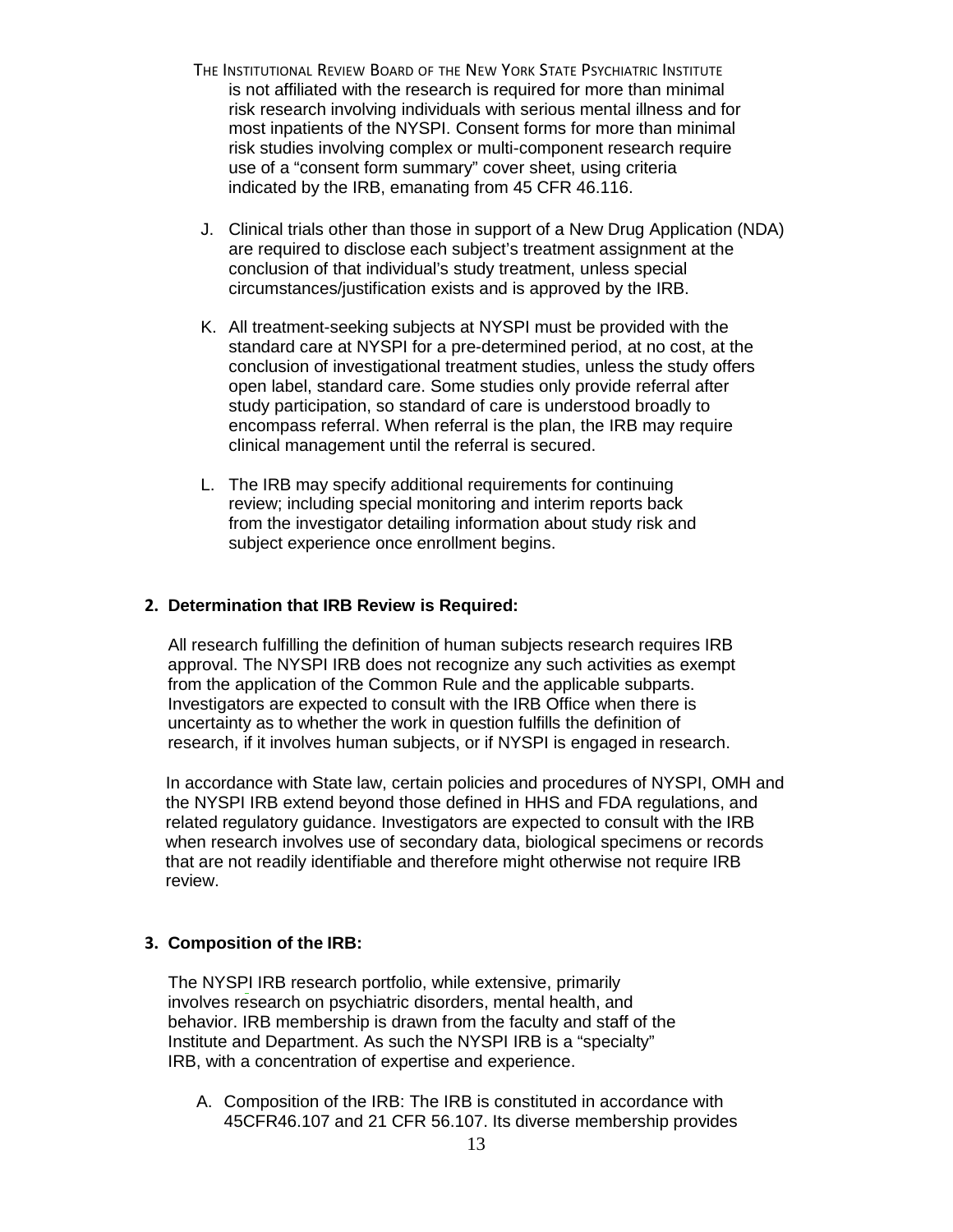THE INSTITUTIONAL REVIEW BOARD OF THE NEW YORK STATE PSYCHIATRIC INSTITUTE expertise in the ethical, regulatory and scientific dimensions of human subjects research.

The membership will include at least one scientist, one physician and one non-scientific member. The membership will also include lay (Community) members, as they bring the perspectives of patients, their families, and the community to the Board. In total, the Board includes at least ten voting members.

- B. Qualifications of Members: Members must possess the appropriate motivation, education, training, and or experience to contribute meaningfully to the review of human subjects research in mental health and related biological, social, behavioral, and epidemiological fields. (See Section 11. Training and Education).
- C. Non-scientific Members: There is at least one voting member at every meeting whose interests and background are primarily non-scientific. A prisoner advocate is on the roster as a non-scientific voting member for prisoner research only.
- D. Unaffiliated Members: Each Board includes among its membership at least one individual who has no current or former affiliation with the institute, RFMH or CU (and no immediate family member with an affiliation).
- E. Diversity of Membership: The membership of each Board includes individuals from a range of professional disciplines and perspectives. Membership is reviewed at least annually.
- F. Alternate Members: One or more alternate members exist for members of the Board. Such alternate members are of the same category of membership (e.g., scientific or non-scientific) and meet all other IRB membership requirements.
- G. Use of Consultants: The Board, Director and IRB Co-Chairs may at their discretion invite individuals to contribute to the review of matters that require special expertise or experience. The Co-Chairs, Board members or IRB staff will usually identify consultants. Consultants do not vote with the Board and do not count towards quorum requirements. Consultants are subject to the same confidentiality and conflict of interest rules as members.
- H. Representatives of Research Divisions: IRB members are routinely selected from NYSPI's major research divisions and clinical components (representing distinct clinical and/or scientific expertise). In this way, scientific reviewers contribute to a bi-directional flow of information. They often serve as a liaison from the IRB to the divisions, provide guidance and communicate expectations. Members also represent the breadth of research subspecialties in psychiatry and provide scientific education to the IRB.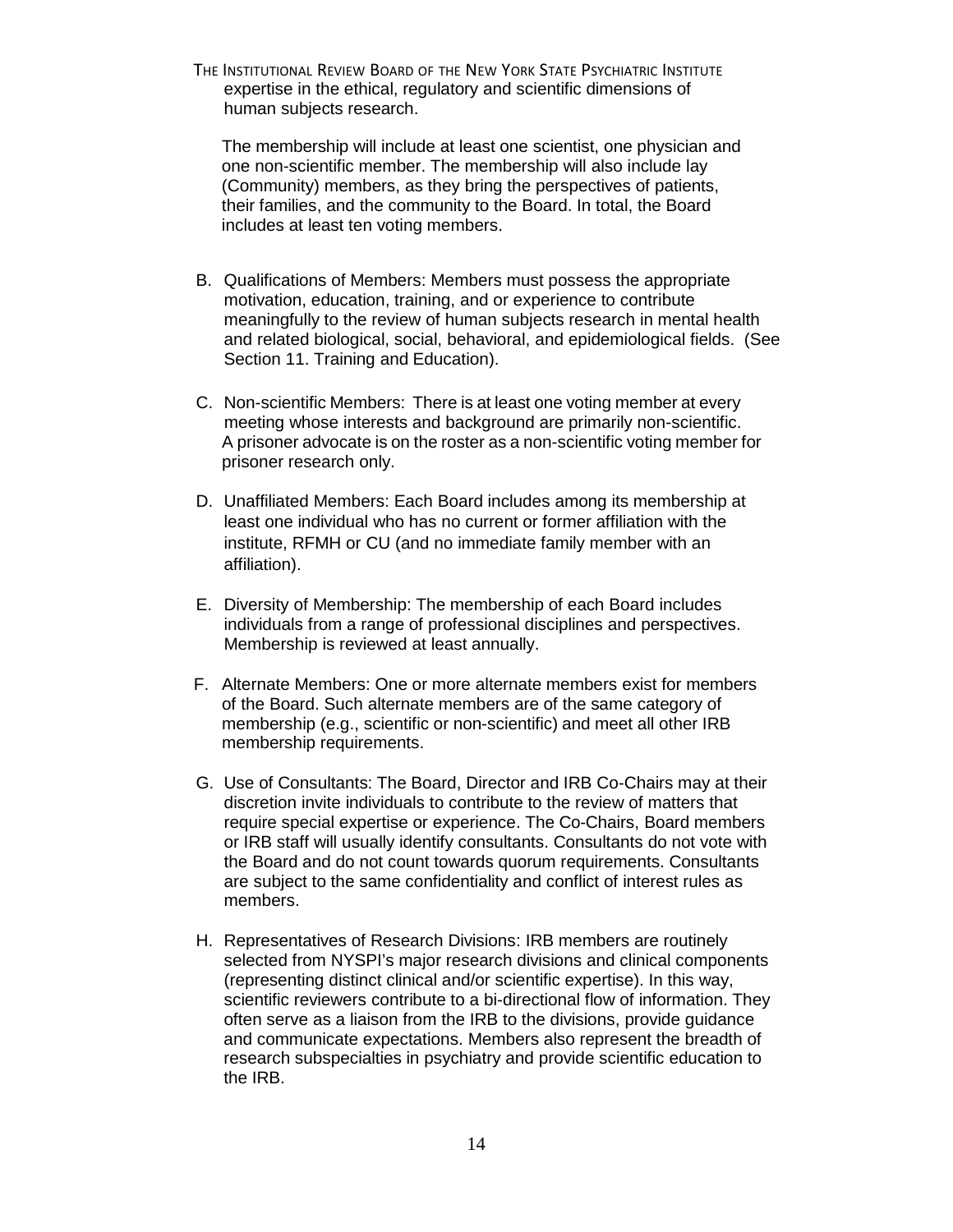I. Appointments and Term Limits: While membership is formally reviewed and appointments are made annually, appointments may be renewed and there are no term limits. The IRB endeavors to maintain appropriate expertise and representative capacity and a balance of senior, midlevel and junior members on the board and to ensure that members who are retained develop expertise and contribute actively in the review process.

#### **4. Review by Subcommittee:**

An IRB Subcommittee conducts a first step review of all more than minimal risk new research and major modifications to approved research (unless a decision is made that the modification may go directly to the Full Board). Research involving no more than minimal risk can either be assigned to Subcommittee review, or review by an IRB Chair, or IRB member(s) at the discretion of the Director. The review focuses on readiness of the submission for review, scientific merit, design and risk/benefit considerations, with an emphasis on minimizing risk. The Subcommittee also provides an opportunity for education and training of IRB reviewers and researchers.

A. Structure and membership: Each of four Subcommittees of the IRB meets monthly for approximately two hours depending on workload. To enhance expertise, three of the Subcommittees focus on adult clinical and biological protocols (the area of greatest volume) and one Subcommittee concentrates primarily on research involving children. There is flexibility, however, to move members with child and adolescent psychiatry experience to any of the other three subcommittees on an as-needed basis.

The standing membership of the Subcommittee includes IRB scientific members and alternates. Consultants with necessary expertise beyond that available on the IRB may be asked to participate at this stage in review. An IRB Chair or another experienced IRB member chairs the Subcommittee. An IRB administrator assigned to the protocol (the Protocol Analyst) is responsible for advising the Subcommittee on regulatory requirements, taking notes and preparing a memo to be sent to the investigator. The Subcommittee Chair or his/her designee typically reviews and approves the memo. In cases where Subcommittee comments are confined to simple directives, the Protocol Analyst may review and approve the memo.

B. Authority: The Subcommittee may determine that the submitted protocol is incomplete and "not reviewable" as submitted and requires significant revision. It may determine that a protocol is eligible for approval on an expedited basis or eligible for approval "pending revision", on an expedited basis as per 45 CFR 46.110. Finally, the Subcommittee may determine that, pending revision, the protocol may be reviewed by the Full Board.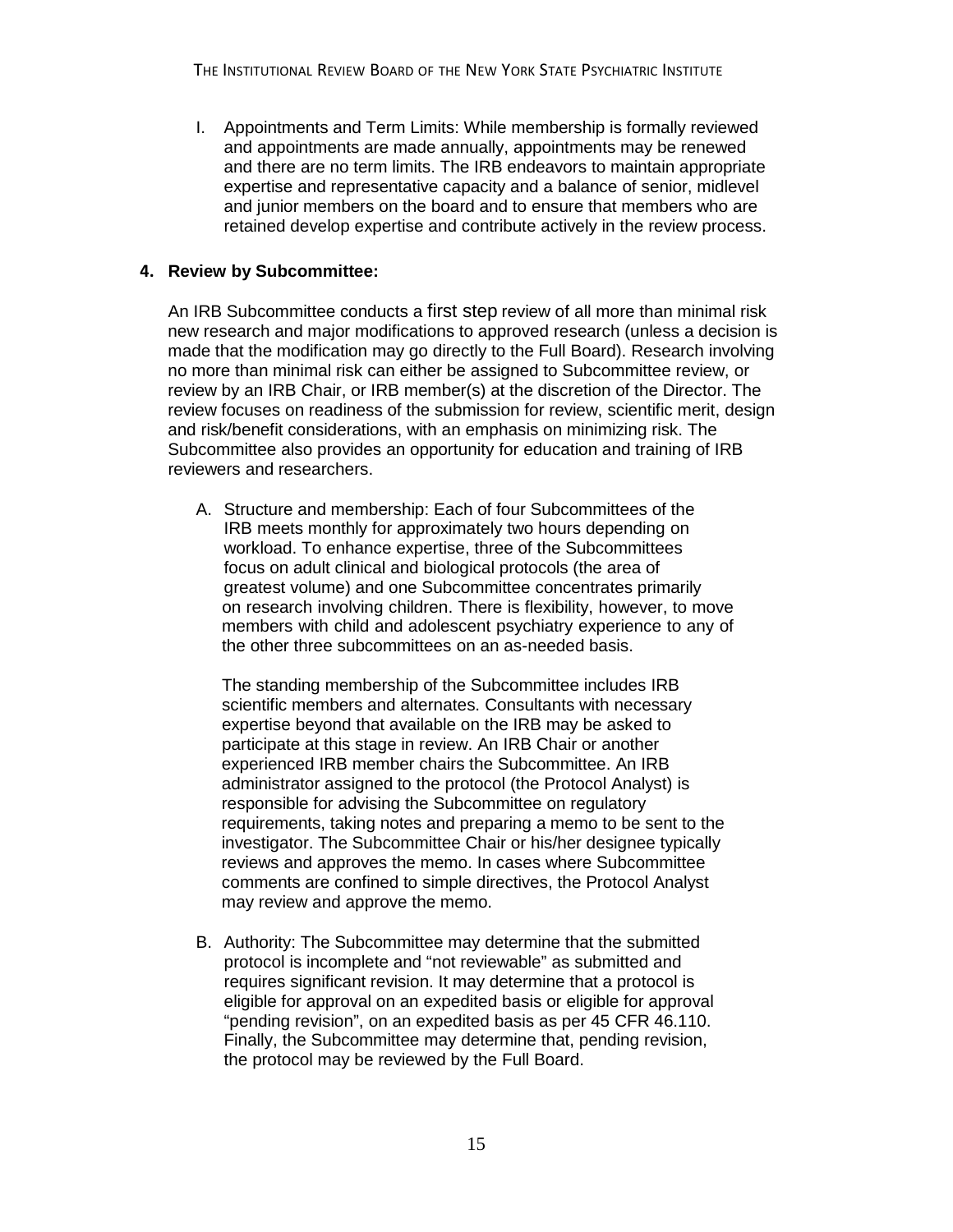- C. Communication with Investigators: To answer questions during review, or provide guidance to investigators in addressing/revising problem areas in the protocol, investigators may be asked to participate in a teleconference during the meeting. Generally, within three business days following Subcommittee review, a detailed memo is sent by the Subcommittee Chair or designee to the investigator to summarize the Subcommittee critique and to request protocol and consent revisions, justification of risk and clarification of procedures necessary for approval of studies eligible for expedited approval, or for review at the Full Board for other research.
- D. Documentation of Subcommittee Review: Notes are taken by the Protocol Analyst and deliberations are digitally recorded to assist in the development of a detailed memo. No formal minutes of Subcommittee review are maintained; the memo to the investigator represents formal documentation of Subcommittee review.
- E. Conflict of Interest: The same conflict of interest rules applied to Full Board review are operative at Subcommittee review (See Section 8. Conflict of Interest).
- F. Confidentiality: All consultants and visitors to Subcommittee are required to sign an IRB confidentiality statement.
- G. The IRB Chair or the Director may appoint special ad hoc subcommittees to assist the IRB in reviewing matters requiring consideration by the Board.

#### **5. Use of Primary, Secondary, and Tertiary Reviewers:**

Continuity of review enhances quality and consistency of review, and the NYSPI IRB therefore employs a system that enables reviewers to work with a protocol from the point of initial submission through protocol approval and continuing review processes. While all IRB members are expected to review the protocol summary form, consent forms and IRB correspondence during review, the primary and secondary reviewers are expected to have greater familiarity with the protocol and to review study documents such as Investigator Brochures and Data and Safety Monitoring Board reports, and will often have contact with the investigator in preparation for review to clarify outstanding questions. Tertiary Reviewers are generally non-scientific and/or unaffiliated members of the IRB and are assigned to present their review of new protocols, along with consent form and other documentation, at the Full Board meeting.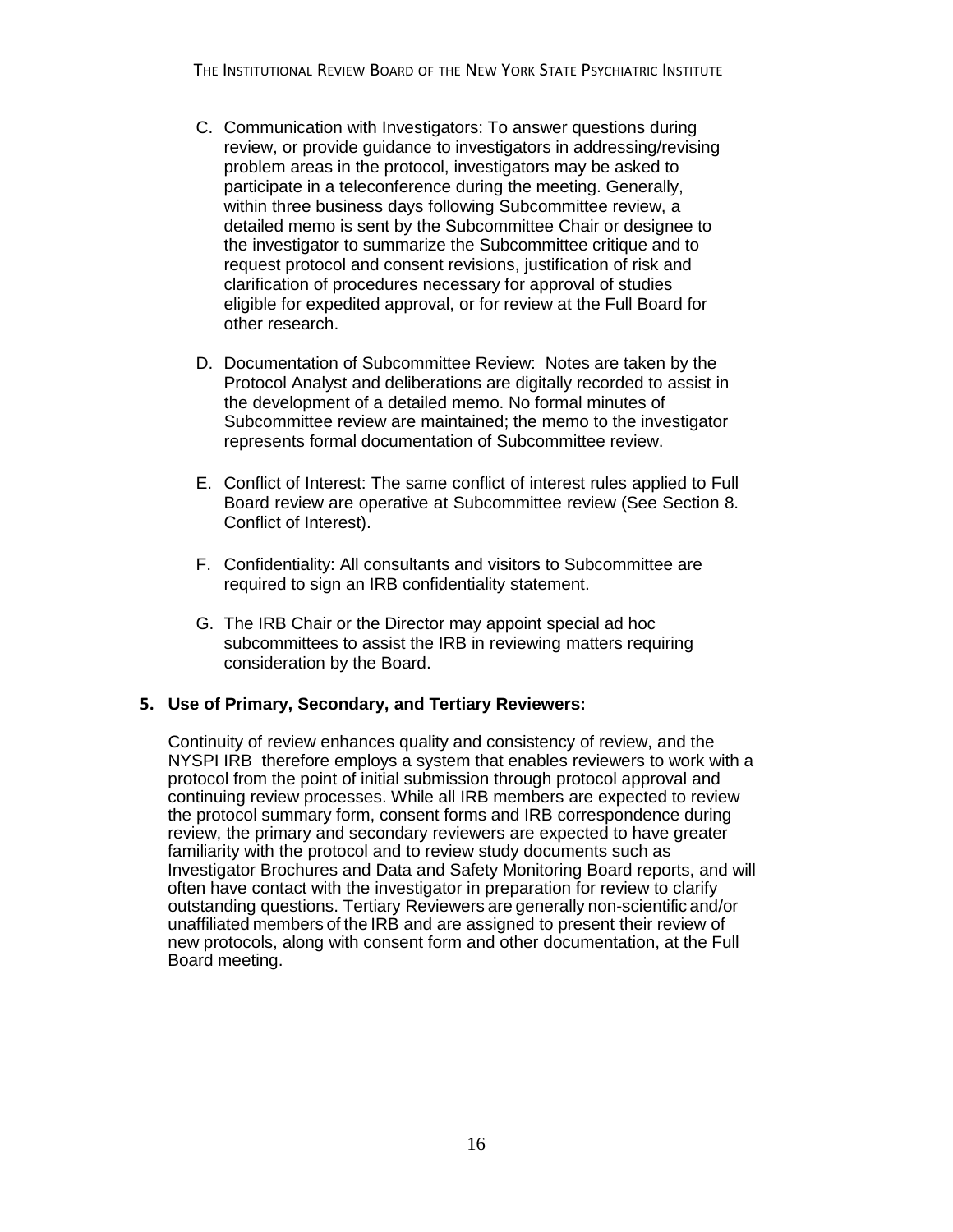- A. Assignment of Primary and Secondary Reviewers: Primary and secondary reviewers are assigned to all protocols for Subcommittee review by the Director or her designee, and are selected from among the Subcommittee roster of members and alternates. Where possible, reviewers with special expertise in the subject matter and subject population proposed for the study are selected to be the primary or secondary reviewers. No reviewer may have a conflict of interest related to the study team or "interested entity" when one is identified by the Ethics Advisory Board.
- B. Subcommittee Review: While all Subcommittee members receive the entire protocol submission including a Protocol Summary Form (PSF), Consent Forms (CFs) and supporting documents submitted for review, the primary and secondary reviewers also receive and are responsible for reviewing the investigator brochure and sponsor protocol where applicable. At Subcommittee, any conflicts of interest among reviewers are identified (conflicted reviewers recuse themselves from the meeting) and the primary reviewer is then asked to summarize the background, aims and methods of the protocol, highlight key questions or concerns relevant to the completeness of the application, scientific justification for the study, and human subjects protections considerations.

Next, the primary reviewer provides a detailed critique of the study, as presented in the PSF and CF, with a focus on risk minimization and compliance with IRB policies and precedent. The reviewer is expected to comment on whether the PSF reflects the sponsor protocol and/or investigator brochure. The secondary reviewer then presents his or her critique. When the IRB Subcommittee Chair is not present at the Subcommittee meeting, primary and/or secondary reviewers may be asked to edit the draft memo to be sent by the Protocol Analysts to the investigator summarizing Subcommittee review and required changes.

C. Full Board Review: Either the primary or secondary reviewer assigned for Subcommittee review will also be asked to present (as a "primary" reviewer) when the protocol is assigned for consideration by the Full Board. In addition to the presentation outlined in (b) above, the Full Board primary reviewer is expected to provide a focused review of the Subcommittee's recommendations as detailed in the memo to the investigator and then present the investigator's response. After the Full Board primary and secondary reviewers present, the tertiary reviewer is asked to provide comment on the protocol and consent form.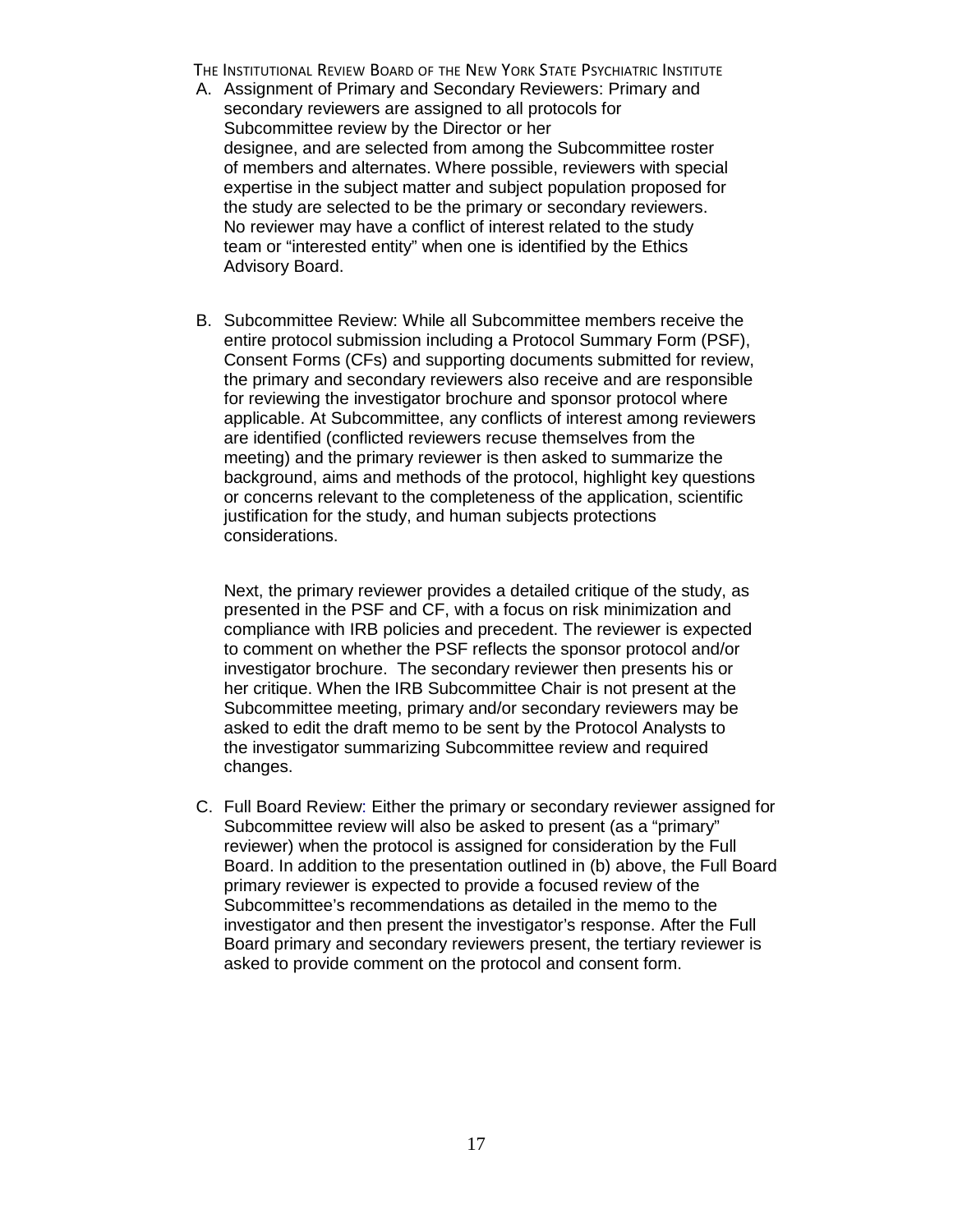- D. Continuing Review: At continuing review, the primary or secondary reviewers summarize the protocol and review the key elements of the Application for Continuing Approval of Research (ACAR). The reviewers are asked to make a recommendation with regard to approval for consideration and discussion by the Full Board.
- E. Modifications Requiring Full Board Review: Modifications requiring Full Board review are similarly assigned to reviewers for presentation to the Board.

#### **6. Protocol Management:**

To enhance the quality of review, streamline IRB processing and improve investigator communication, new research studies are assigned to a specific Protocol Analyst to manage the review process from the point of submission through initial approval. Analysts develop areas of interest, expertise and protocol assignments are intended to permit them to develop a "portfolio" of research from particular investigators, research divisions and study types. This promotes consistency and efficiency in review. A Protocol Analyst is expected to obtain and maintain certification as a Certified IRB Professional (CIP).

Protocol Analysts are primarily responsible for ensuring that administrative, regulatory and procedural requirements are met prior to final study approval. To that end; Analysts are responsible for maintaining complete IRB files and IRB database entries for each protocol. IRB Protocol Analysts are the primary liaison with researchers and research staff, and therefore provide education and communicate IRB expectations with regard to protocol preparation and responses to IRB queries and requests. Analysts attend all Subcommittee and Full Board meetings where their studies are reviewed and are expected to identify and provide regulatory guidance to members regarding specific determinations that the IRB is required to make for the particular study. They prepare Subcommittee and Full Board memos for review, revision and approval by the Chair or Chair designee. Protocol Analysts assist the IRB Director in the completion of minutes of the Full Board meeting. The Analysts "pre-review" responses to Subcommittee memos, responses to Full Board memos and requests for protocol modification for completeness and consistency with IRB rules, and they present a "Protocol Analyst's note" in PRISM to focus the Chair's review. Analysts also pre-review the consent documents to ensure that required changes (and no other changes) are made. They generate approval notices along with stamped consent forms for the Principal Investigator.

#### **IRB Review in Emergency Situations**

The New York State Psychiatric Institute does not conduct planned research involving emergency use of a test article; and exemption from prior IRB approval for emergency use of a test article does not arise in the context of the clinical care and research conducted at the Institute.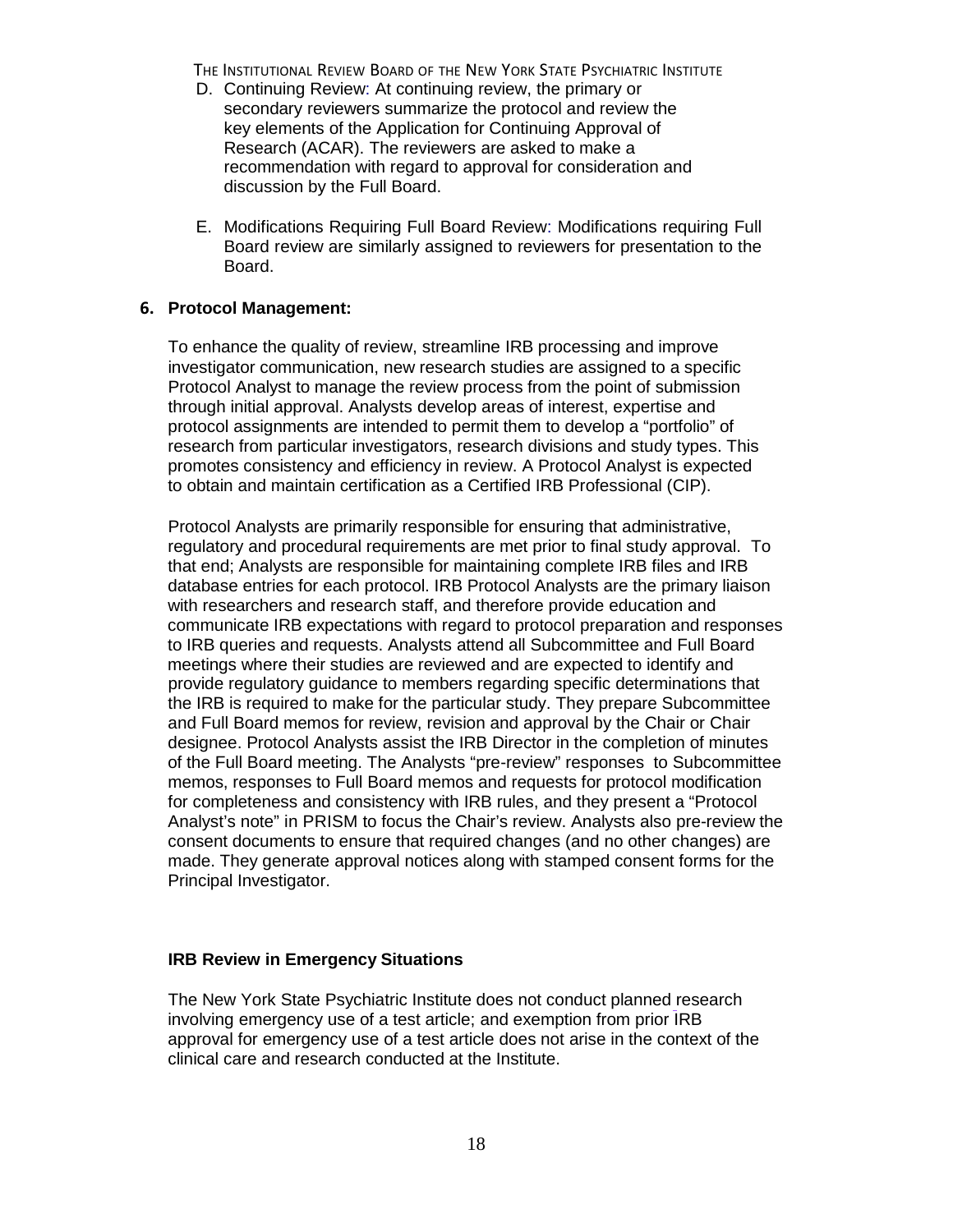#### **Section 4. IRB Office Staff and Description of Responsibilities**

- **1. IRB Chairman (Part-Time)**: The NYSPI-IRBhas two appointed Chairs (i.e., "Co-Chairs"). The IRB Co-Chairs, in concert with IRB Director and the leadership of the NYS Psychiatric Institute, and the Research Foundation for Mental Hygiene, oversee activities of the Institutional Review Board and compliance with Federal, State, and Institutional requirements related to research with human subjects. The IRB Co-Chairs foster the development of standards related to the ethical conduct of research, and the creation and implementation of Institutional policies and procedures for the protection of human research subjects. Specifically, the IRB Co- Chairs:
	- A. Report to the Director of Psychiatric Research, New York State Psychiatric Institute. Work in close liaison with the IRB Director and on matters related to human subject research.
	- B. Actively participate in the development and implementation of IRB policies, procedures and guidelines related to human subject protections.
	- C. Actively participate in the ongoing review of IRB policies and procedures to ensure that they are current, complete and consistent with Federal regulations, regulatory guidance, Institutional policies and evolving best practices.
	- D. Contribute towards the development and implementation of education and training requirements in human subject protections for the Institute staff, researchers, IRB members and staff.
	- E. Assist the Director in the assignment of reviewers, alternates and consultants.
	- F. Direct the proceedings and discussion of the convened Full Board and Ad Hoc IRB meetings.
	- G. Communicate with investigators at all stages of the review process as needed regarding IRB actions, requirements and the rationale for them.
	- H. Provide support and guidance to investigators in the design and submission of new research protocols in order to fulfill IRB requirements and streamline review.
	- I. Review and revise formal internal and external communications involving substantive review issues drafted by IRB Protocol Analysts on behalf of the Subcommittee and Full Board. This responsibility can also be carried out by the IRB Director.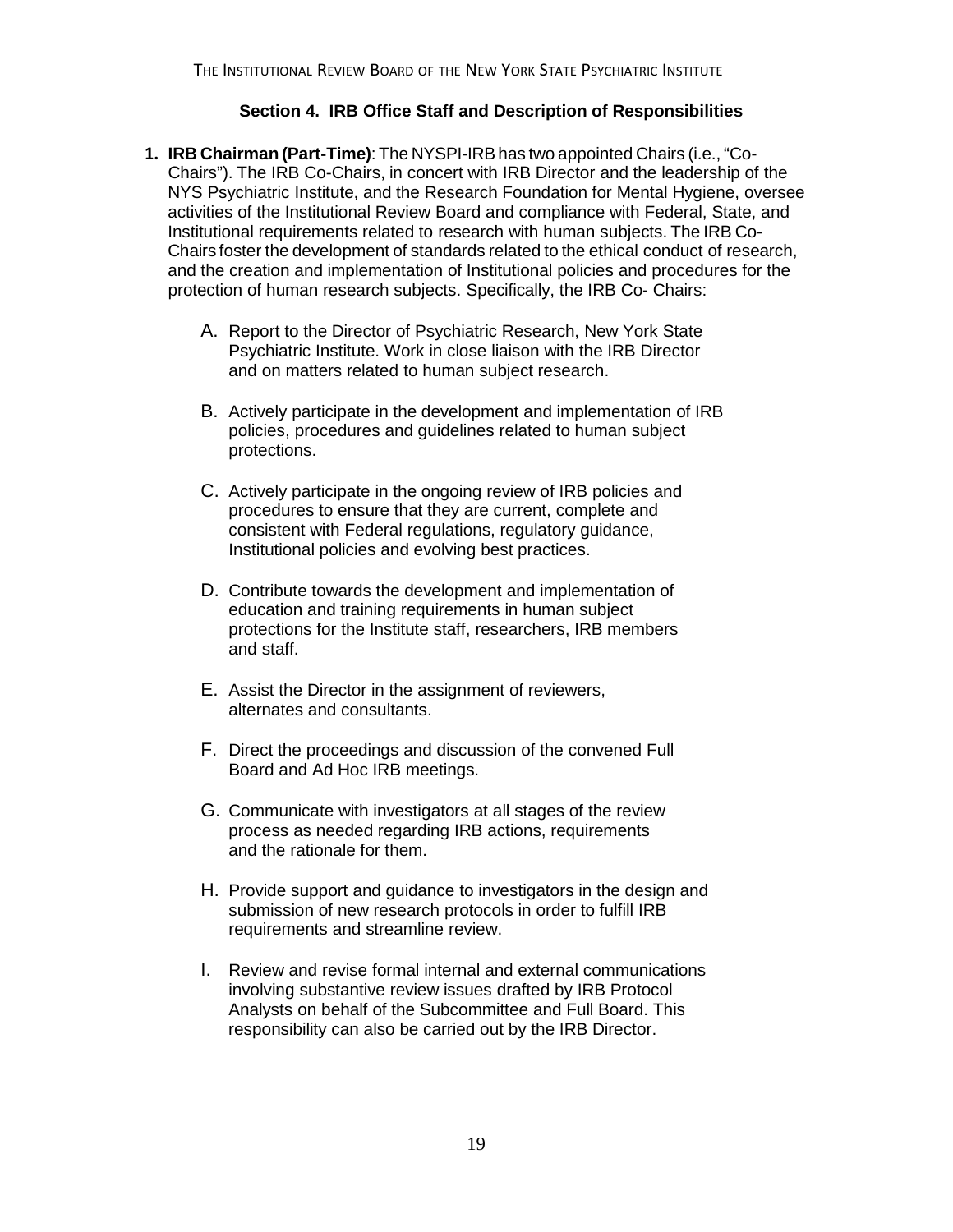- J. Provide expedited review or designate qualified reviewers to conduct expedited review.
- K. Provide final review and make approval determinations regarding research approved pending specified revisions.
- L. Meet with investigators, research chiefs and research staff as necessary to address protocol violations and other matters of non-compliance.
- M. May suspend IRB approval of research, components of approved research, or a researcher's involvement in research to ensure the safety and well-being of research participants, or when there is evidence of serious non-compliance with IRB requirements. All such suspension of research is reported promptly to the Director of Psychiatric Research, and to the IRB, at the next convened meeting.
- N. May require monitoring, auditing and corrective action, including additional training to ensure adherence to IRB requirements and standards for the ethical conduct of research.
- O. Assist and supervise the Director and Program staff in the evaluation and response to subject queries, concerns and complaints.
- P. Promptly refers any evidence or allegation of research misconduct to the Chair of the NYSPI Research Integrity Committee.
- **2. IRB Director**: The Director reports to the Director of Psychiatric Research, NYS Psychiatric Institute and:
	- A. Is responsible for the overall operation of the IRB office and the program for human subjects research, including supervision of the protocol analysts and office staff
	- B. Is responsible for the development, implementation, and dissemination of IRB Office policies and procedures related to day to day operations.
	- C. Oversees protocol review and the coordination of research subject protection activities among protocol analysts, including (but not limited to), maintaining compliance with institutional policies, communicating with the study investigator and research staff to facilitate protocol submission, review and approval process
	- D. Works closely with each IRB Co-Chair, and the Director, Psychiatric Research on all matters related to human subjects research.
	- E. May review and revise formal internal and external communications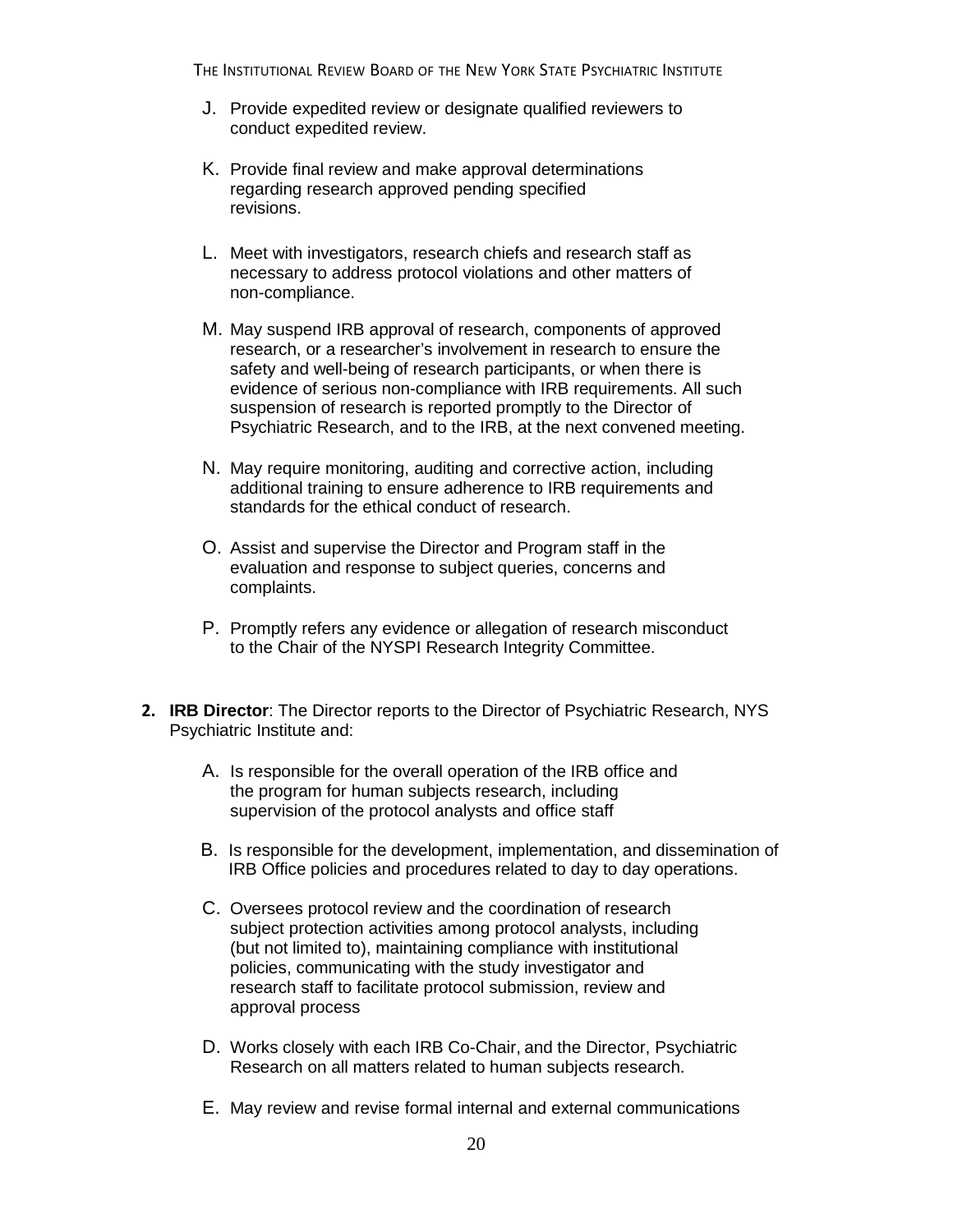- THE INSTITUTIONAL REVIEW BOARD OF THE NEW YORK STATE PSYCHIATRIC INSTITUTE involving substantive review issues drafted by IRB protocol analysts on behalf of the Subcommittee and Full Board.
- F. Oversees the general function and activities of the IRB office, including matters related to space, staffing and budget, and routinely discusses these issues with the Director Psychiatric Research.
- G. Serves as liaison to Research Foundation Mental Hygiene (RFMH) and the Columbia University Medical Center (CUIMC) IRB, responds to queries, and oversees the preparation of required reports as required by RFMH policy and the NYSPI-CUMC authorization agreement.
- H. Ensure that protocol analysts are correctly reviewing research protocol submissions. Monitors the quality of work output and the workload of each protocol analyst.
- I. Directly supervises the IRB research compliance monitor
- J. Oversees the recruitment, orientation, training and retention of IRB members
- K. Provides leadership and continuing education for protocol analysts to enable them to meet and maintain performance standards
- L. Works closely with the IRB research compliance monitor to effectively carry out Investigational New Drug (IND) and Investigational Device Exemption (IDE) regulatory oversight and to ensure appropriate monitoring of ongoing research for compliance with IRB and regulatory requirements.
- M. Is responsible for the development, implementation and dissemination of IRB policies, procedures and guidelines related to human subject protections and keeps the director of psychiatric research apprised of any changes or problems related to existing policies, procedures and guidelines.
- N. Is responsible for the ongoing review of IRB policies and procedures to ensure that they are current, complete and consistent with existing federal regulations, regulatory guidance, Institutional policies and evolving best practices, while keeping the director of psychiatric research apprised of the review activity.
- O. Oversees the training and education component of the program for human subjects research. Identifies learning opportunities for IRB office staff, board members, investigators, fellows and students. Ensures that IRB review procedures and documentation of review adhere to the requirements of federal and state regulation, guidance and Institutional IRB policies and procedures.
- P. Makes determinations of the level of review of newly submitted studies, whether an activity meets the definition of human subjects research, and whether NYSPI is engaged in research.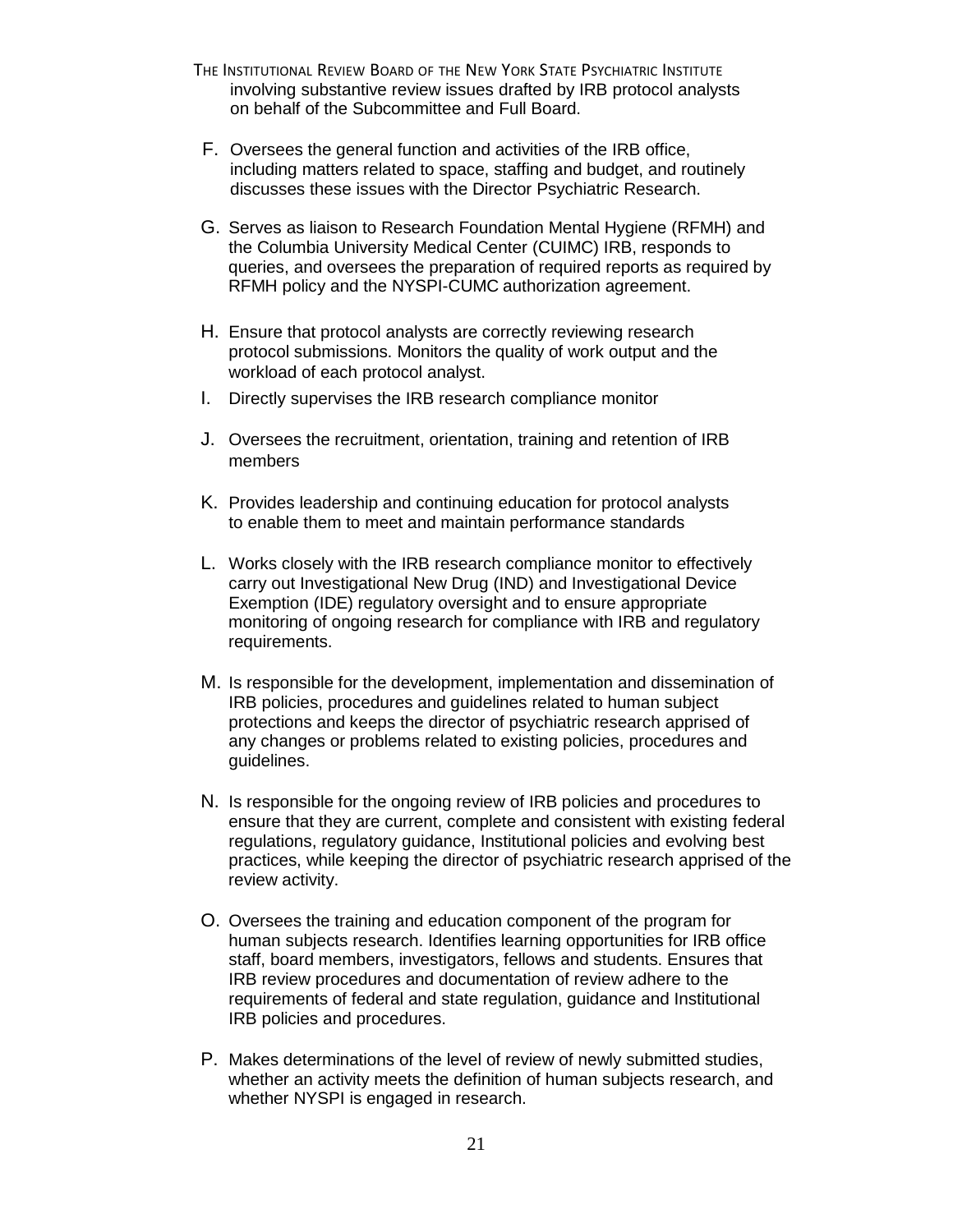- Q. Assumes primary responsibility for the development, implementation and reporting of "metrics" indicative of IRB productivity and efficiency. The Director will work closely with the protocol analysts and Co-Chairs in the development of process improvements to streamline IRB office operations and decrease time to study approval. (See Section 14. IRB Quality Metrics).
- R. May communicate with investigators at all stages of the review process regarding IRB expectations, actions, requirements and the rationale for them.
- S. Provides support and guidance to investigators in the design and submission of new research protocols in order to fulfill IRB requirements and streamline review.
- T. Attends all convened Full Board meetings to provide regulatory guidance serve as an alternate voting member, as needed.
- U. Is the Institutional contact person for research subject queries, concerns and complaints.
- V. Is responsible for documentation of subject complaints and required follow-up and resolution.
- W. Presents an annual report to the NYSPI medical staff executive committee.
- X. Oversees the recruitment, orientation, training and retention of IRB members.
- Y. Ensures that IRB review procedures and documentation of review adheres to the requirements of Federal and State regulation and guidance, and Institutional IRB policy and procedures.
- Z. Is responsible for assignment of reviewers, alternates and consultants; consults the IRB Co-Chairs for assistance with this task, as needed.
- AA. Is responsible for the preparation of minutes of the convened Full Board meeting.
- BB. Conducts review of all new protocol submissions to determine if IRB review is required and if so, to determine if expedited review by the Chair or another experienced IRB member or review by Subcommittee is warranted. Determines the level of review of newly submitted studies, whether an activity meets the definition of human subjects research, and whether NYSPI is engaged in research. Consults with the IRB Co-Chairs on this determination on an as-needed basis
- CC. Communicates with investigators at all stages of the review process as needed regarding IRB expectations, actions, requirements and the rationale for them.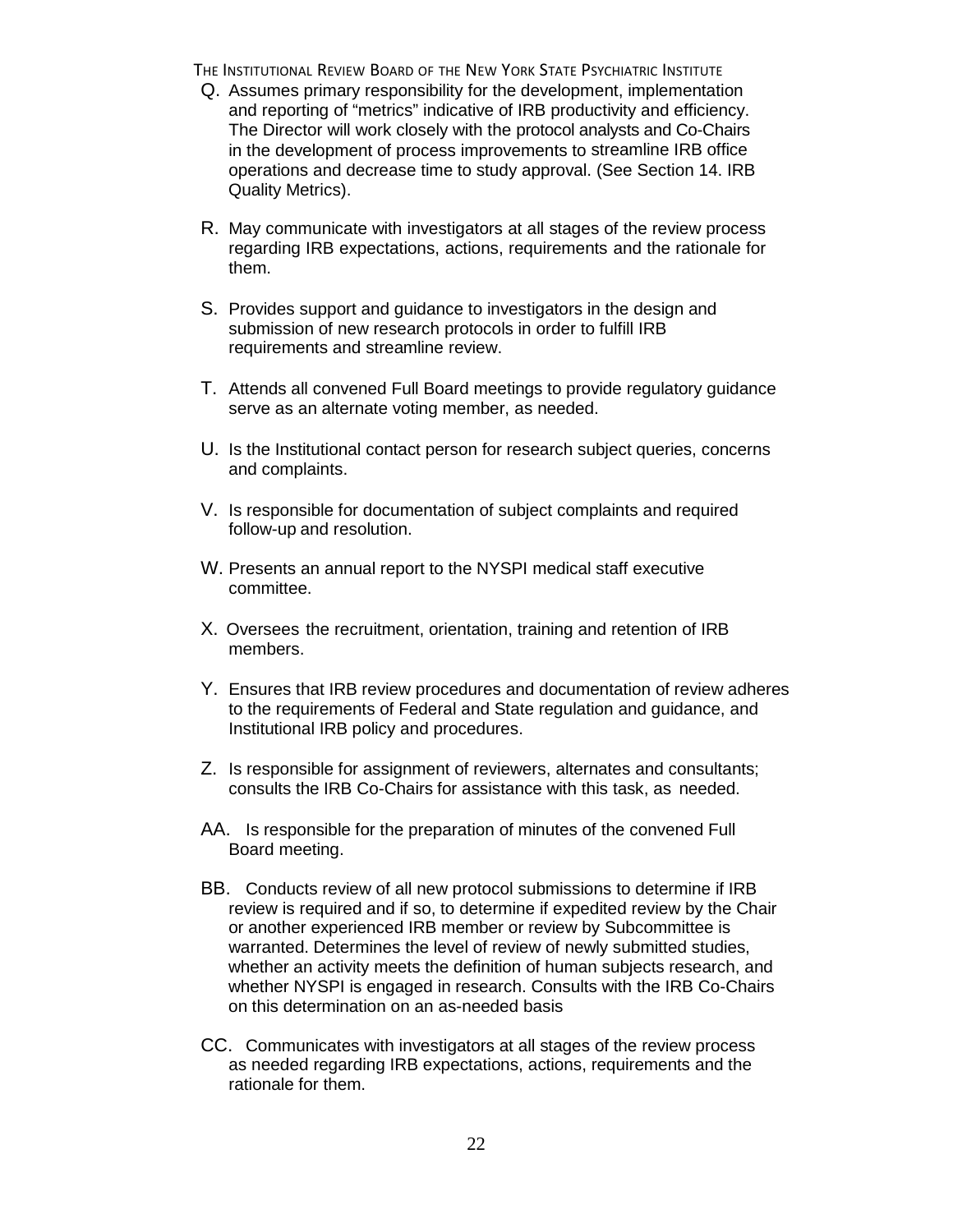- DD. Attends all Subcommittee and Full Board meetings to provide regulatory guidance including identifying and providing regulatory guidance to members regarding specific determinations that the IRB is required to make for the particular study
- EE. Oversees the use of the Protocol Management System and IRBmail, in collaboration with IT Support staff.
- **3. IRB Protocol Analyst:** The Protocol Analyst is responsible for managing the review process from the point of submission through protocol termination for an assigned portfolio of research studies. For these studies, the protocol analyst:
	- A. Is primarily responsible for ensuring that administrative, regulatory and procedural requirements are met prior to final study approval.
	- B. Is responsible for maintaining complete IRB files and IRB database entries for each protocol.
	- C. Is the primary liaison with investigators and research staff for a portfolio of studies.
	- D. Provides education and communicates IRB expectations with respect to protocol preparation and responses to queries and requests from the IRB.
	- E. Reviews investigator queries in IRBmail, answers queries and forwards others to the appropriate staff or reviewers for action.
	- F. Attends all Subcommittee and Full Board meetings where her studies are reviewed and provides regulatory guidance to members regarding specific determinations that the IRB is required to make for the particular study.
	- G. Prepares Subcommittee and Full Board memos for review, revision and approval by the Co-Chairs or another IRB member or designee.
	- H. Assists the Director in the preparation and completion of minutes of the Full Board meeting.
	- I. "Pre-review" responses to Subcommittee and Full Board memos, requests for protocol modification for completeness and consistency with IRB rules, and presents a "protocol analyst's note" to focus the Chair's review.
	- J. Provides review of the consent documents against the requirements of the IRB prior to stamping.
	- K. Generates approval notices along with stamped consent forms for final review and sign-off by the Co-Chair(s).
	- L. Development and maintenance of the IRB website ensuring all content is current and accurate.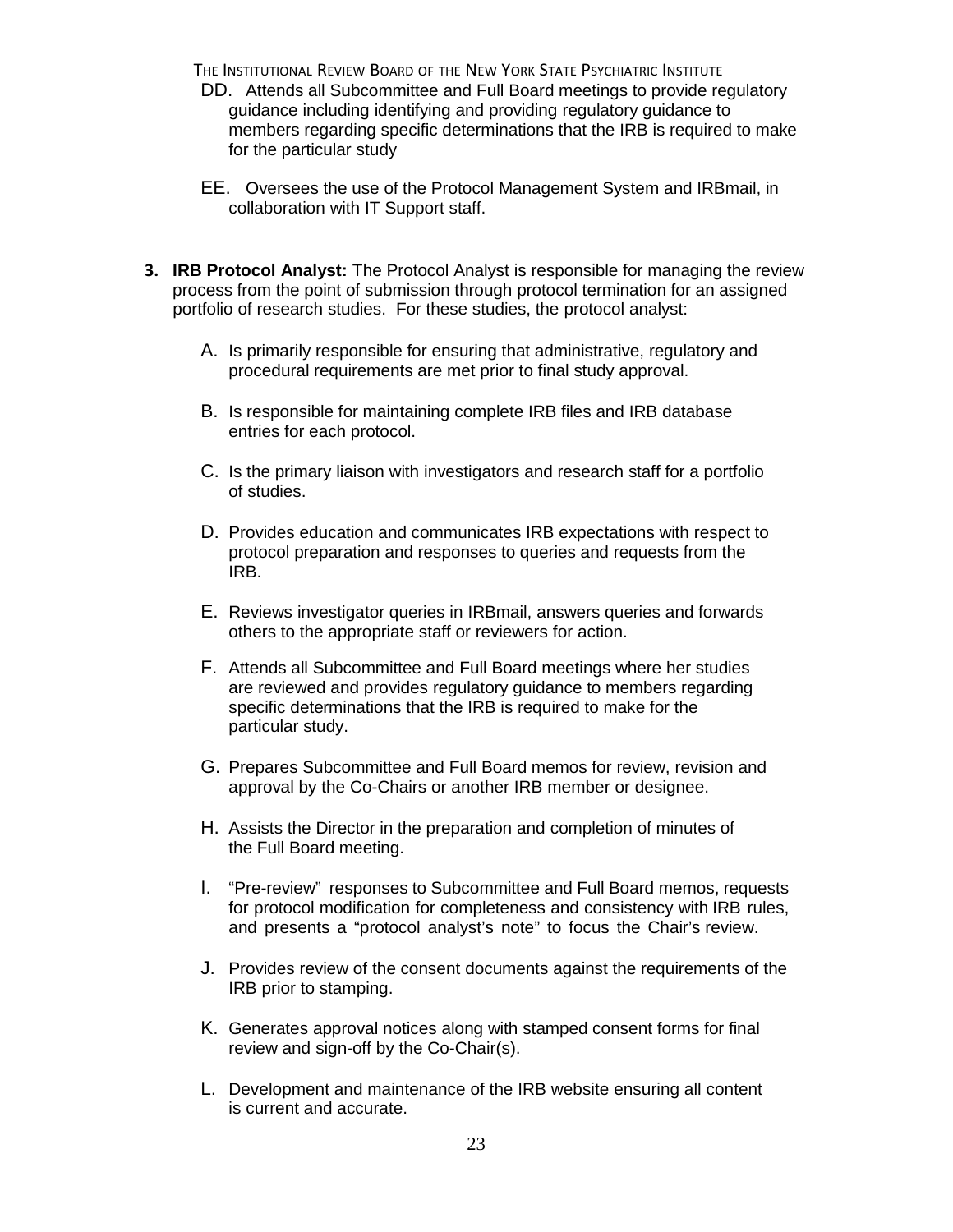**4. IRB Research Compliance Monitor**: The Research Compliance Monitor is responsible for monitoring NYSPI IRB approved human subjects research.

The Research Compliance Monitor:

- A. Is responsible for the scheduling and completion of routine compliance audits of study records for more than minimal risk research.
- B. Is responsible for "for-cause monitoring" and "special monitoring" including consent and procedural observation, at the request of the IRB Co-Chairs, Executive Director, and/or the IRB.
- C. Reviews all submitted self-monitoring forms.
- D. Is the primary liaison between the IRB and investigators and research staff with regard to research compliance findings and corrective action plans.
- E. Communicates with investigators and research staff to educate them about the monitoring program, train them to use the selfmonitoring form, inform them of monitoring findings and review corrective action plans.
- F. Is responsible for preparing monitoring reports and presenting them at IRB Full Board meetings.
- G. Is responsible for pre-review of serious adverse event reports.
- H. Is responsible for reviewing reports of protocol noncompliance for triage to the IRB co-chairs and Director and referral to other institutional officials, including the chair of the research integrity committee when appropriate.
- I. Is responsible for tracking and follow-up on special monitoring requirements, AE reports, and "reports back" from investigators.
- J. Prepares memos to communicate determinations made by the Chair or IRB regarding monitoring findings, serious adverse events and noncompliance.
- K. Maintains files of monitoring reports and related correspondence.
- L. Maintains an electronic database of serious adverse event reports.
- **5. Senior Administrative Assistant for the IRB:** The Senior Administrative Assistant reports directly to the Director, and also provides general assistance to the IRB Co-Chairs and IRB Office.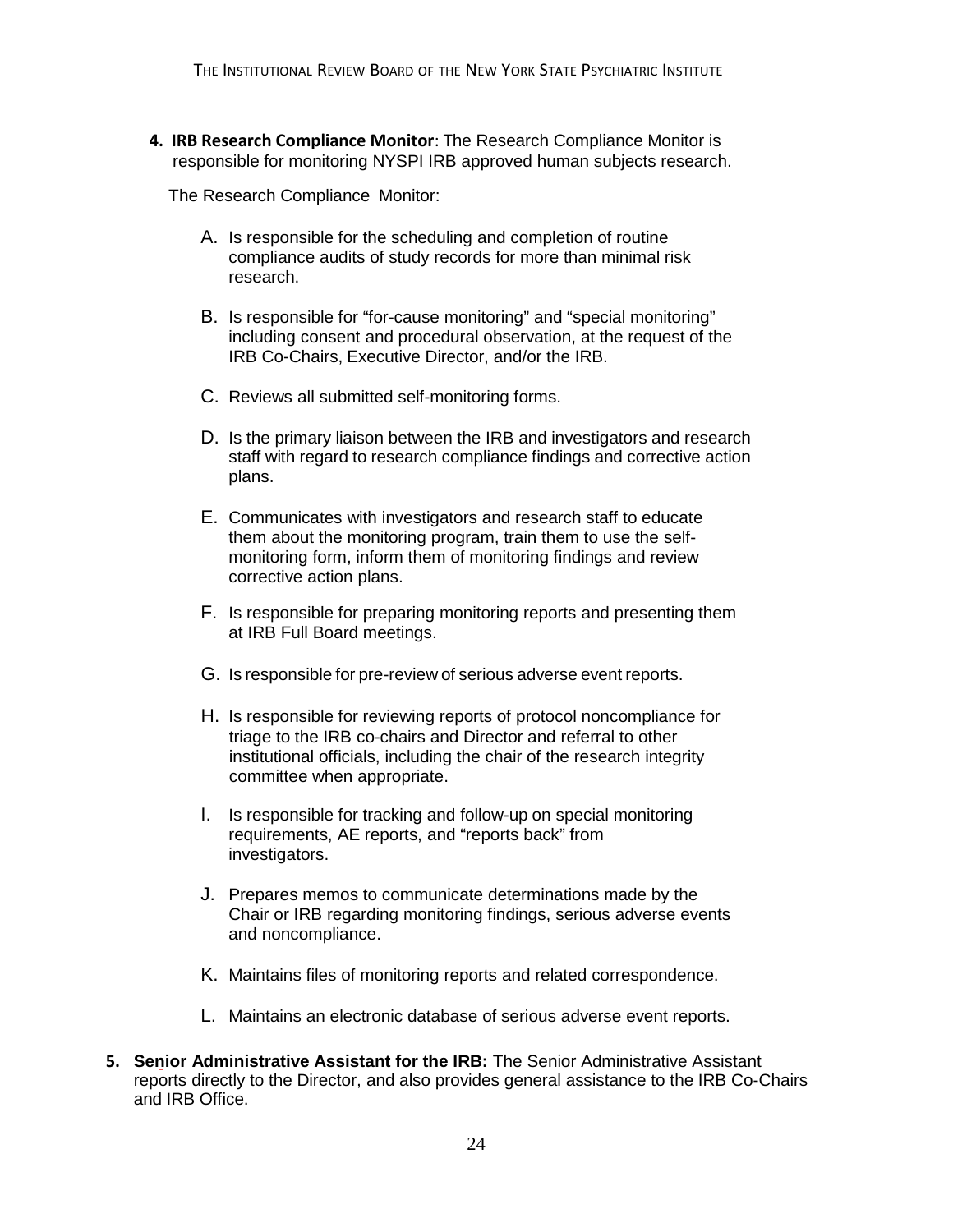- A. Oversees the clerical functions of the office and manages and maintains IRB records and files.
- B. Prepares meeting materials, meeting schedules, agendas and attendance, and oversees mailings and related office work flow.
- C. Logs in and enters new protocol submissions into the IRB protocol tracking system.
- D. Assumes a lead role in tracking study protocol activity and deploying interventions to reduce time to IRB approval.
- E. Responds to queries from investigators and staff regarding PRISM and communicates directly with IT to provide technical support.
- F. Organizes and prepares educational materials for varied IRB educational activities conducted by the IRB executive director.
- G. Liaison between the IRB Office and the RFMH and CU grants offices
- H. Assist the Director in annual budget preparation, track monthly expenditures, coordinate billing for IRB fees for commercially sponsored research and prepare related reports.
- I. Maintains the storage file room (Basement level of the Pardes Building) to ensure all files are secured, clearly labelled, neatly stored and consistent with building code for storage.

#### **Section 5. Materials Required for Review**

#### **1. Materials required for submission as part of initial review of new research are submitted electronically through the Psychiatric Research IRB Submission Module (PRISM). This module is accessed through the NYSPI IRB website (http://irb.nyspi.org).**

- A. The protocol summary form (PSF): To evaluate each human subject protocol fully in accordance with 45CFR46.111 and local Institutional policies, information must be organized using a current version and instructions of the NYSPI protocol summary form or "PSF". The attestations must be accepted electronically in PRISM, by the Principal Investigator, a faculty sponsor if one is required for the study, and the Principal Investigator's Research Chief.
- B. Informed consent documents: Consent and assent documents, informed consent cover sheets (if required), screening consent documents (unless screening is covered under a currently approved IRB protocol), oral consent scripts, information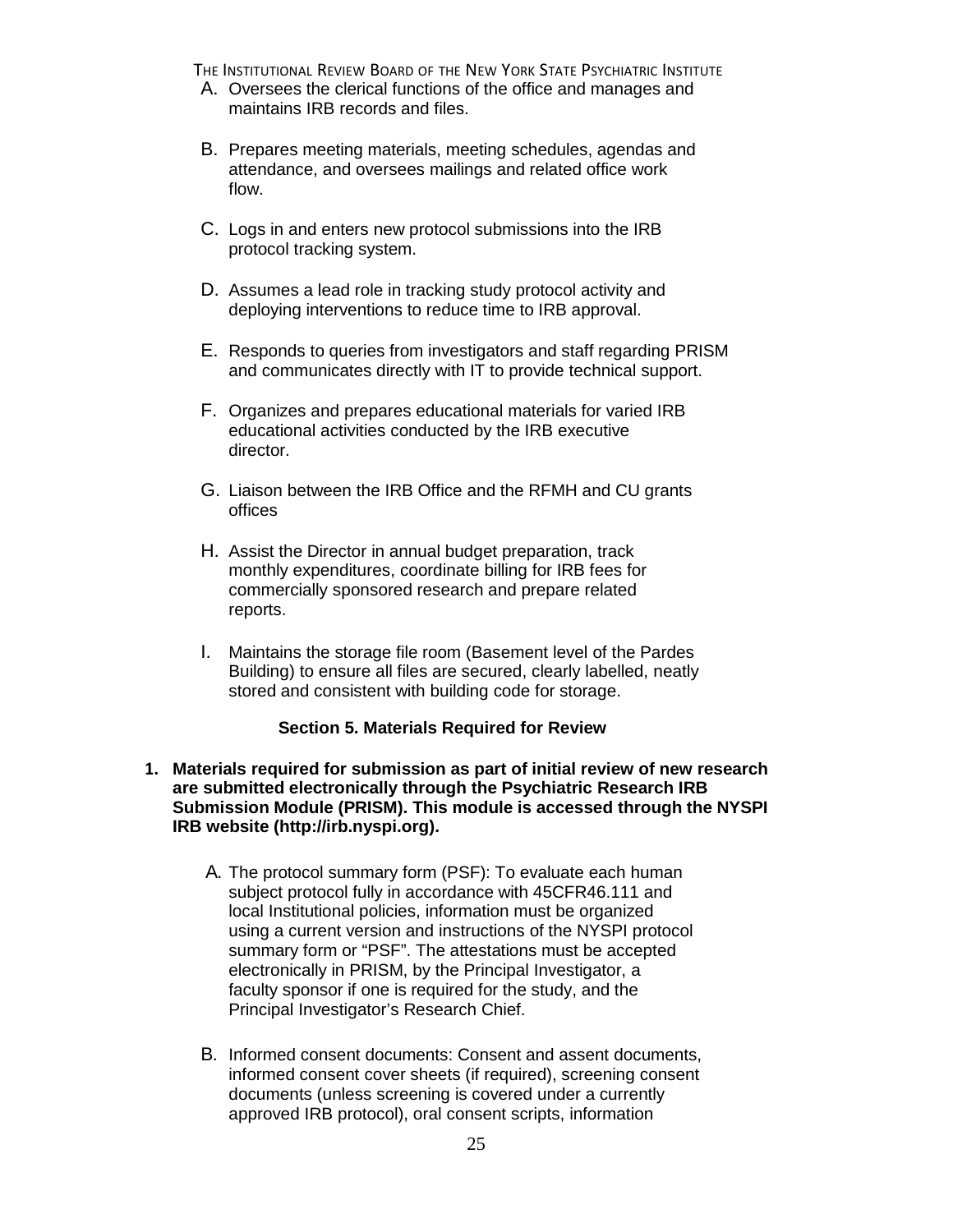- THE INSTITUTIONAL REVIEW BOARD OF THE NEW YORK STATE PSYCHIATRIC INSTITUTE sheets, and texts of any recruitment material or advertisements. Sponsor and multicenter study consent forms must be revised in accordance with NYSPI-IRB requirements prior to submission.
- C. The sponsor protocol (if industry sponsored or part of a multicenter contract) and any other protocol describing the proposed study, e.g. study proposal for investigator initiated studies.
- D. The Investigator Drug/Device Brochure (if industry sponsored).

#### **2. Materials distributed for review by Subcommittee at least three (3) days prior to review**

A. All materials in 1A. through 1D. (Indicated above) are provided electronically to all Subcommittee members approximately one week prior to meeting but no less than three days.

#### **3. Materials distributed to each member of the IRB at least three (3) days prior to the convened meeting for review of new research**

- A. All materials in 1A. through 1D. are provided electronically to all Board members.
- B. Any memos to the investigator from the Subcommittee requesting information and revision.
- C. Investigator's point by point response to Subcommittee memos.
- D. The revised PSF modified based on Subcommittee review with changes highlighted.
- E. The revised consent materials modified based on Subcommittee review with changes highlighted/bolded.
- F. Other supporting materials requested by the Subcommittee.

#### **4. Material required for submission by the investigator for review by the Chair following Full Board approval pending revision and following expedited approval by Subcommittee pending revision:**

- A. The memo to the investigator from the Full Board or for expedited research, from the Subcommittee or Expedited Reviewer.
- B. The investigator's point-by-point response to the IRB memo.
- C. The protocol summary form (PSF) revised in accordance with the stipulations of the IRB with all changes highlighted.
- D. Revised consent and recruitment materials highlighted/bolded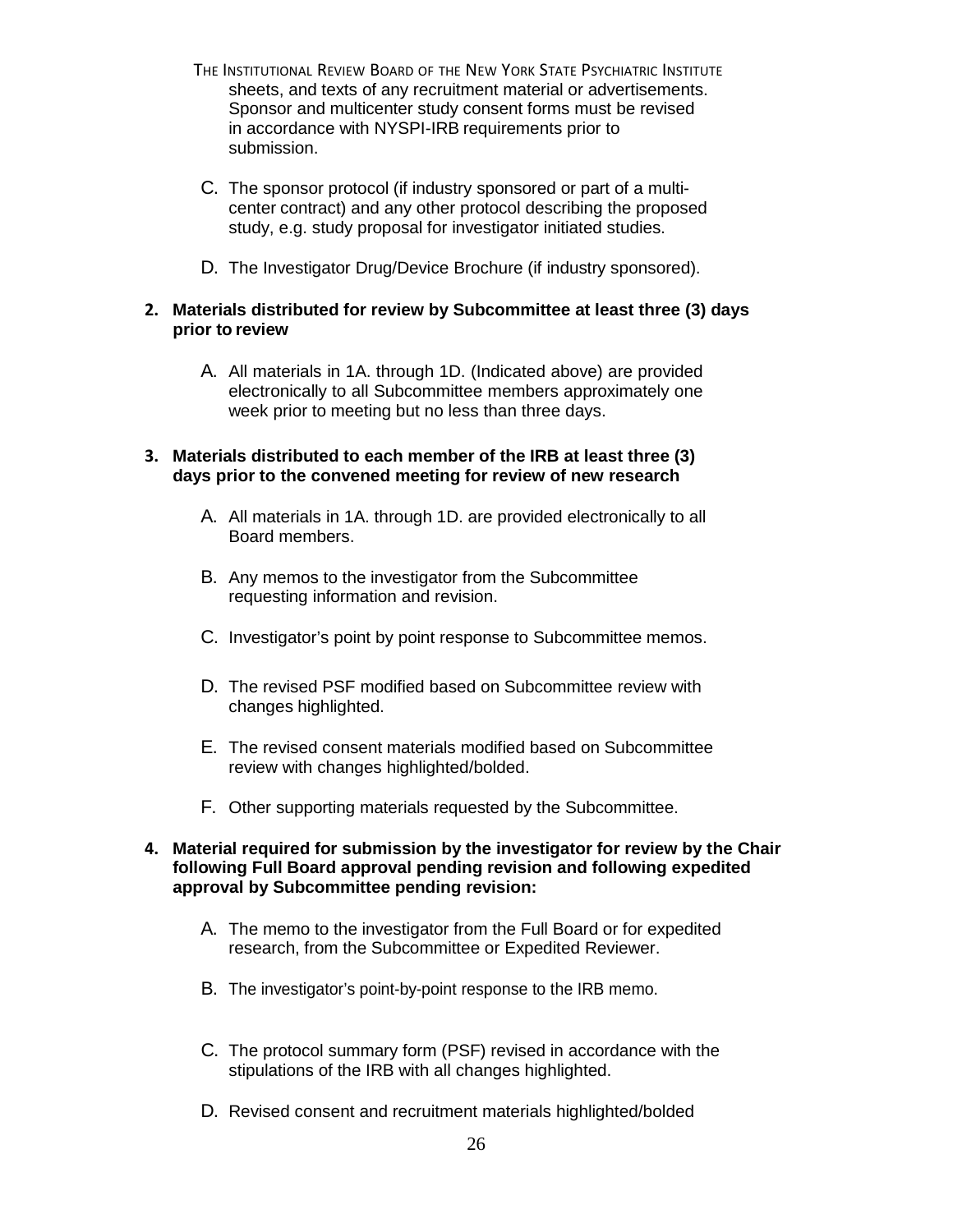- THE INSTITUTIONAL REVIEW BOARD OF THE NEW YORK STATE PSYCHIATRIC INSTITUTE with IRB required changes and finalized ("clean") versions (for stamping).
- E. Other materials requested for the IRB file.

#### **5. Materials required for submission by the investigator for continuing review of research**

- A. A completed and signed Application for Continuing Approval of Research (ACAR) for all more than minimal risk studies sufficient for the IRB to determine that the criteria for approval of research continue to be met.
- B. A memo describing any proposed changes to the approved protocol.
- C. A PSF; with any newly proposed changes made and highlighted for review.
- D. Consent and recruitment materials; revised and highlighted, if applicable, and "clean" versions (for stamping).
- E. For minimal risk studies, an Annual Update is required. It isa short summary of activities and is submitted annually via PRISM and is a condensed version of the ACAR discussed above. It is reviewed administratively by the IRB Analysts and the Co-Chair(s), if needed.

#### **6. Material distributed to each member of the Full Board for review of applications for continuing approval**

- A. Guidance for Reviewers.
- B. Items 5A. through 5D., as above.
- C. A description of all protocol amendments approved by the IRB during the prior 12- month approval period (generated from the IRB's Protocol Management System database).
- D. A description of any findings by the IRB research compliance monitor as a result of routine or special monitoring (see section 9).

#### **7. Modifications to approved research**

A. All requests to modify approved research must be submitted electronically by completing an electronic modification form in PRISM. This form requires the Principal Investigator to describe the proposed change(s), describe the rationale for the change(s), and address relevant risk/benefit considerations.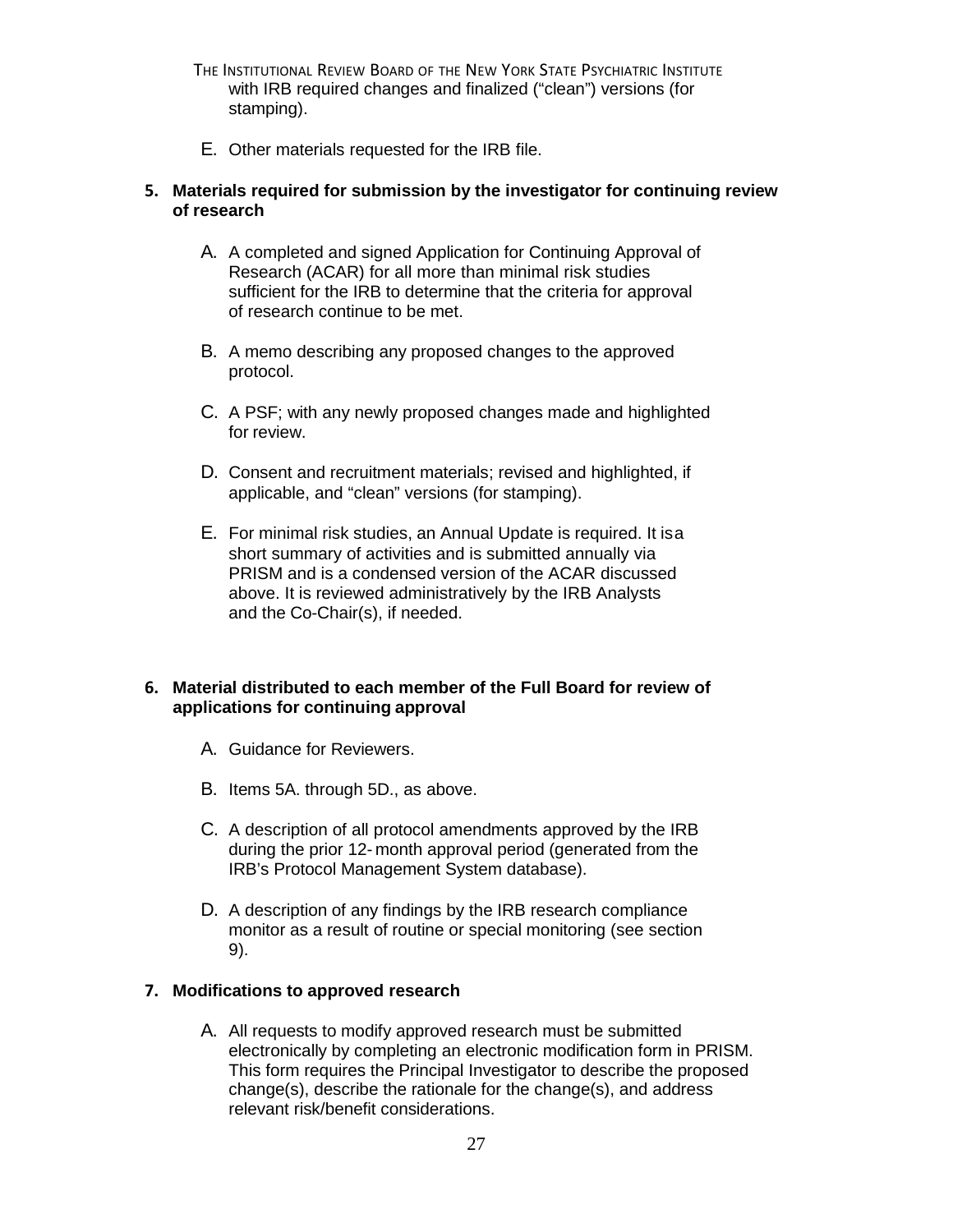- B. The PSF must be modified as appropriate to describe the changes, and all changes must be highlighted to facilitate review.
- C. When consent forms require modification, changes should be highlighted to facilitate review.

#### **8. Reporting of adverse events/unanticipated problems**

A. Investigators must complete the Serious Adverse Event reporting form or submit a memo describing the potential unanticipated problem involving risks to subjects or others (See Section 10).

#### **9. Protocol exception requests**

A. Protocol exception requests should be described in a memo to the IRB. The specific inclusion or exclusion item(s), study procedure or other component for which the exception is requested should be cited. The memo should include a justification for the exception, a brief description of the subject and the extent to which the exception may place a given individual at increased or decreased risk of harm. When appropriate, the memo should also include the procedure by which the subject will be informed of the exception.

#### **Section 6. Procedures for Review**

#### **1. New Research Protocols/Initial Review**

- A. Submission of new research protocols:
	- I. All information regarding meeting dates, submission deadlines and required material is available on the IRB website.
	- $\parallel$ . Research proposals are submitted electronically for review using PRISM, the "Psychiatric Research IRB Submission Module". This electronic system is tailored to the research proposal. This feature facilitates the submission and management of electronic submissions (initial review, continuing review and protocol modifications) to the NYSPI IRB. Upon initial submission, the principal investigator is required to complete a Protocol Summary Form (PSF) in PRISM.

The PSF mirrors a standard research protocol with respect to structure (e.g., Study Aims, Research Design, Sample, Methods, etc.) and also queries investigators about important elements (e.g., funding, categorization as a clinical trial, etc.) of the study.

III. Submission deadlines ensure that material for review at Subcommittee or the Full Board is distributed to reviewers six days (6), but no less than three (3) days, in advance of scheduled meetings.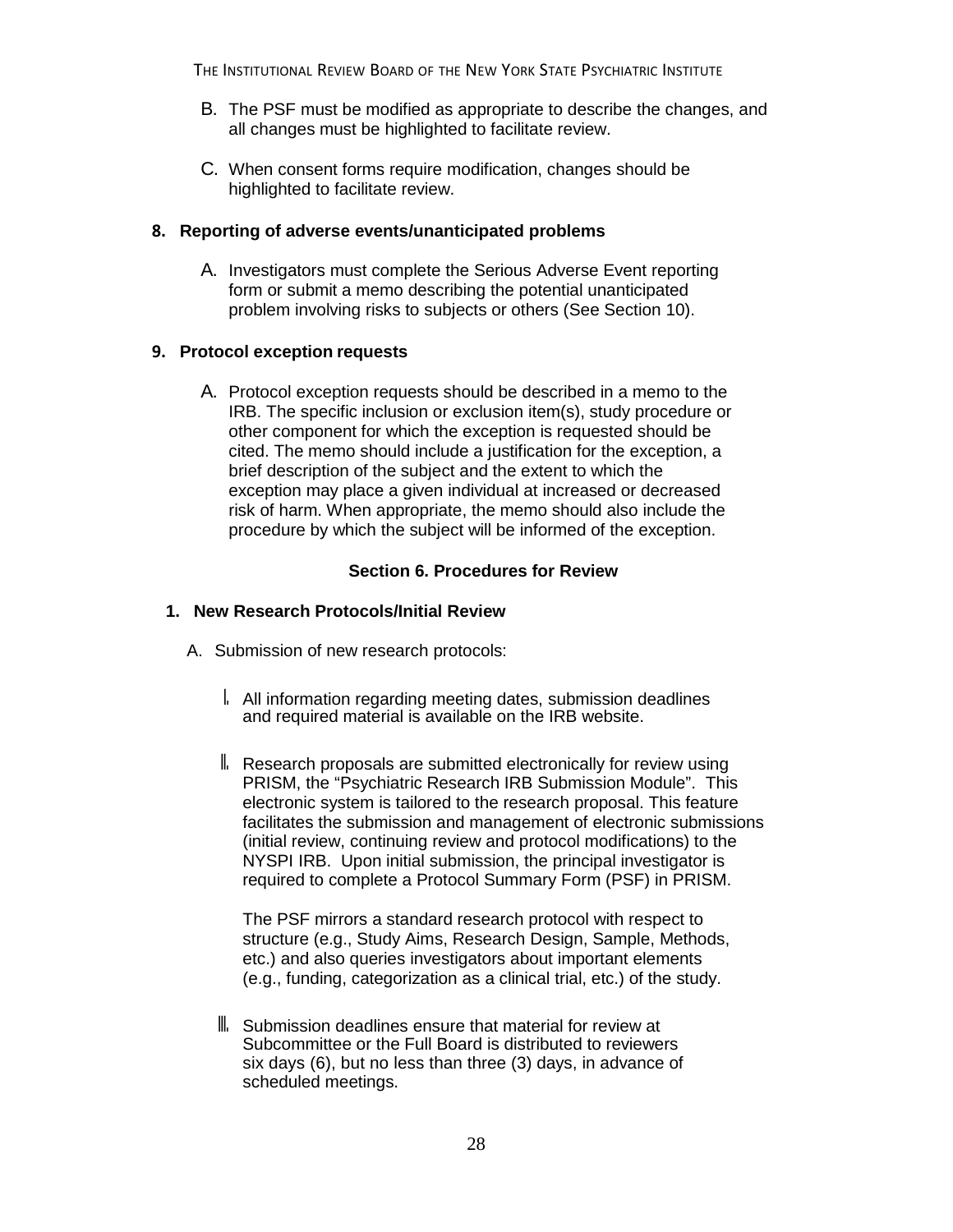- IV. With the approval of the IRB Chair and notification of primary and secondary reviewers, additional material for review may be disseminated to the IRB, but no less than three (3) days prior to the meeting.
- V. IRB Administrative staff review new submissions to ensure that material required to initiate review is provided. Only protocols submitted by the principal investigator and research division chief are accepted for review.
- VI. All new protocols are assigned a unique IRB number. Numbers are assigned consecutively and entered into the IRB database.
- VII. Investigators are sent an email acknowledgment of the receipt of the initial submission that includes the protocol number assigned to the research project and a request for submission of the Conflict of Interest forms. Investigators also are provided with links to IRBMail and to the IRB website.
- WIII. The review history in the IRB database is updated to show, "tracking commenced."
- B. Determining when IRB review is not required:
	- I. Information is provided on the IRB website to assist investigators in determining whether their work is "research", whether it involves "human subjects", and if it requires review by the NYSPI IRB. However, investigators are encouraged to seek informal and formal advice from the IRB by writing to IRBmail, or by directly contacting the IRB director. Most often, Investigators submit a proposed research activity as an application, completing a PSF within PRISM. Following the PRISM submission, the federal definition of human subjects research is employed by IRB administrative leadership to determine whether the proposal meets the federal regulatory definition of human subjects research (HSR), or not human subjects research (NHSR).
	- $\parallel$ . The distinction between "research" as defined within 45CFR46.102(d) and "clinical investigation" within 21CFR56.102 (c), and related activities that may not require IRB review, often requires input from IRB staff and Co-Chairs prior to submission. The Director will decide what information is necessary or if the submission of a formal protocol is required to determine if the activity
		- 1) Does not constitute research.
		- 2) Does not involve human subjects.
		- 3) Does not constitute research for which NYSPI/RFMH, other OMH facility for which the NYSPI is conducting a review or CUMC is "engaged".
		- 4) Does not constitute an activity that otherwise requires NYSPI IRB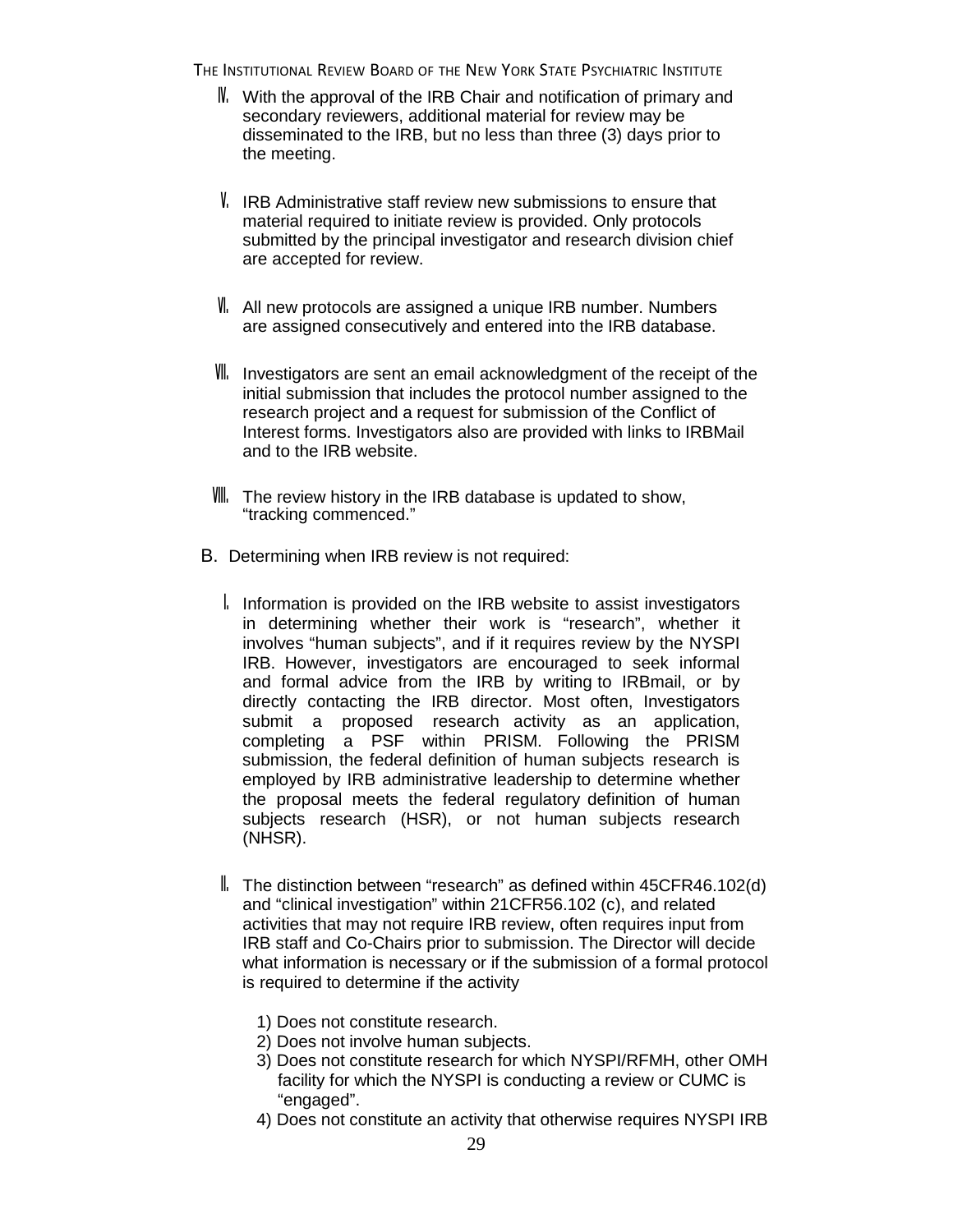THE INSTITUTIONAL REVIEW BOARD OF THE NEW YORK STATE PSYCHIATRIC INSTITUTE review under our FWA or OMH/RFMH requirements.

- III. Investigators are notified in writing of the determination. It is the responsibility of the principal investigator to ensure that the IRB is informed if the scope of the work changes to include activities that could constitute research involving human subjects, and to ensure that no human subjects research is initiated prior to IRB approval.
- IV. Projects that do not meet the criteria for human subjects research activity are maintained as individual files and recorded in the PRISM database as "NHSR", Not Human Subjects Research. Unless the Principal Investigator submits a modification that alters the initial determination, no further IRB review is conducted.
- V. Studies of Existing Data and Specimens: Research involving existing data and specimens when human subjects are not readily identifiable does not require IRB review. Readily identifiable means that human subjects can be identified directly or through codes linked to identifiable information. Data/specimens are not considered readily identifiable according to NYSPI IRB when codes cross linked to the identity exist and are maintained by an investigator at another institution, and the NYSPI investigator provides a written assurance that he or she will not have or seek access to subject identity. When such codes are maintained at NYSPI or CUMC, then the information is ordinarily considered readily identifiable.
- C. Levels of Review

New studies are assigned a level of review by the IRB director in consultation with the IRB Co-Chairs, as needed. The level of review is based on risk, subject vulnerability, and the complexity of the proposed work. Research which falls within the category of exempt research under the Federal regulations (45CFR46.101(b)) is reviewed by the IRB as if it were covered by the DHHS regulations (an expedited procedure may be used). The following categories are applied at the time of initial submission;

- 1) Not Human Subjects Research
- 2) Expedited Review
- 3) Review by Subcommittee
- I. Expedited by Co-Chairs or designee: New research involving data analysis, record review, survey research, low risk and other low complexity research may be reviewed by either a Co-Chair or other IRB members designated by the Chair and have the authority to review and approve research as defined by 45CFR46.110 (a) & (b). It may also be reviewed by a Subcommittee at the Director and/or the Co-Chairs discretion.
- II. Review by Subcommittee: All other new human subjects research is assigned to Subcommittee for review. The Subcommittee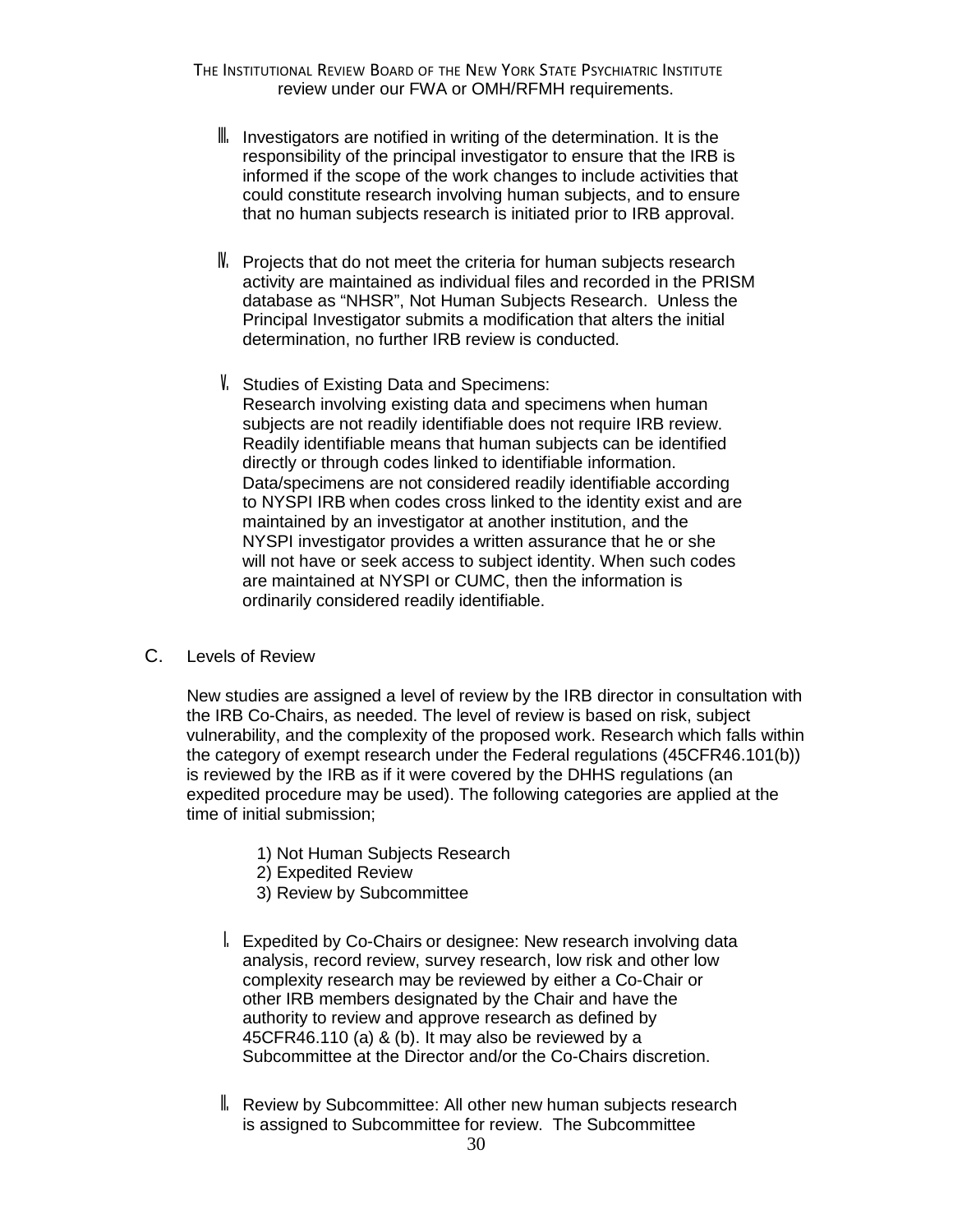- THE INSTITUTIONAL REVIEW BOARD OF THE NEW YORK STATE PSYCHIATRIC INSTITUTE retains discretion to send protocols to the Full Board for review, that do not meet criteria for Expedited Review under 45CFR46.110 (a) & (b).
- D. Procedures Specific to Subcommittee Review:
	- I. An IRB Subcommittee conducts a first step review of all new research (except as in cii above) and major modifications to approved research. The review focuses on readiness of the submission for review, scientific merit, design, and risk-benefit considerations, with an emphasis on minimizing risk. The Subcommittee also provides an opportunity for education and training of IRB reviewers and researchers (Section 11).
	- II. Structure and membership: Each of four Subcommittees of the IRB meets monthly for two hours. Three of the Subcommittees focus on adult clinical and biological protocols (the area of greatest volume) and one Subcommittee focuses primarily on research involving children. A protocol is assigned to a Subcommittee based on its IRB Office receipt date and the next scheduled Subcommittee meeting. For studies involving a pediatric population, members from the Subcommittee expert in reviewing research with minors are sometimes asked to attend an alternate Subcommittee meeting to avoid delays in review of this research.

Each of the Subcommittees has a dedicated Subcommittee Chair, who is also a member or Chair of the Full Board. The standing membership of the Subcommittees includes IRB scientific members and alternates. Consultants with necessary expertise beyond that available on the IRB may be asked to participate at this stage in review. A Protocol Analyst is assigned to a given protocol by the Director. At the Subcommittee meeting, the Protocol Analyst is responsible for providing regulatory guidance, taking notes and preparing a memo to be sent to the Investigator.

- III. Authority: The Subcommittee may determine that the submitted protocol is incomplete and therefore "not reviewable" as submitted and requires significant revision. It may determine that a protocol is eligible for approval on an expedited basis or pending revision, on an expedited basis. Finally, the Subcommittee may determine that, pending revision, the protocol may be reviewed by the Full Board.
- IV. Communication with Investigators: Following Subcommittee review a detailed memo is promptly sent by the Subcommittee Chair to the Investigator. This memo summarizes the Subcommittee's critique and typically requests protocol and consent revisions, justification of risk and clarification of procedures necessary for approval of studies eligible for expedited approval, or for review at the Full Board for other research.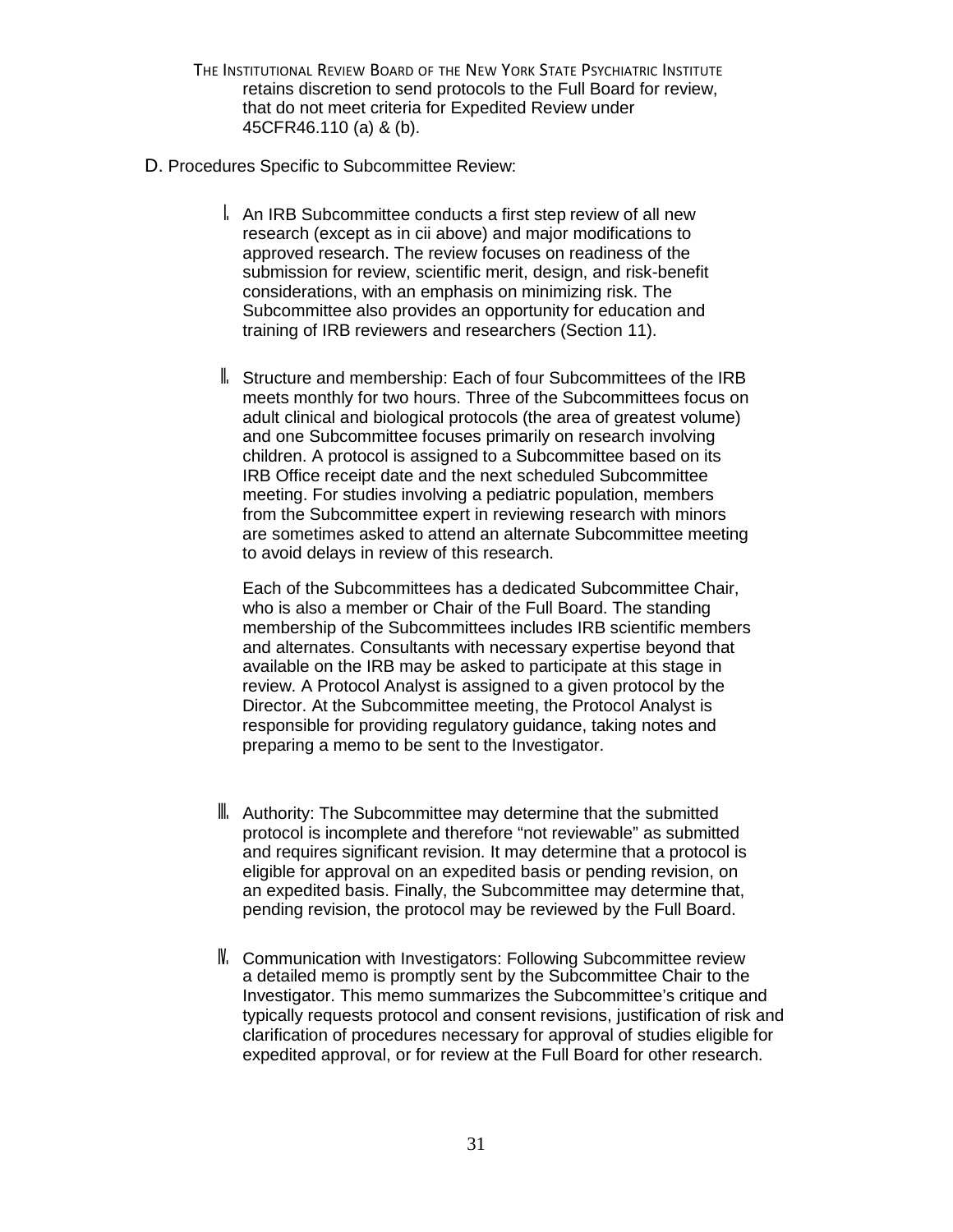- V. Documentation of Subcommittee review: Notes are taken and deliberations are audio-taped to assist in the development of a detailed memo. No formal minutes are maintained; the memo to the Investigator represents formal documentation of Subcommittee review. Recordings are maintained only until memos are completed.
- VI. Conflict of Interest: The same conflict of interest rules applied to Full Board review are operative at Subcommittee review (See Section 8).
- VII. Confidentiality: All reviewers and visitors to Subcommittee are required to sign an IRB confidentiality statement.
- E. Procedures Specific to Full Board Review:
	- I. The convened IRB meets twice monthly typically on Mondays from noon to 3pm. Additional meetings are scheduled as necessary.
	- II. The schedule of meetings is posted on the NYSPI IRB website along with deadlines for submission of materials.
	- III. The director assigns research submissions requiring Full Board review and approval to the next scheduled full-board meeting, unless an IRB member with required expertise is unable to attend.
	- IV. Reviewer Assignment:
		- 1. New research will ordinarily have been reviewed by Subcommittee and is assigned to the primary and/or secondary reviewers involved in the Subcommittee review, where possible.
		- 2. For Full Board review, three reviewers are assigned: a primary reviewer, a secondary reviewer and a tertiary reviewer (a non-scientific or non-affiliated community member).
	- V. Agenda Preparation and Distribution of Materials:
		- 1. IRB clerical staff assembles electronic information packets for Board members which include a preliminary meeting agenda and the material to be reviewed. As material is submitted, it is logged into the IRB database and scheduled for review. The agenda is generated from the database.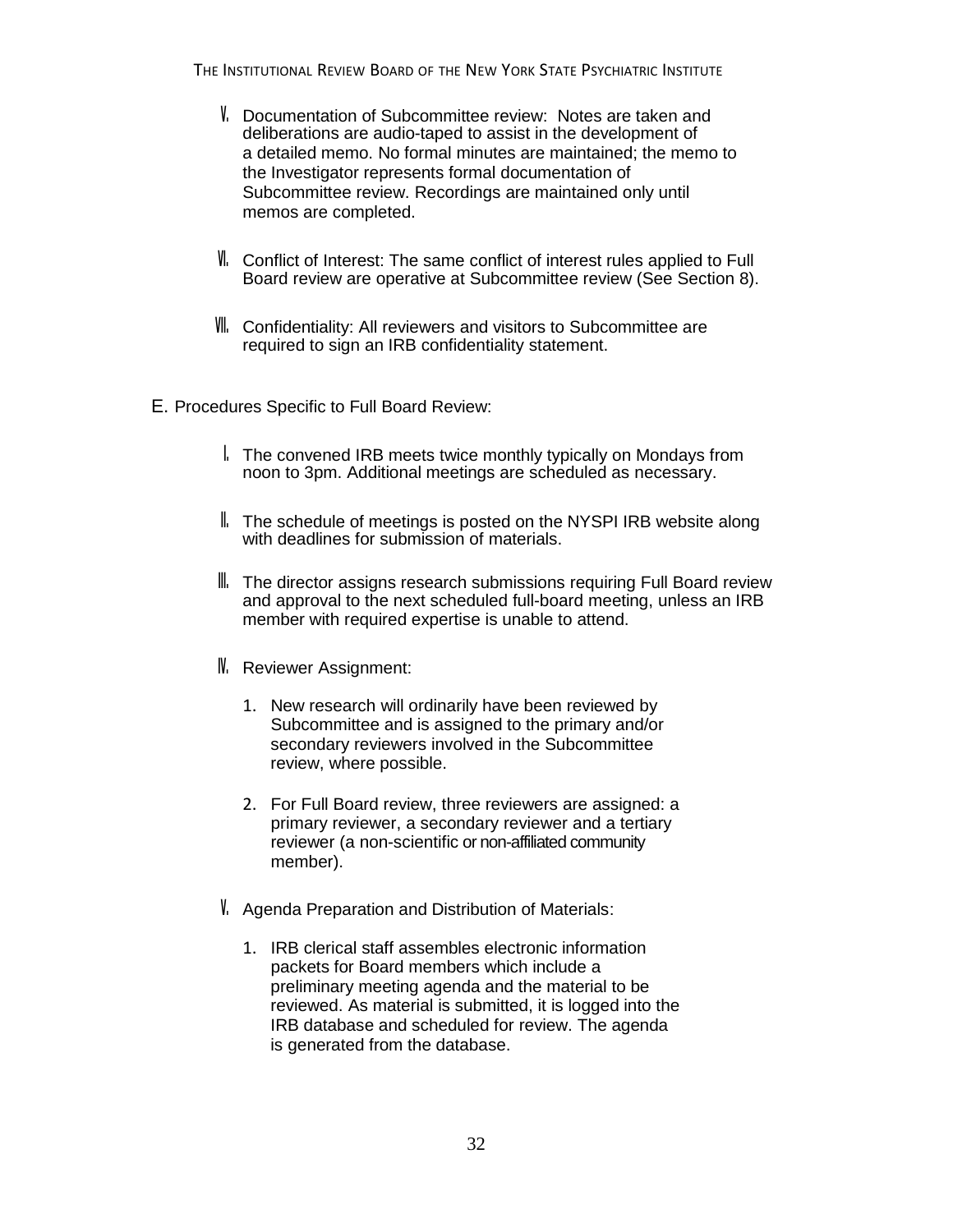The agenda is sent to IRB members with a link to each protocol in PRISM with all related review materials contained within an electronic "study folder" for easy access. These study folders are distributed to each member of the Board approximately one week in advance of the scheduled meeting date.

For new studies, the electronic study folder includes a copy of the PSF, the Sponsor protocol (if available at the time of review), Informed Consent documents, recruitment materials (e.g., flyers, advertisements, phone screenings, scripts), correspondence from the Subcommittee and the Investigator's point-by-point reply. Any additional relevant correspondence from consultants and others who have contributed to the review is included.

2. The agenda may be revised on the day of the meeting to include any revisions to the reviewer list and any supplemental material that may be distributed at the meeting, for example, material which may have been distributed by email prior to the meeting.

The agenda includes, but is not limited to:

- (1) The meeting date, time and location.
- (2) Protocols to be reviewed along with discussion items.
- (3) Previous meeting minutes for review and approval.
- (4) A report of previously approved expedited research protocols for the prior month.
- (5) A report of modifications approved on an expedited basis for the prior month.
- (6) A report of continuations that qualified for expedited review/approval for the prior month, and the reporting of compliance monitoring activities.
- VI. Verification and Maintenance of a Quorum:
	- 1. The IRB Chair and Director are responsible for ensuring that at least one member or consultant is present with adequate expertise in the areas of the research presented.
	- 2. A quorum consists of a simple majority of the voting membership, including at least one member whose primary concern is in a non-scientific area. The IRB Chair, with the assistance of the IRB staff, will confirm that an appropriate quorum is present before calling the meeting to order.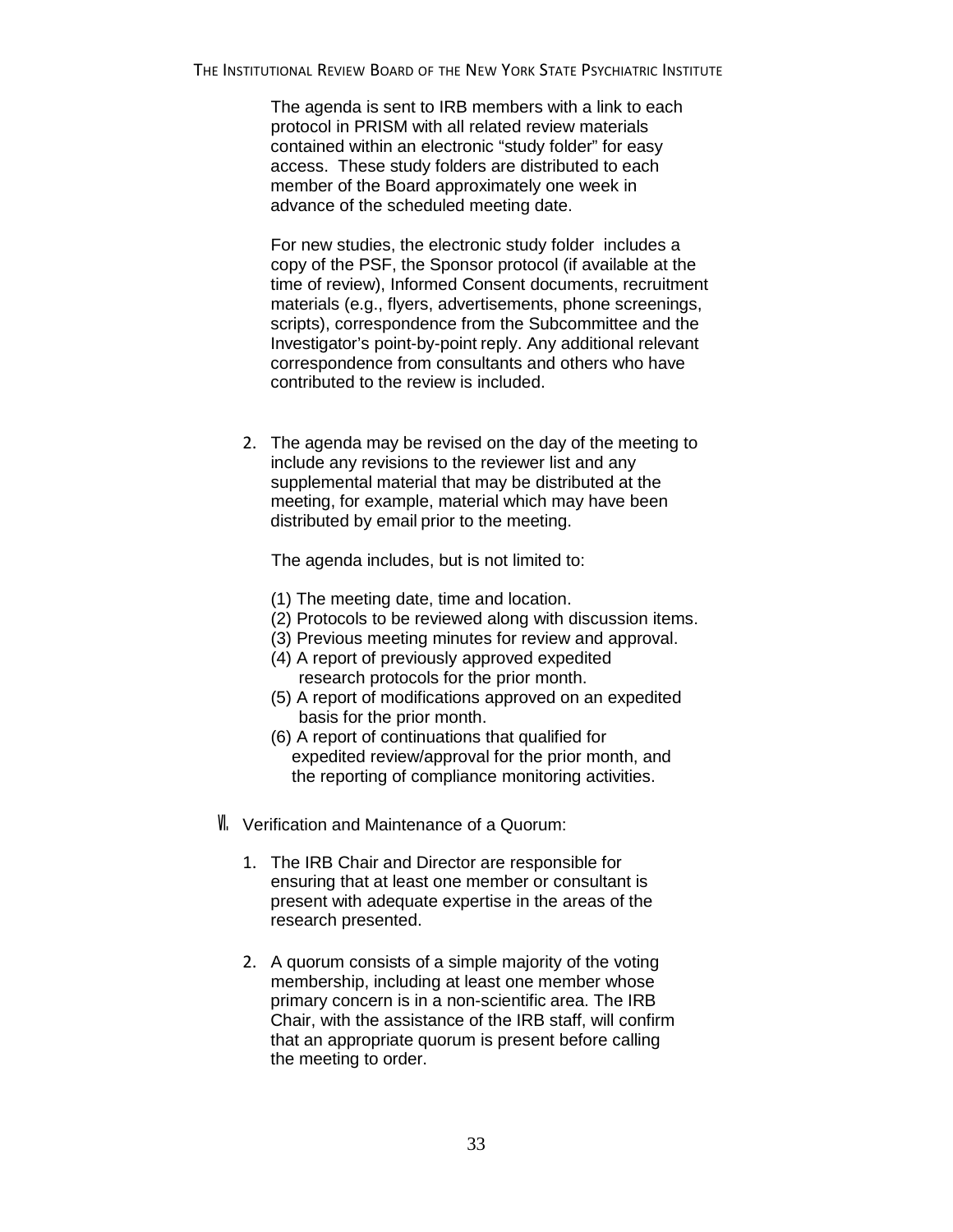To ensure the presence of a quorum, alternate members may be required to participate. Quorum includes those participating by teleconference. Members present via teleconferencing are noted as such in the meeting minutes. Such members receive all pertinent information prior to the meeting and are asked to participate actively and equally in the discussion and vote.

The IRB Chair will be responsible to ensure that the meetings remain appropriately convened.

- 3. The Director along with assistance from staff, records the attendance of members. If at any time during the meeting, the quorum is not maintained, an IRB staff member or Director will notify the Chair and the proceedings of the meeting requiring convened meeting review will be suspended until the quorum is re-established or the meeting will be adjourned.
- 4. IRB members who have a conflict of interest with a particular protocol, event or issue that is reviewed by the IRB are expected to absent themselves from Board deliberations and votes. This means that the Board member must leave the room during the discussion and vote and will not count toward the quorum for that review. Questions may be asked of the member before the completion of discussion. During the preparation of the agenda the IRB staff identifies those submissions for which a Board member who is expected to be in attendance for the meeting has a conflict; this helps to ensure compliance with the need for any such member to leave the room during the discussion of the protocol for which a conflict exists (See Section 8. Conflict of Interest).
- VII. Presentation of IRB Materials and Vote:
	- 1. Each research study is presented separately.
	- 2. The primary and secondary reviewers are asked by the Chair to lead the discussion of the study. The primary reviewer is expected to begin with an overview of the research proposal and then focus on key concerns related to scientific merit, if any, and human subjects protections, then provide a focused review of the Subcommittee's recommendations as detailed in the memo. The Investigator response to the Subcommittee's request is then reviewed.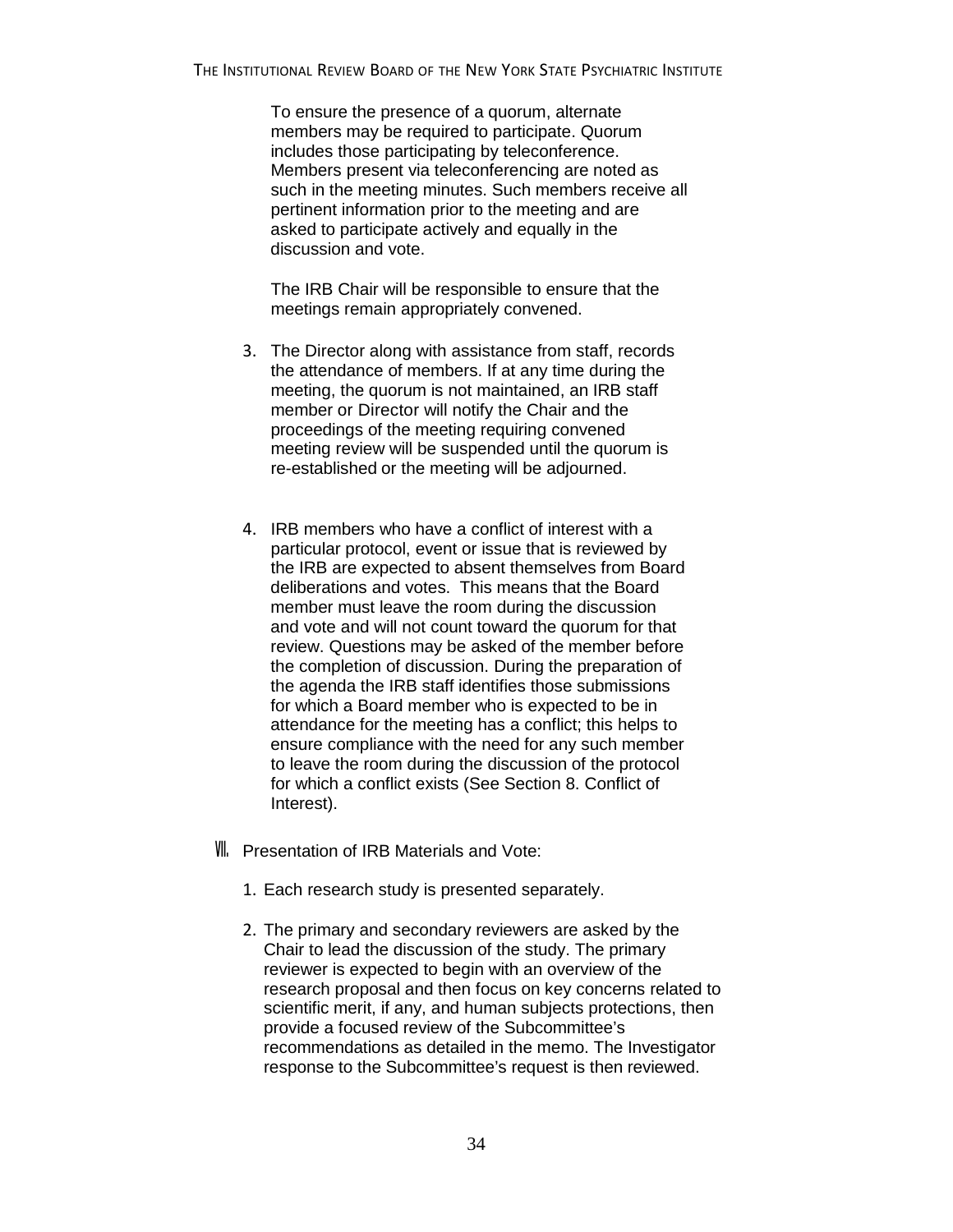- 3. After the primary and secondary reviewers present, the tertiary reviewer is asked to comment on the protocol and consent form. Following open discussion and response to the reviewers' presentation, if there is general consensus, the IRB Chair will call for a vote for approval, approval pending revisions, reconsideration/deferral, or disapproval. The vote of a two-thirds majority of members present will determine the final approval.
- **VIII.** IRB Actions/Determinations:
	- 1. Approved: If the convened IRB determines that the study can be approved as submitted, the Investigator is issued an approval. The date of the convened meeting will serve as the date of initial approval and the date of expiration is based on the date of the meeting (minus one day) unless a shorter approval period is determined by the IRB.
	- 2. Approved Pending Revisions: If the convened IRB decides to approve a research study subject to modifications, the written notification to the Investigator indicates the specific revisions stipulated by the IRB in order to obtain full approval to conduct the research.
		- A. **Simple Concurrence**: A study may be approved with explicit conditions when the convened IRB is able to stipulate specific revisions that require simple concurrence by the investigator. If the IRB approves a study pending investigator agreement with explicit conditions, then the IRB Co-Chair, or other qualified IRB member may review the revised research protocol under an expedited review procedure, to determine whether the investigator has incorporated the specified explicit conditions into his or her project (i.e., determination of "simple concurrence").

This requirement means that the IRB may only request protocol modifications whose review does not require significant judgment on the part of the Co-Chair or other IRB member serving as a reviewer. Such modifications include those that are precisely outlined in the memo from the IRB, changes that require modifications to reflect standard policies, procedures or precedent from other approved research. Changes that do not relate in significant fashion to the criteria for approval and changes to the consent form that do not substantially alter its meaning or require special expertise in its review.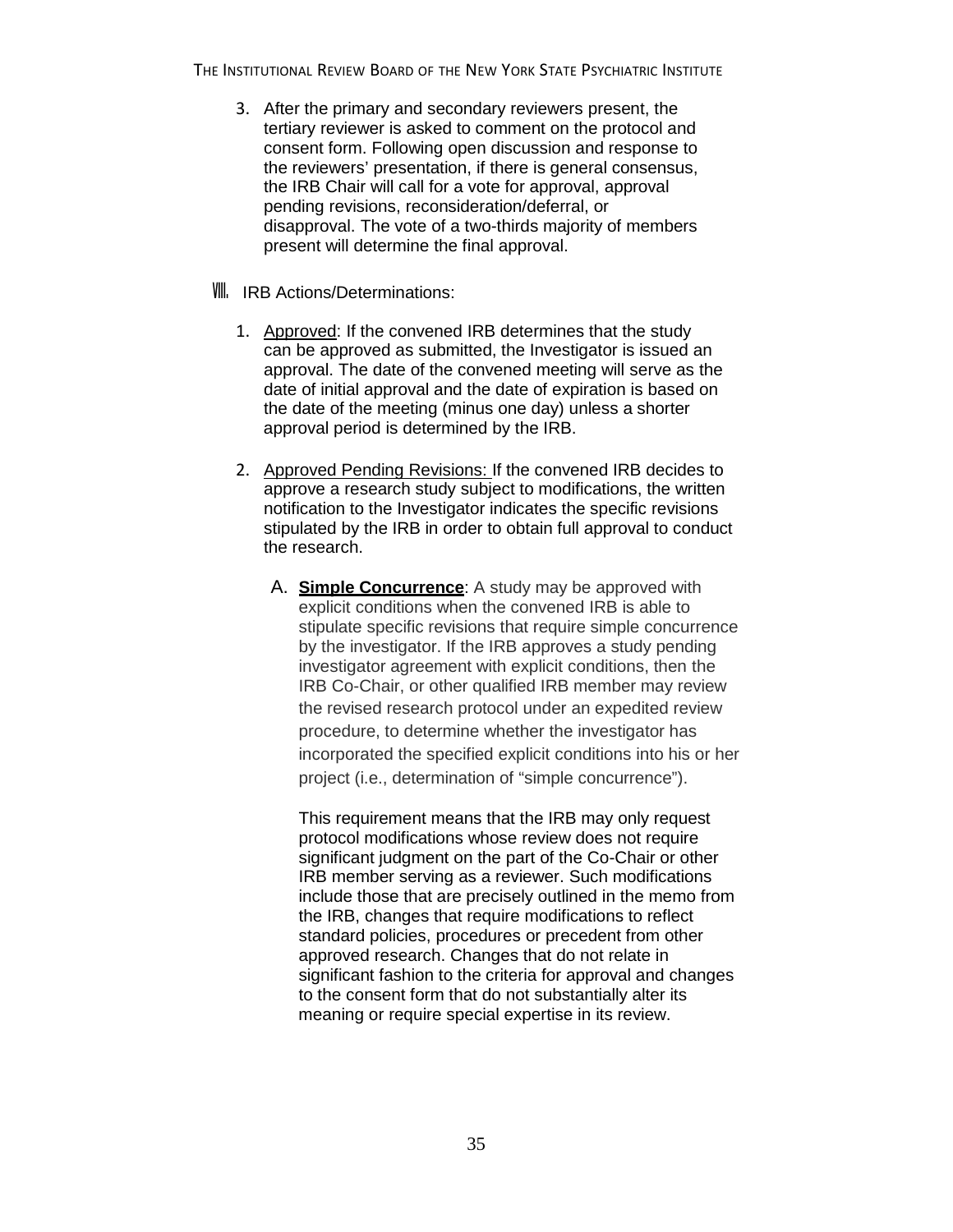Simple concurrence also means that the Investigator agrees with the Board's request and needs only to provide further elaboration on the matter and revised documents so that the Co-Chair or other reviewer can confirm that the Investigator has made the modifications. In the event that the response is not satisfactory or the Investigator does not agree with the changes, the responseis re-reviewedataconvenedmeeting.

3. Deferral: If the convened IRB is not provided with sufficient information or identifies significant questions or concerns that require revision of the protocol or new information, a decision to defer a vote and table review of the research is made. The Investigator is provided with written notification and a list of the problems and/or questions with instructions to resubmit the research for Full Board review. In some instances, the Full Board may request that the research study be returned to the Subcommittee and then for re-review by the Full Board.

Proposed research may also be tabled due to loss of quorum or lack of appropriate expertise present at the meeting.

- 4. Disapproval: If the convened IRB decides that the proposed research has fundamental design problems, presents significant ethical or safety concerns to human subjects, or otherwise fails to meet regulatory requirements for approval and modification is unlikely to give rise to an approvable protocol, the research will be disapproved. The Investigator is notified in writing and provided with information about the concerns that must be addressed before the study can be resubmitted for IRB Full Board review. In addition, a meeting is scheduled with the IRB Chair, as needed or upon request, to review the Board's determination. A disapproval can only be issued by the Full Board.
- IX. Appeal Against IRB Decisions

When a research proposal is disapproved, or changes are required, the investigator may request a re-examination of the protocol by the IRB. The IRB allows the investigator to present his/her case, in person or in writing, and complies with subsequent requests for re-review if the investigator has made significant changes to the study or has significant new information to present. The IRB assists in this process by supplying the investigator, in writing, with its reasons for disapproval or for requiring changes, and the investigator should be provided the opportunity to address the IRB and to provide additional references and/or consultants' reports which may support his/her case. Every effort should be made by the IRB and the investigator to act in good faith to resolve disagreements.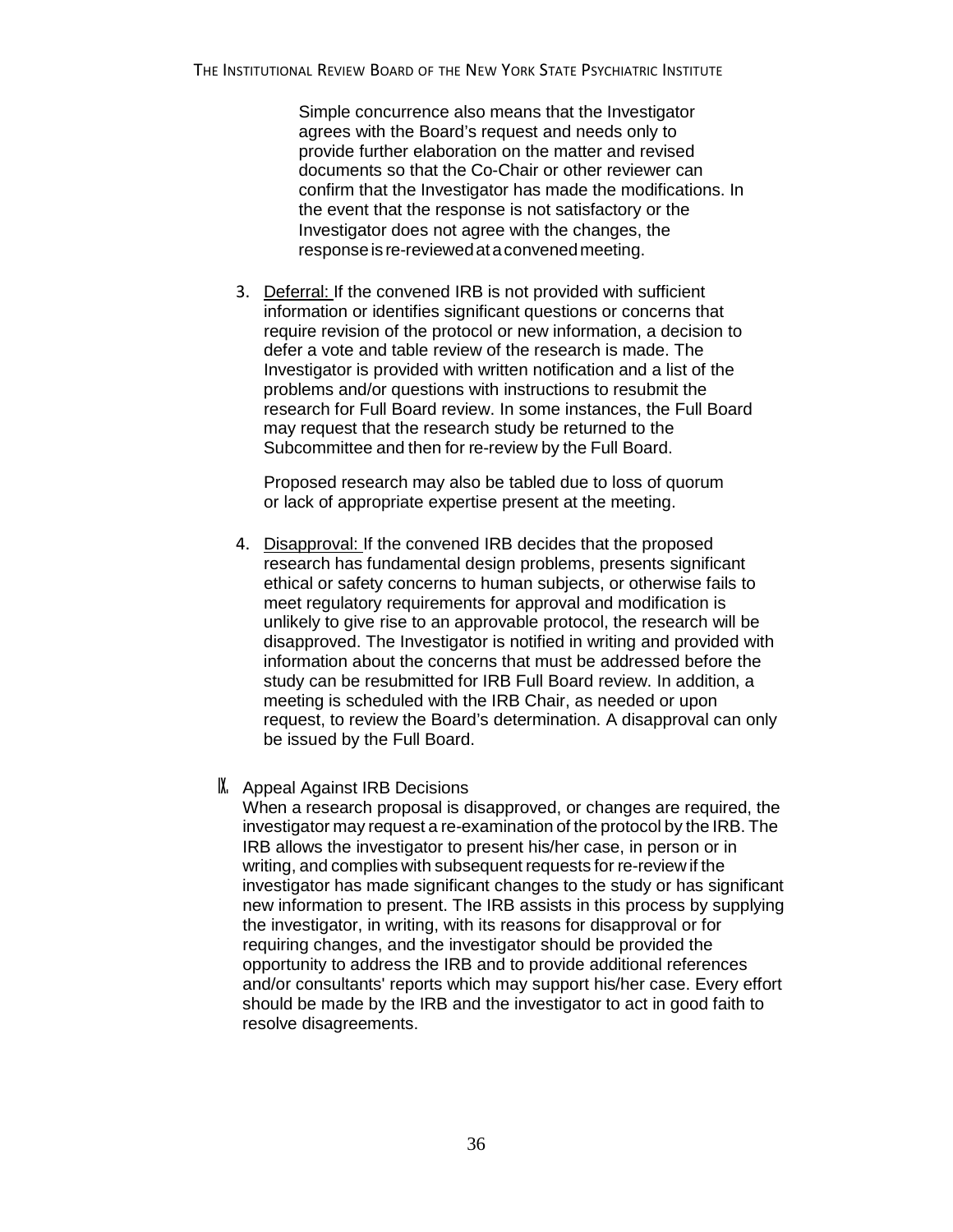- X. Notification of Board Actions/determinations Investigators are notified promptly in writing of the Board's actions indicating approval, approval pending revision, deferral, or disapproval of research. This notification is sent electronically to the Principal Investigator.
- XI. Meeting Minutes

The minutes for a convened Board meeting will include sufficient information to comply with regulatory requirements and to serve as documentation of meeting attendance and actions taken at the meeting.

- 1. Each protocol submission reviewed by the Board is listed separately by IRB number, Principal Investigator name, and protocol title. For each research submission, the minutes will address:
	- A. The action taken.
	- B. Documentation of the numerical vote in favor, against and abstaining.
	- C. The risk level of the research.
	- D. Additional safeguards for subjects vulnerable to coercion or undue influence.
	- E. The IRB approval interval designated by the committee.
	- F. Special monitoring designated by the committee.
	- G. Pertinent comments or concerns expressed during the open discussion of the research, to include significant new findings to be communicated to research subjects, a summary of controverted issues and their resolution, and recommendations for revisions as conditions of approval.
- 2. IRB Protocol Analysts are responsible for taking notes to assist in the preparation of correspondence to research Investigators and in the preparation of the minutes.
- 3. The minutes are submitted by the Director and reviewed and accepted by the Board at a subsequent convened meeting. The minutes are modified as necessary to obtain the approval of the Board. Investigators are notified should any of the modifications of the minutes affect the approval status of their research.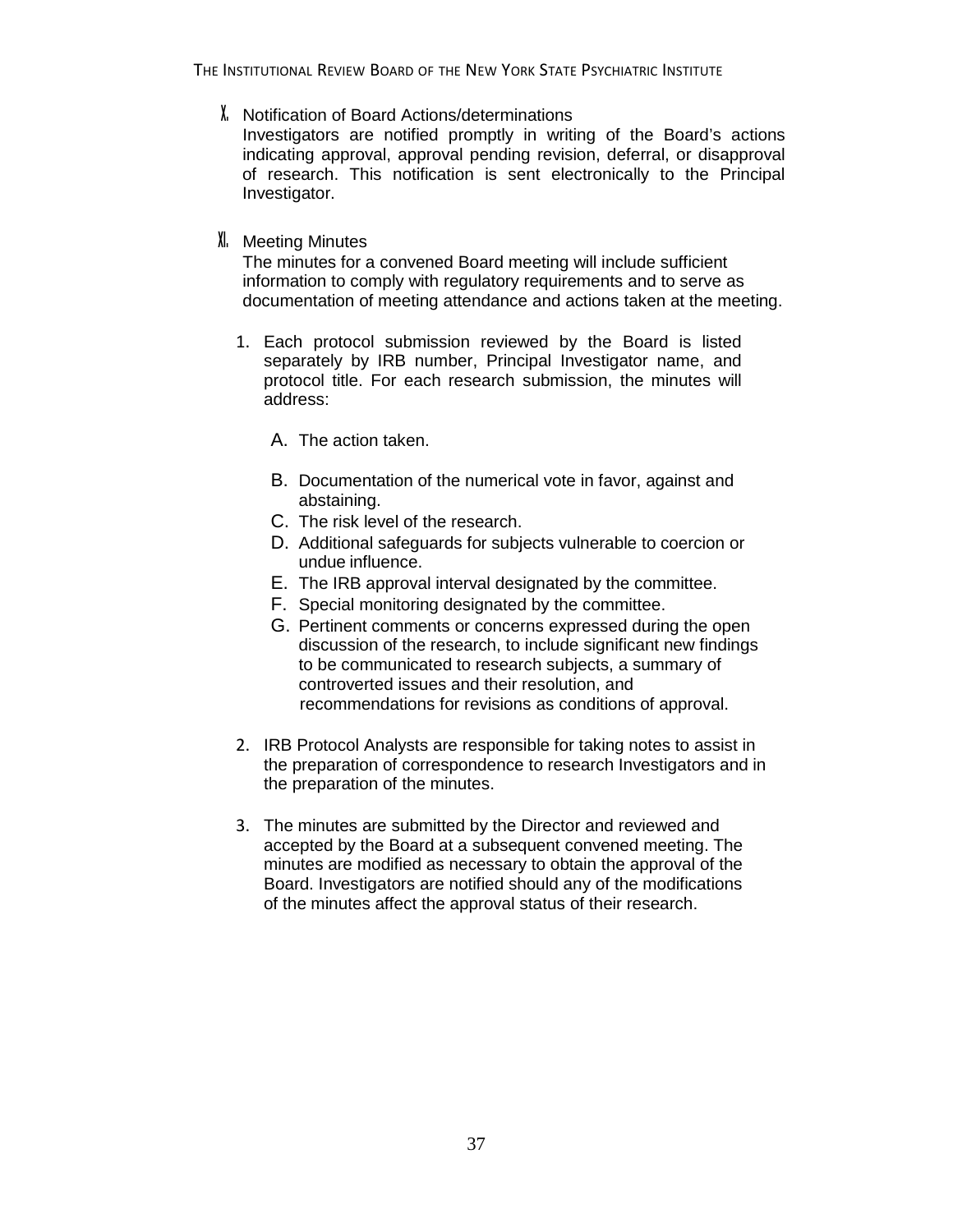# **2. Review by Facility Director**

- A. All protocols that involve human subjects must be approved by the NYSPI Facility Director (or designee) to certify that:
	- I. the research is appropriate to the mission of Institute, and
	- II. the necessary resources, facilities and staff can be committed to the project
- B. In accordance with NYS OMH policy, the Director also is required to approve the use of any investigational drugs or devices used in the research.
- C. The Director may approve, disapprove or approve with conditions. However, the Director does not have the authority to overturn disapproval by the IRB. The Director may disapprove a study that has been approved by the IRB.

#### **3. Modifications**

- A. Changes in previously approved research may not be initiated without prior IRB review and approval unless such a change is necessary to eliminate or minimize imminent harm to subjects. Request for exceptions to protocol requirements for individual subjects are reviewed and handled as modifications to approved research.
- B. Changes in approved research to eliminate an immediate hazard to subjects when there is not sufficient time for IRB review before the change is implemented, OR that have been discovered to have occurred for other reasons (i.e. protocol violation or deviation) must be promptly reported to the IRB and reviewed by the IRB to determine whether the change is consistent with ensuring the subject's continued welfare and to determine whether any corrective actions or reporting are required.
- C. Investigators sign an attestation in the PSF stating "No changes will be made without the prior written approval of the NYSPI-IRB." A statement of the requirement is also included on the IRB approval notice.
- D. Submitting modifications in PRISM
	- I. The Principal Investigator is required to submit an amendment in PRISM which includes an explanation of the requested change, a rationale for the required change, and a discussion of changes to the risk-benefitanalysis, if any.
	- II. Investigators are asked to highlight or "bold" the changes so they can be readily identified by the reviewers.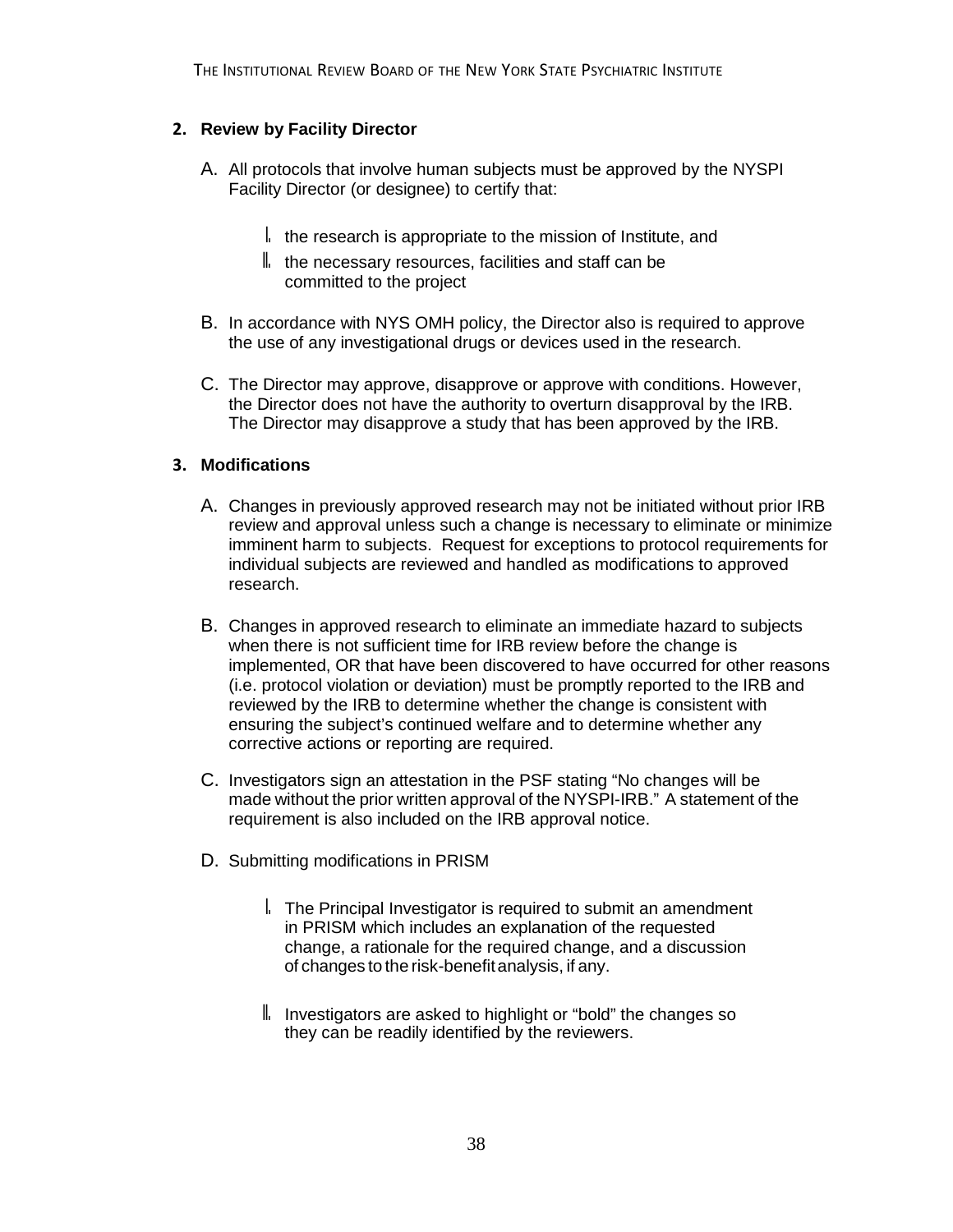### E. Level of Review

- I. Minor Change: Minor amendments to approved studies may qualify for expedited review under 45CFR46.110. Minor changes do not increase the level of risk to patients/subjects and do not involve invasive procedures (including xrays) or procedures for which Full Board review is necessary. Examples of minor changes to previously approved protocols include the following:
	- 1. We define "Minor" in 45CFR46.110(b) (2) as a "minor change in the overall assessment of the study's risk and benefit.
	- 2. The addition of new interventions which themselves qualify for expedited review under 45CFR46.110 (b) (1) can be reviewed using expedited procedures.
	- 3. For a "more than minimal risk study" originally approved by the Full Board, changes that significantly alter the study's aims or goals may not be expedited.
	- 4. An increase in the number of study subjects may be expedited if it is consistent with the scientific objectives of the study and does not adversely impact the risk-benefit assessment for any subgroup of subjects or the study group as a whole.
- II. Expedited review:
	- 1. Review and approval of minor changes in previously approved research during the period (of one year or less) for which IRB approval is authorized may be conducted under an expedited review procedure in accordance with 45CFR46.102 (i).
	- 2. Review and approval may be carried out by the IRB Chair, an IRB Subcommittee, or may be delegated to an IRB member.
	- 3. Modifications approved on an expedited basis are presented and ratified to the Full Board in a monthly report of all amendments approved on an expedited basis and upon continuing review of more than minimal risk research on a study-by-study basis.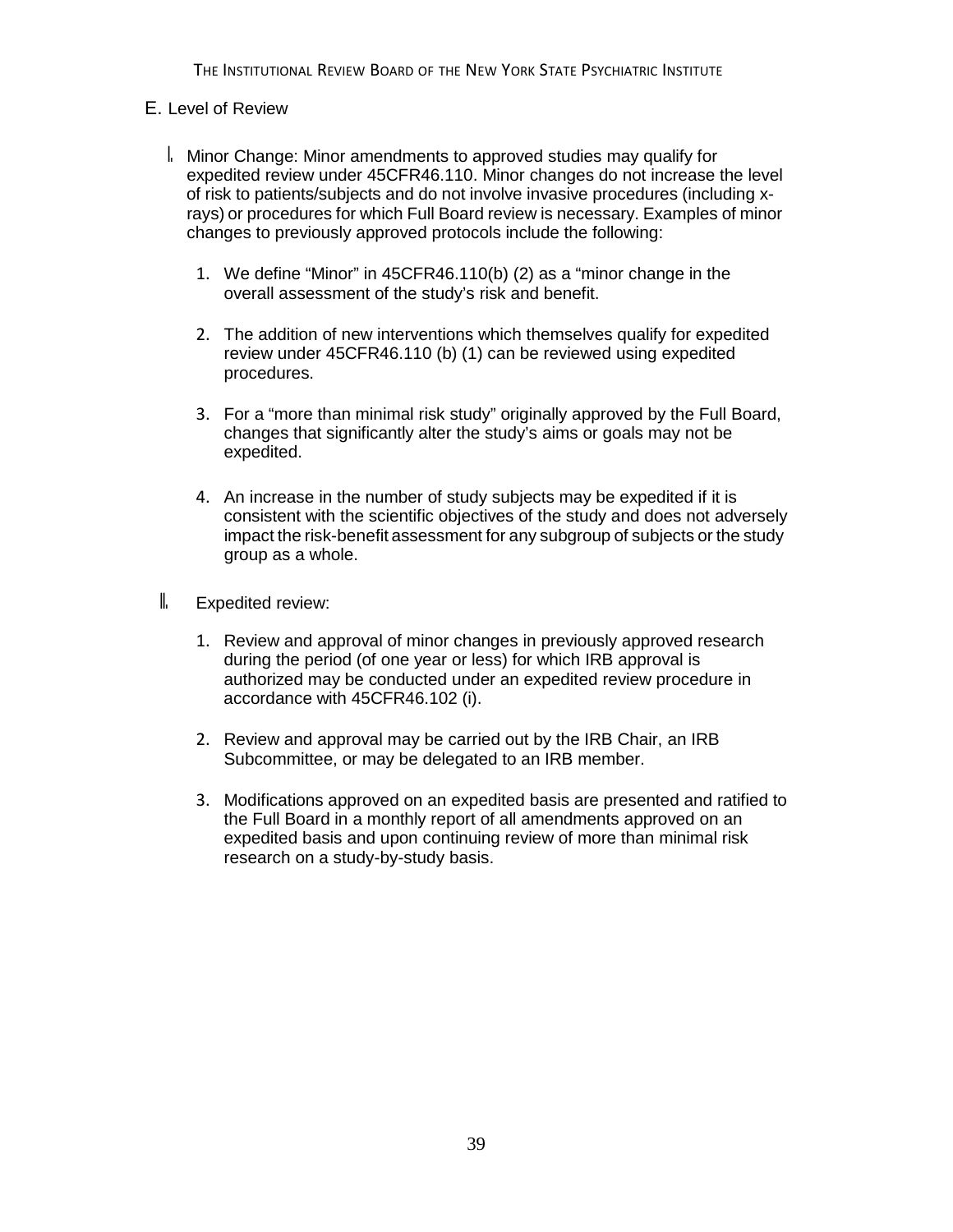- $\mathbb{I}$  Full Board review: Changes that represent more than a minor change to previously approved research require review by the Full Board.
	- 1. The Protocol Analyst typically consults with the IRB Director, the Co-Chairs, or other IRB members, and a recommendation is made regarding whether the changes should first be reviewed by a Subcommittee or whether the modified study can be forwarded directly for review by the Full Board.
	- 2. Modifications requiring Full Board review are assigned to primary and secondary reviewers for presentation to the Board.
- F. Notification of IRB determinations
	- I. Investigators are informed in writing of the outcome of requests for modifications to a protocol whether from a Full Board or expedited review procedure.

# **4. Continuing Review**

- A. The IRB sends notices to investigators whose studies will expire in 60 days, reminding them to submit their continuation applications. If the application has not been received in 30 days, a second reminder is sent. Should the study's IRB approval expire prior to investigator contact or response, he/she will then be informed via email that IRB approval has expired, and new enrollment and all research procedures must cease. If there is the potential for subjects to experience harm by ceasing all procedures, the Investigator must apply to the IRB for permission to continue only those procedures that are essential.
- B. Elements of an Application for Continuing Review of Research Continuation review requires submission of the following information into the PRISM continuing review application:
	- A. Number of subjects entered, completed and currently enrolled, and the number who withdrew themselves or were withdrawn by the Investigator. Reasons for withdrawal must be included.
	- B. Description of any previously unknown risks to subjects, including AEs that have and have not been previously reported.
	- C. Significant new information, including a description of any relevant literature or other studies that may alter the relevance of the trial.
	- D. The consent forms and updated PSF.
	- E. A cover memo describing any modifications.
- A. Level of Review
	- a. Applications for continuing approval of studies that originally received Full Board review are reviewed by the Full Board; applications for studies that were approved by expedited review are expedited, except as follows:
	- b. Even if it would otherwise receive Full Board review, a study that has not yet begun to enroll subjects, and for which no new risks have been identified, may receive expedited review.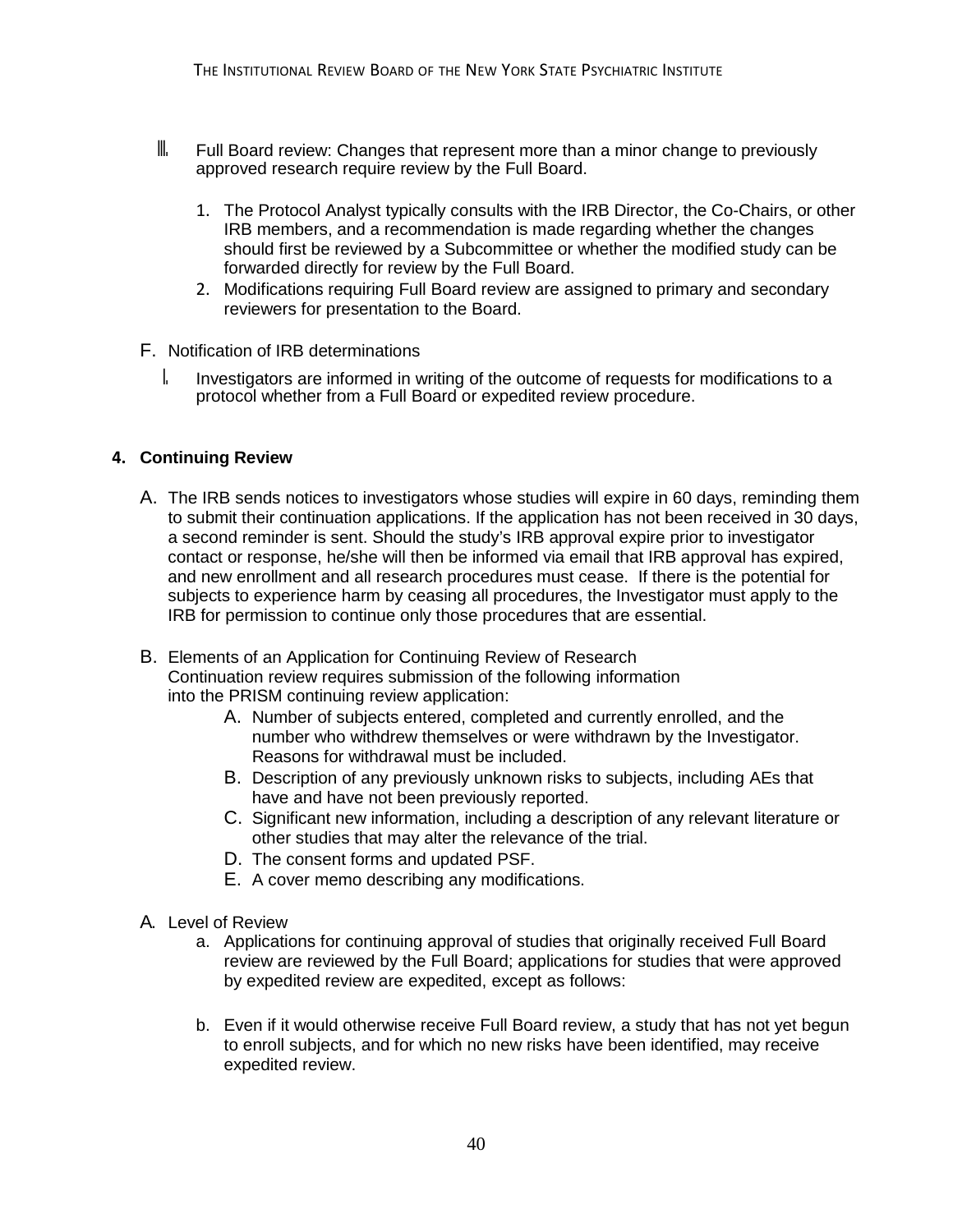- $\mathsf{l}$ . Similarly, a study in which enrollment and all research interventions are completed, may receive expedited review.
- II. The IRB reserves the right to conduct Full Board review of any study, even if it would ordinarily be scheduled for expedited review, for any reason but particularly if there are new questions regarding risk to subjects.
- $\parallel$ . If there is a change in risk or if additional oversight is considered necessary for any other reason, the length of future approvals may be shortened at the time of review.
- IV. The Board may determine, at a convened meeting that a study that had previously received Full Board review is eligible for expedited review in the future, based on a reassessmentorchangeoftherisks.
- B. All more than minimal risk studies must be re-reviewed and approved at least annually. Continuing review must be substantive and meaningful.
	- I. The approval period is determined by the IRB at the time of original approval and at subsequent continuing review.
	- $\mathbb{I}$ . The duration of the approval period and other conditions or limitations on approval depend on an number of factors including the overall risk of the study, the novelty of the investigational agent or intervention (and therefore the availability of information about risk or benefit), concerns about feasibility, and vulnerability or susceptibility of the population.
	- $\|$ . In lieu of limiting the duration of the approval period to less than one year, the NYSPI IRB may request special monitoring or re-review of specific data related to subject safety once subject enrollment begins. Special monitoring or re-review of data is to be conducted by the Research Compliance Monitor, and reported back to the convened IRB. The IRB may impose additional requirements including, but not limited to, the following:
		- 1. That a limited number of subjects be studied to provide pilot data on risk before approval of the larger proposed sample is given.
		- 2. A case-by-case "report-back" on a specified number of subjects enrolled in the study.
		- 3. Special monitoring such as observation of the consent or research procedure by the IRB Research Monitor or an IRB member.
		- 4. Feedback surveys from the subjects on their experience of the consent process or research procedures.
		- 5. Upon review of cases, the IRB may require new information or study modification, continue feedback reporting, or suspend a study.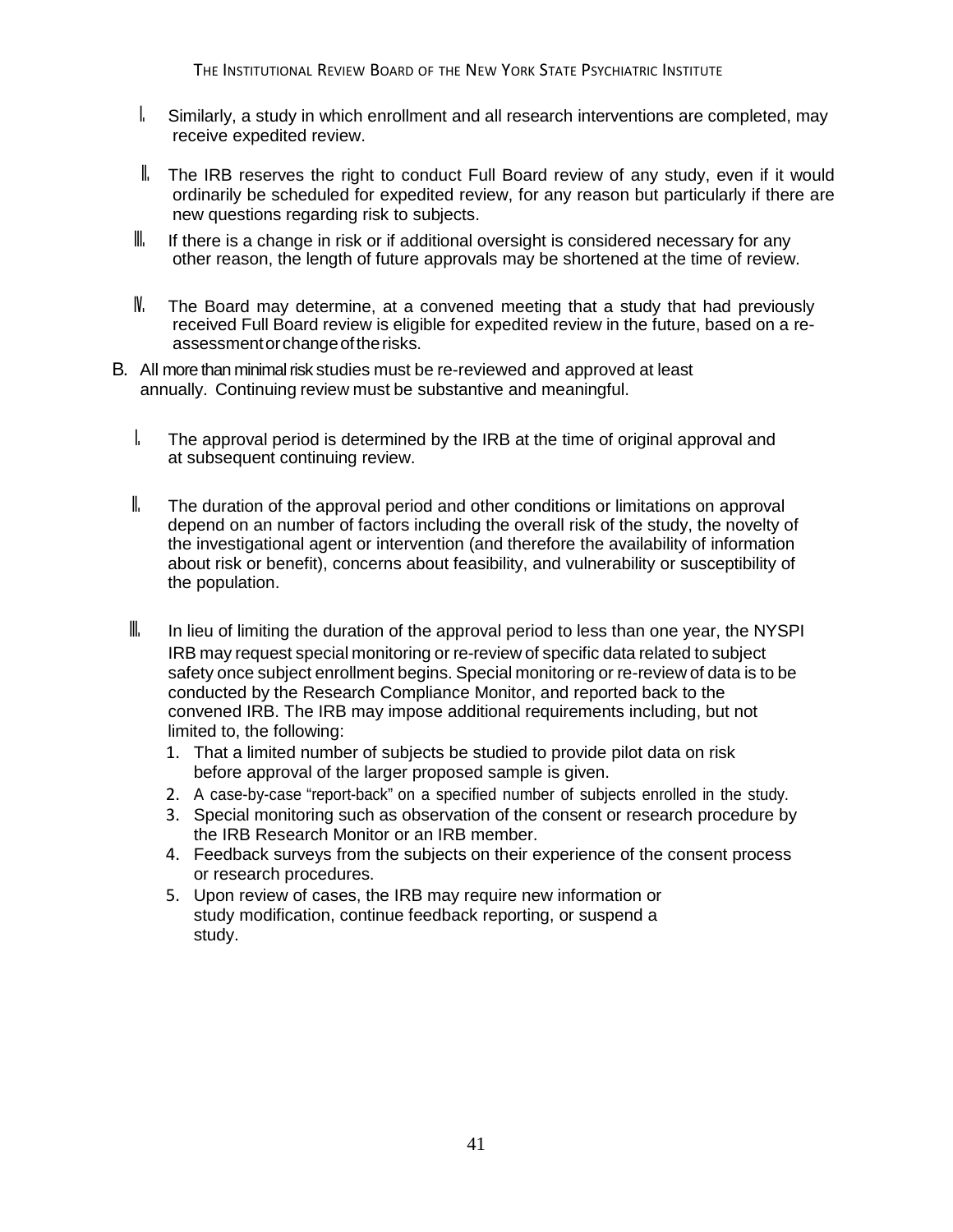# **Section 7. Approval Criteria**

# **1. Criteria for IRB Approval of Research**

The Full Board or in the case of research that qualifies for expedited review, a Co-Chair or Chair designated IRB member, must determine that each criterion found at 45CFR46.111 and 21CFR56.111 and requirements found in applicable Subparts of 45CFR46 are considered and satisfied during the review process before research can be approved.

# **A. Risks to Subjects are Minimized**

- I. Identification of Risk:
	- 1. The identification of study risk involves a careful analysis of the proposed study procedures and interventions, the qualifications of staff involved in implementation of study procedures, and the characteristics of the proposed study population.
	- 2. Reviewers must evaluate the potential for research-•‐related harm and other untoward consequences along many dimensions including physical, emotional or psychological, social/interpersonal, legal, economic, and dignitary.
	- 3. Risks related to breach of confidentiality are of special concern in research involving psychiatric, substance abuse, and HIV-•-infected populations commonly studied by NYPSI researchers.
	- 4. The unique vulnerabilities and susceptibility to risk of children, prisoners, individuals with cognitive impairment and pregnant women require special attention.
	- 5. Reviewers should evaluate available information on the safety and efficacy of study procedures, particularly novel or investigational interventions, in general and in the proposed study population in particular.
	- 6. Reviewers should consider the risks associated with research-related delay to treatment associated with the morbidity of underlying primary and co-morbid conditions.
	- 7. Reviewers should consider risks associated with choice of research design and methodology, outcome measures, and selection of comparison group(s).
	- 8. Reviewers should consider the training, experience, and supervision of researchers and research staff.
	- 9. Reviewers should consider whether there are subgroups of subjects who are unlikely or less likely to benefit from study involvement or will be at higher risk.
	- 10. Reviewers should consider the measures by which common or foreseeable study risks will be assessed.
	- 11. Research related risk may affect individual research participants but also the communities they represent and to others such as family members.
	- 12. The possible long-range effects of applying knowledge gained in the research

(e.g. the possible effects of the research on public policy) is not within the purview of IRB responsibility 45CFR46.111(a)(2); 21CFR56.111(a)(2). However, the IRB may advise Institute Administration of such concerns if they are identified during the IRB review process.

 $\|$ . Minimizing Risks: Risks to subjects shall be minimized by: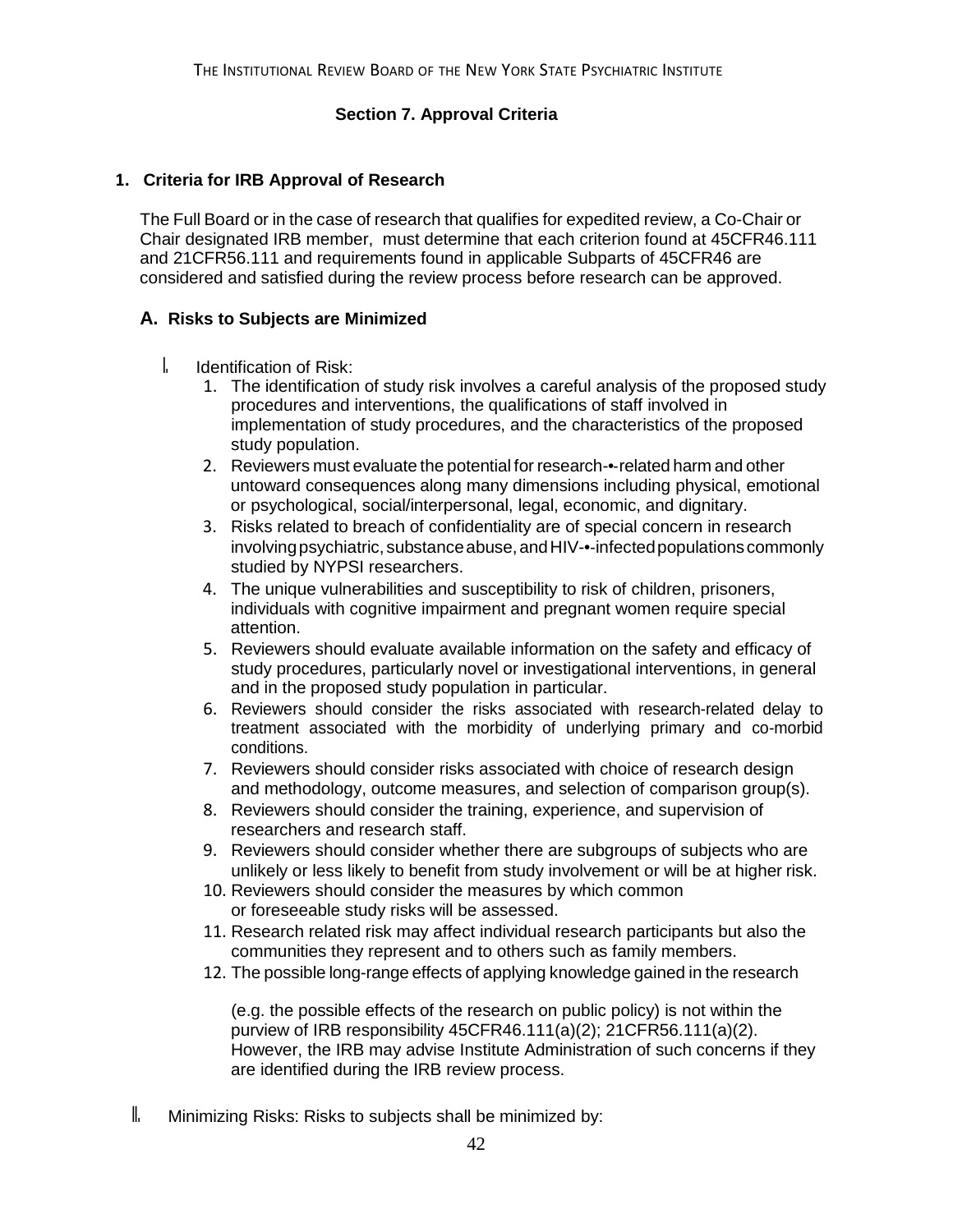- 1. using procedures which are consistent with sound research design
- 2. using procedures which do not unnecessarily expose subjects to risk, such as reducing or eliminating an exposure
- 3. whenever appropriate, using procedures already being performed on the subjects for diagnostic or treatment purposes
- 4. developing clear and justifiable inclusion/exclusion criteria
- 5. appropriate monitoring of the subjects for earlier detection of risks or harms
- 6. incorporating explicit drop-out criteria within the study protocol to reduce the risk of harm
- $\mathbb{I}$  Points to consider in review include:
	- 1. Risks that are not scientifically justifiable should be eliminated, to the extent possible. Study designs that introduce risk (e.g. randomized placebo controlled trials in a patient population) that are not supported by preliminary clinical data should be preceded by preliminary, lower risk research (e.g. safety and tolerability studies in healthy subjects).
	- 2. Less vulnerable and less burdened groups should be studied first.
	- 3. Eligibility screening and related inclusion and exclusion criteria should be refined in an effort to minimize exposure to risk for those at highest risk and those least likely to benefit from participation.
	- 4. In studies involving treatment, drug washout, or other delay to standard care for patients, study drop-out criteria based on worsening or failure to improve should be introduced to limit research related harm.
	- 5. Drug washout periods and research related delay to treatment should be minimized.
	- 6. Safety assessment, monitoring, and emergency procedures should be established and implemented to identify, respond to and limit untoward consequences of research participation.
	- 7. The experience and qualifications of the principal investigator and other members of the research staff must be appropriate to the nature of the study and their specific roles in the study.

# **B. Risk is Reasonable in Relation to Study Benefit**

- $\mathsf{I}$ . The approval of research under Subpart A requires an IRB to determine "that risks to subjects are reasonable in relation to anticipated benefits, if any, to subjects, and the importance of the knowledge that may reasonably be expected to result." [45CFR46.111(a)(2)]. IRBs have latitude in deciding when research offers a reasonable balance of risks to benefits. "Reasonable" may include circumstances in which no direct benefit to the subject is anticipated.
- $\parallel$ . The following are some points to consider:
	- 1. The determination that the relationship of risks to benefits is reasonable requires a careful analysis by the IRB of several pertinent variables, including: the degree to which the research introduces risk, presents a risk/benefit profile which departs from standard care, offers a prospect of benefit available only in the research, will yield knowledge that will benefit others, whether the research involves minors, or individuals with diminished capacity, and the extent to which informed consent by a legally authorized representative can be considered equivalent to that of the research participants (SACHRP Secretarial Letter, July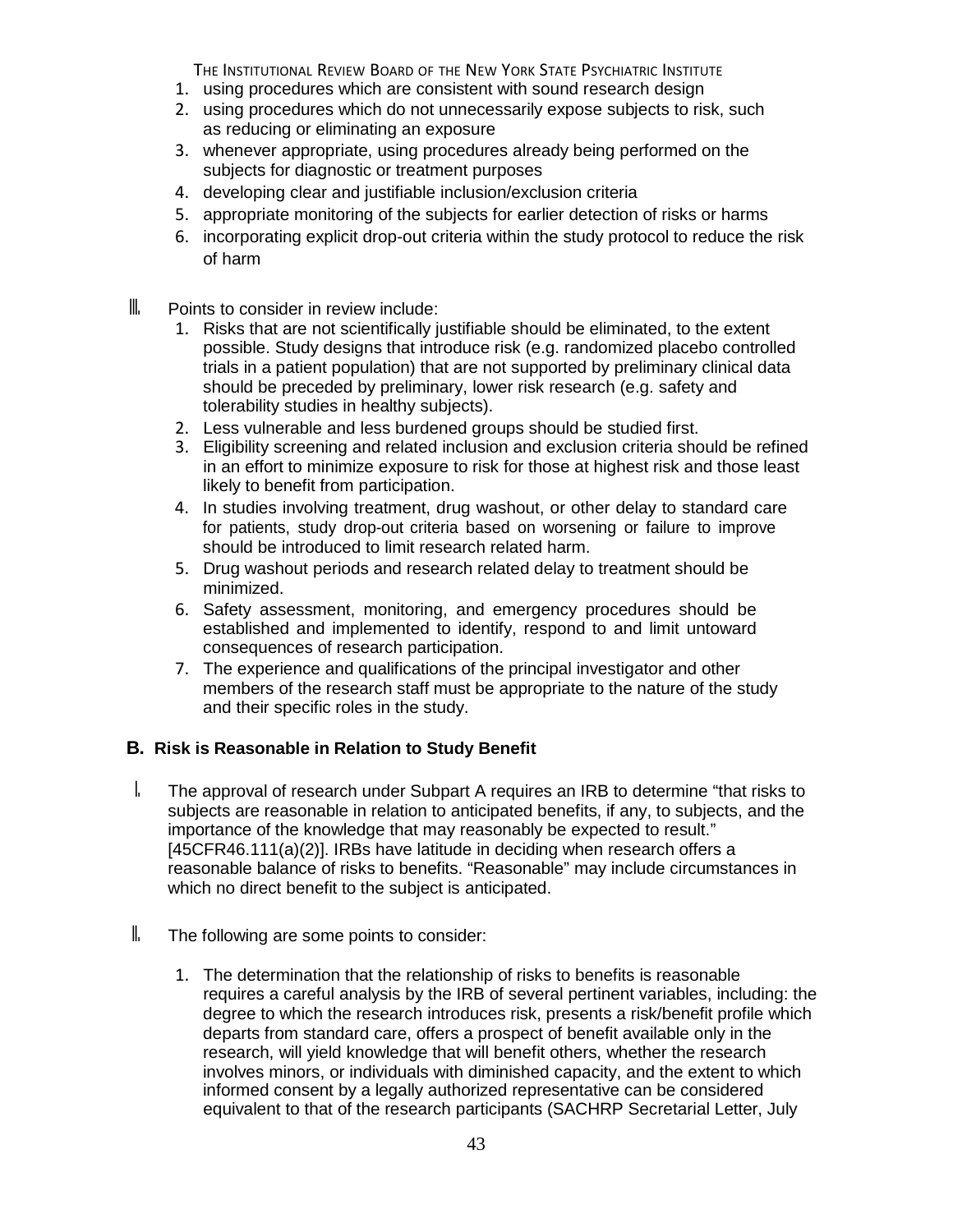THE INSTITUTIONAL REVIEW BOARD OF THE NEW YORK STATE PSYCHIATRIC INSTITUTE 2009, OHRP Website).

- 2. In evaluating risks and benefits, the Board should consider only those risks and benefits that may result from the research as distinguished from risks and benefits of therapies that subjects would receive even if not participating in the research.
- 3. Reviewers should carefully evaluate the risk-benefitratio in each subject population defined in the study (e.g., intervention versus control group) as well as for the aggregate study population.
- 4. Benefits related to importance of the research should consider, among other factors, the experience of the investigator, whether the study has been peer reviewed, the soundness of the study design, whether the projected subject accrual is feasible, whether the study is sufficiently powered to answer the questions posed etc.
- 5. What is "reasonable" may differ depending on the degree of vulnerability of the study population.
- 6. A risk that is not scientifically justifiable cannot be considered an acceptable risk.

# **C. Selection of Subjects is Equitable**

- I. The IRB will determine that selection of subjects in each protocol is equitable, taking into account the purposes of the research and the setting in which the research will be conducted.
- $\|$ . Points to consider include: At the time of initial and continuing reviews, reviewers should consider the characteristics of the anticipated subject population (e.g., ethnicity, race, gender, and degree and nature of vulnerability):
	- 1. Reviewers should consider whether the selected populations are representative of populations with the condition or disorder being studied, and that significant departures are justified.
	- 2. Reviewers should evaluate whether the study unjustifiably excludes groups that have been traditionally under-represented, or burdens such groups without the likelihood of group or individual benefit.
	- 3. Vulnerable populations should never be called upon to take part in research for reasons of cost or convenience alone.

# **D. Informed Consent Will Be Sought From Each Prospective Subject**

- I. An investigator shall seek such consent only under circumstances that provide the prospective subject or the representative sufficient opportunity to consider whether or not to participate and that minimize the possibility of coercion or undue influence. The information that is given to the subject or the representative shall be in language understandable to the subject or the representative. No informed consent, whether oral or written, may include any exculpatory language through which the subject or the representative is made to waive or appear to waive any of the subject's legal rights, or releases or appears to release the investigator, the sponsor, the institution or its agents from liability for negligence.
- II. Points to consider during initial and continuing review to ensure that the research satisfies requirements for informed consent at 45CFR46.111 and 116 and at 21CFR50.20, as appropriate: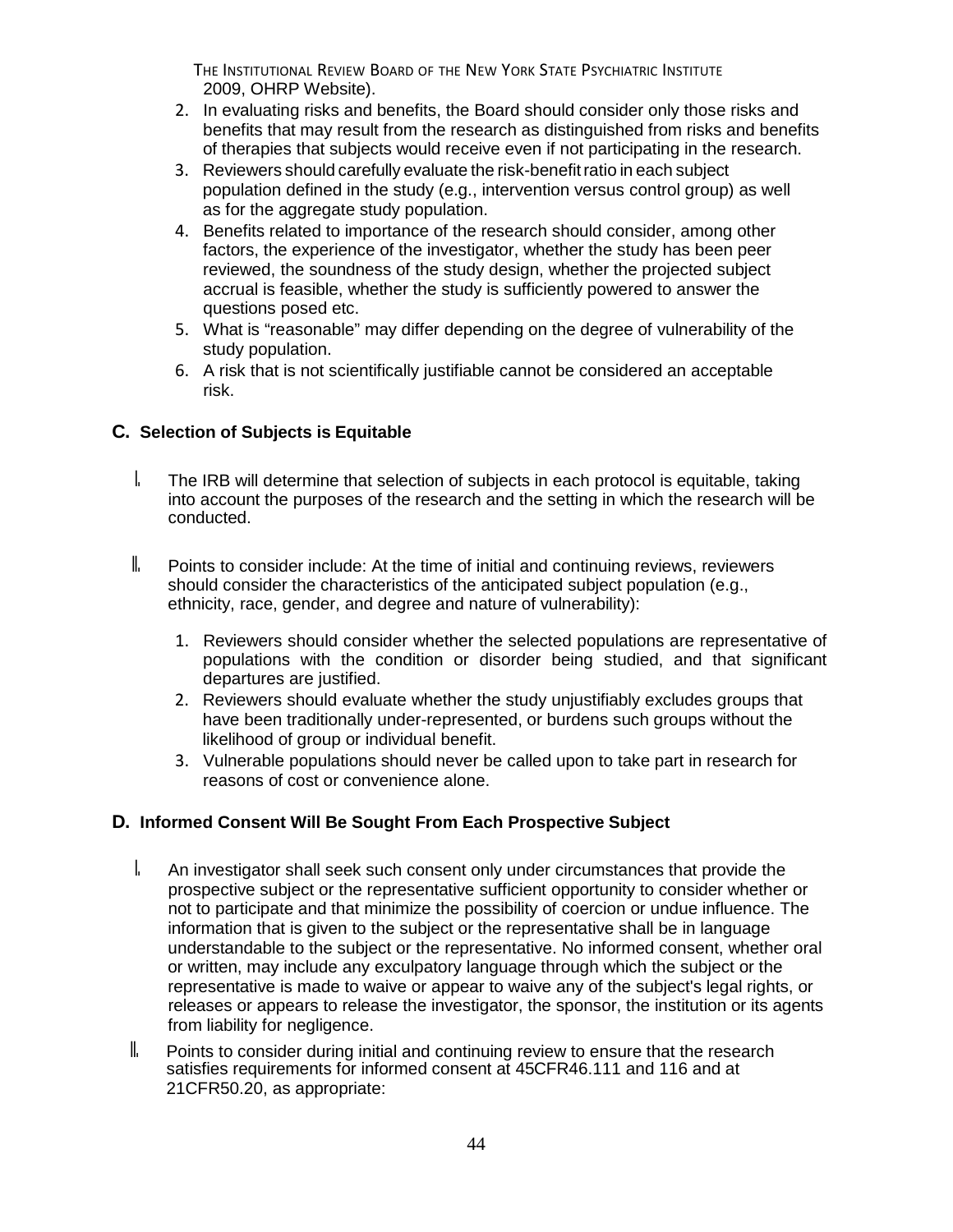- 1. The consent process begins with the process of advertising. Materials and approaches must promote informed decision making with the direct and honest disclosure of relevant information.
- 2. Requirement that Key Information essential to that decision be presented first in the document and consent discussion
- 3. The context in which consent is sought should be considered by the reviewer. Circumstances must support decision making by permitting the subject adequate time to consider the information or to consult with others about the choice, if desired. To the extent consistent with the scientific goals of the study consent should not be solicited when factors such as physical discomfort or pain, medication effects, or acute distress are likely to interfere with reasoning or choice. In those cases where the context may interfere with the consent process the IRB must consider appropriate additional safeguards to mitigate this risk.
- 4. Reviewers should evaluate whether the recruitment process minimizes the possibility of coercion or undue influence, or the appearance of this. In general, subjects should not be approached directly by researchers or research staff. Instead, the consent should include procedures that provide subjects with the opportunity to first consider if they want to learn more about the research. Direct calls to subjects' homes, and direct approaches to subjects in clinic waiting areas, for example, are strongly discouraged. For research involving students or staff, consent should not be obtained by those in a supervisory role. In other words, the recruitment of study candidates with a direct reporting line to the Investigator is not acceptable.
- 5. Consent forms must include all the required elements of consent, as per 45CFR46.116 or 21CFR50.25, unless specifically waived. Reviewers should consider when additional elements of consent are required.
- 6. Subject understanding should be assessed in all instances and the required attestation by the person designated to obtain consent must be present on the consent document.
- 7. For subjects with severe mental illness, who are likely to have impairment in decision-making, an independent assessment of capacity is required.
- 8. Individuals designated to obtain consent must be listed on the PSF.
- 9. Reviewers should consider the qualifications of individuals designated to discuss consent and/or to assess capacity. In general, only a physician may obtain consent for a study involving a somatic intervention or treatment.
- 10. Consent materials must be written in language understandable to the subject. Consent forms, information sheets, recruitment scripts should be written using simple, direct, and non-technical language. Formatting of documents must facilitate reading and understanding.
- 11. All studies classified as "more than minimal risk" require a consent form "summary" or "cover sheet" in addition to the consent document. This summary should be written in lay language, such that an individual with limited literacy (i.e., less than 8th grade reading level) will largely comprehend the form text.
- 12. Consent materials must pay particular attention to and adequately emphasize and explain alternatives and aspects of the research commonly misunderstood by research subjects, such as randomization and blinding.
- 13. The impact of study related compensation should be considered carefully in the review to avoid undue inducement.
- 14. Other guidance as per [http://irb.nyspi.org.](http://irb.nyspi.org/)

# **E. Documentation of Informed Consent is Appropriate**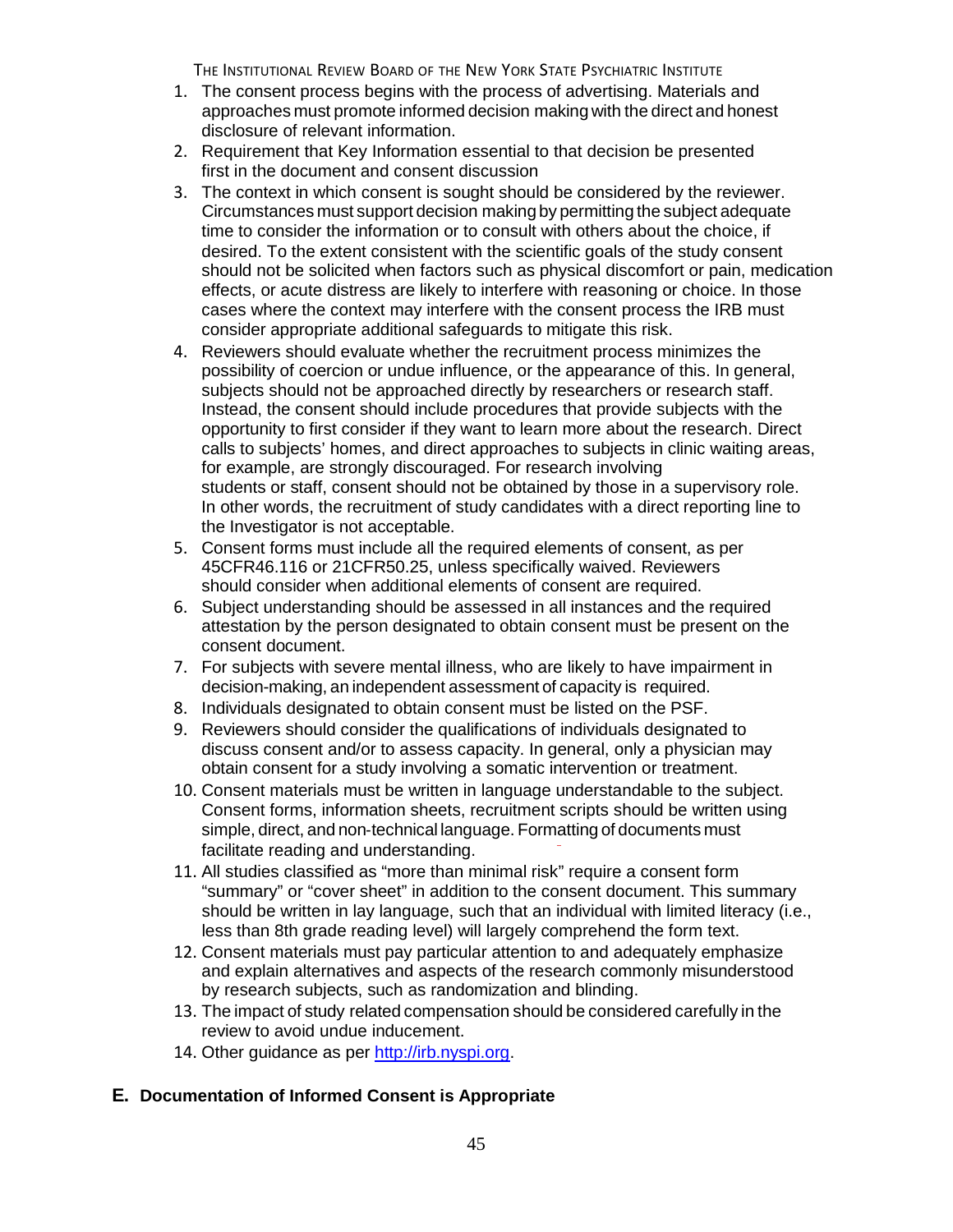- I. As required by 45CFR46.111 and 45CFR46.117, the signature of the subject or the subject's legally authorized representative on the written consent form approved by the IRB is required to document consent to research unless the IRB has waived the requirement for consent or documentation of consent. The date of consent must be recorded by the subject.
- $\mathbb{I}$ . The consent form must include a statement by the person obtaining consent that attests to the subject's understanding of the consent decision and the voluntary nature of that decision. The attestation must be signed and dated by the member of the study team who obtained consent and was so authorized by the IRB.
- $\mathbb{I}$  The consent form used must have a NYSPI-IRB approval/date stamp on each page.
- $\mathbb{I}$ . The subject must be given a copy of the consent form to keep.
- V. The requirement for written documentation of informed consent, parental permission, or assent may be waived, as described below.
	- 1. The requirement that some or all subjects sign a written consent document may be waived if it is determined that 1) the research presents no more than minimal risk of harm to subjects; and 2) the research involves no procedures for which written consent is normally required outside of the research context. If the requirement is waived, the IRB may require the investigator to provide subjects with a written statement describing the research, and providing appropriate elements of consent.
	- 2. The requirement for a signed written consent document may be waived if: 1) the only link between the subject and the research would be the consent document; and 2) the principal risk would be potential harm resulting from a breach of confidentiality. In these situations, the existence of a consent form that describes a study and includes the subject's signature may present a significant risk of harm to the subject, due to the potential for breach of confidentiality.
- VI. Consent Obtained from Non-English Speaking Subjects
	- 1. When non-English speaking subjects will be enrolled, the IRB will ensure that subjects are presented with the required information in a manner understandable to them.
	- 2. If the inclusion of non-English speaking individuals is reasonably anticipated, the consent document(s) must be translated into the prospective subjects' first language or language of choice.
	- 3. If a non-English speaking individual is unexpectedly encountered who otherwise meets eligibility criteria, a "short form" consent process may be used if approved by the IRB. Use of a short form is allowed when:
		- A. Study inclusion criteria include subjects who are not able to clearly understand English;
		- B. The NYSPI-IRB approved short form template is used or the IRB has approved a research team provided short form;
		- C. Use is not expressly prohibited by the IRB; and
		- D. The study sponsor (if applicable) allows use of a short form.

If any of the above conditions are not met, an amendment requesting permission must be submitted and approved by the IRB prior to using a short form.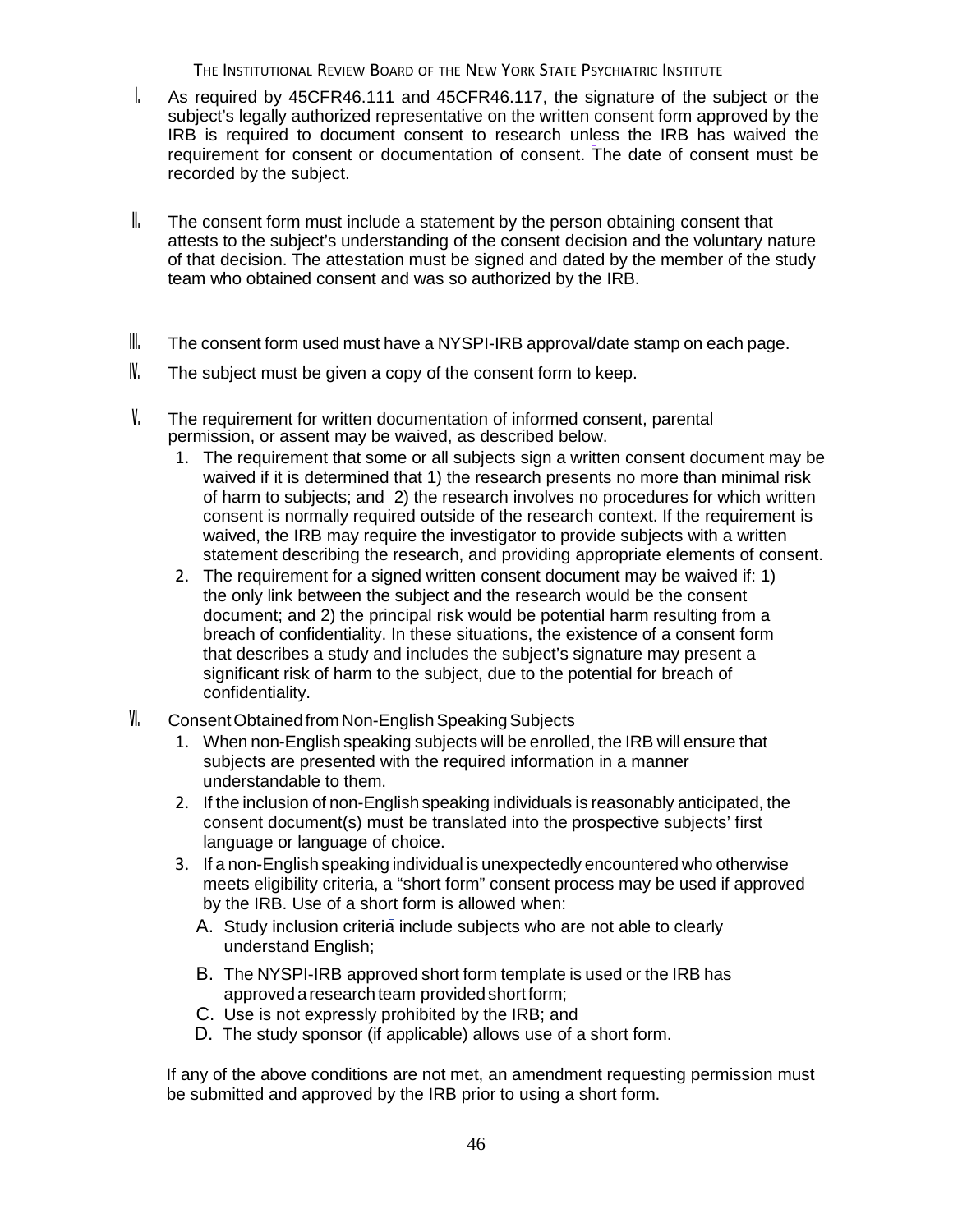- VII. Enrolling Subjects Who are Unable to Read or Write or Communicate Orally
	- 1. When there is the prospect of enrolling illiterate subjects, NYSPI endorses procedures that incorporate the recommendations of the FDA as articulated in the FDA Information Sheet (9/98).
	- 2. A person who can understand and comprehend spoken English, but is physically unable to talk or write, can be entered into a study if they are competent and able to indicate approval or disapproval by other means. The person may be entered into the study, if:
		- A. the person retains the ability to understand the concepts of the study and evaluate the risk and benefit of being in the study when it is explained verbally, and
		- B. is able to indicate approval or disapproval to study entry.
	- 3. The consent form should document the method used for communication with the prospective subject and the specific means by which the prospective subject communicated agreement to participate in the study. An impartial third party should witness the entire consent process and sign the consent document as a witness.
- VIII. Waiver of Some or All of the Elements of Informed Consent
	- 1. The IRB may waive the requirement for informed consent per 45 CFR 46.116 (c) or (d) or allow an alteration of some or all of the elements of informed consent.
	- 2. The IRB may approve a consent procedure which does not include, or which alters, some or all of the elements of informed consent or waive the requirements to obtain informed consent providing the IRB finds and documents that:
		- A. The research or demonstration project is to be conducted by or subject to the approval of State or local government officials and is designed to study, evaluate, or otherwise examine:
			- I. programs under the Social Security Act, or other public benefit or service programs,
			- II. procedures for obtaining benefits and procedures under those programs,
			- III. possible changes in or alternatives to those programs or procedures, or
			- IV. possible changes in methods or levels of payment for benefits or services under those programs; and
		- B. The research could not practicably be carried out without the waiver or alteration.
	- 3. The IRB may approve a consent procedure which does not include, or which alters, some or all of the elements of informed consent or waive the requirements to obtain informed consent providing the IRB finds and documents that:
		- A. The research is not an FDA regulated study,
		- B. The research involves no more than minimal risk to the subjects,
		- C. The waiver or alteration will not adversely affect the rights and welfare of the subjects,
		- D. The research could not practicably be carried out without the waiver or alteration, and
		- E. Whenever appropriate, the subjects will be provided with additional pertinent information after participation.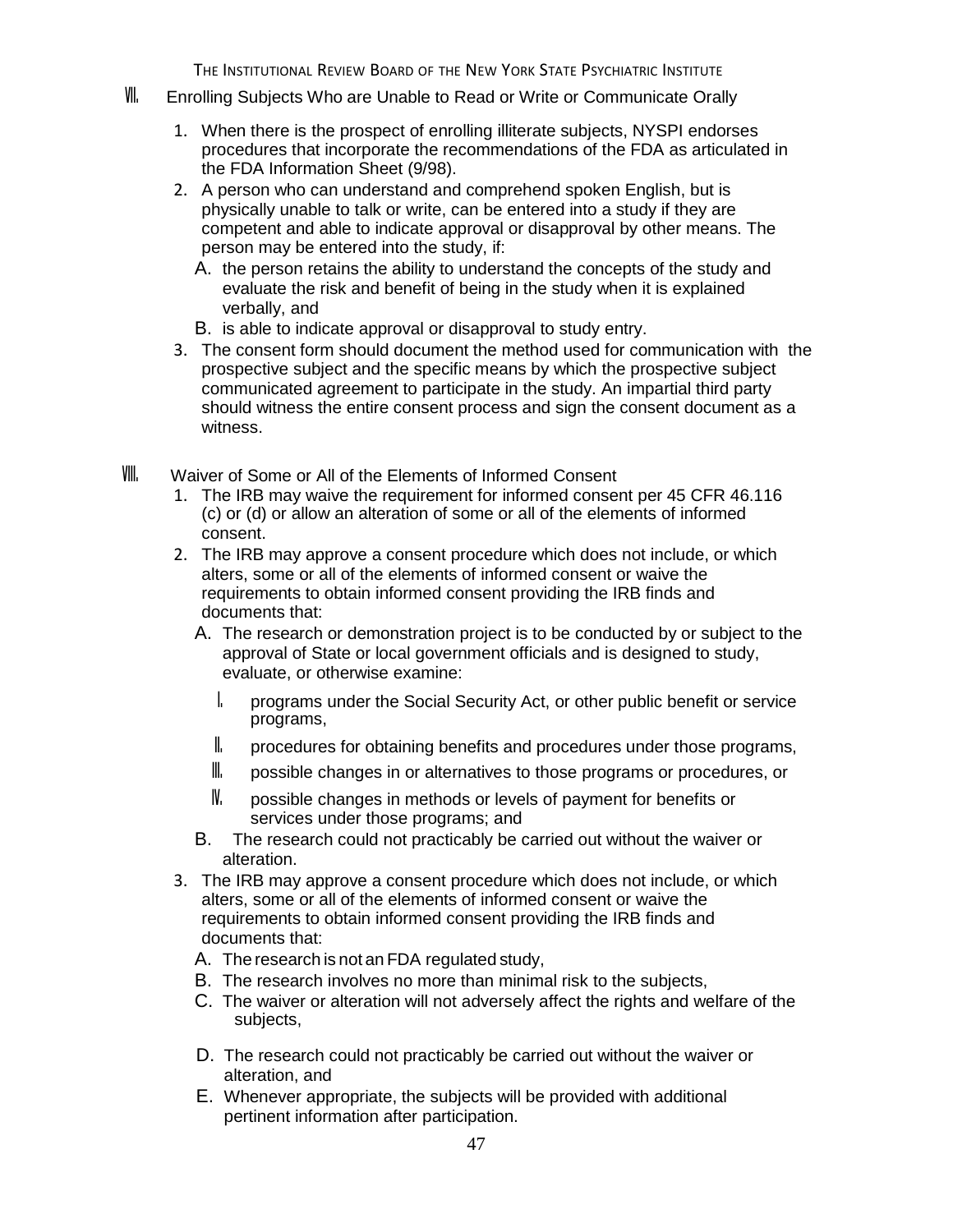# **f. Data and Safety Will Be Monitored**

- I. The IRB carefully considers how the investigator will collect and monitor data relevant to the safety of study subjects. The level of monitoring activity is to be commensurate with the nature, complexity, probability and magnitude of study risk.
- II. A formal Data Safety Monitoring Board (DSMB) may be required by study sponsors or requested by the IRB for large clinical trials, or smaller trials involving vulnerable populations, high-risk study procedures or novel therapies. Should the study sponsor require DSMB oversight, the DSMB charter and roster must be made available to the IRB upon request. Once a study begins accrual, the Principal Investigator may be required to submit all subsequent DSMB reports to the IRB.
- $\mathbb{I}$  The Board will ensure that safety assessment measures and frequency are appropriate to the study design, foreseeable risks, and study population.
- $\mathbb{N}$ . The Board may request interim safety data from the for review as part of the continuing review process.

## **g. Privacy of Subjects and Confidentiality of Data Will Be Protected**

- $\parallel$  The IRB carefully considers risks to subject privacy and data confidentiality and reviews the methods by which the investigator plans to safeguard private information.
	- $\|$ . Risks related to breach of confidentiality during recruitment and consent, data collection, data storage, and data sharing are identified and minimized during the process of review.
	- $\mathbb{I}$  Methods required to protect data and private information will vary greatly depending on the possible harms related to breach of confidentiality, the technologies employed in the collection and use of data, Institutional Data Security Policies, and applicable Federal and State confidentiality regulations.
		- 1. The IRB may involve consultants in the review of the use of new technologies (internet-based data collection and storage) to identify and minimize risk.
		- 2. A Federal Certificate of Confidentiality is required for research involving recording of identifiable data about individuals who are HIV+, substance users, in all studies involving genetic analysis, and in other circumstances in which subject involvement in the research may place them at risk related to breach of confidentiality.
		- 3. When protected health information (PHI) will be created, used or disclosed for research purposes, specific language must be included within the Consent Form or CF addendum , if that consent form will be used to obtain permission from the subject to create, use or disclose PHI A separate HIPAA Authorization is also required.
		- 4 In addition to the above item 3, the IRB may approve a waiver of HIPAA Authorization if the required conditions have been met.
		- 5. For patients who are treated in alcohol or drug abuse programs, there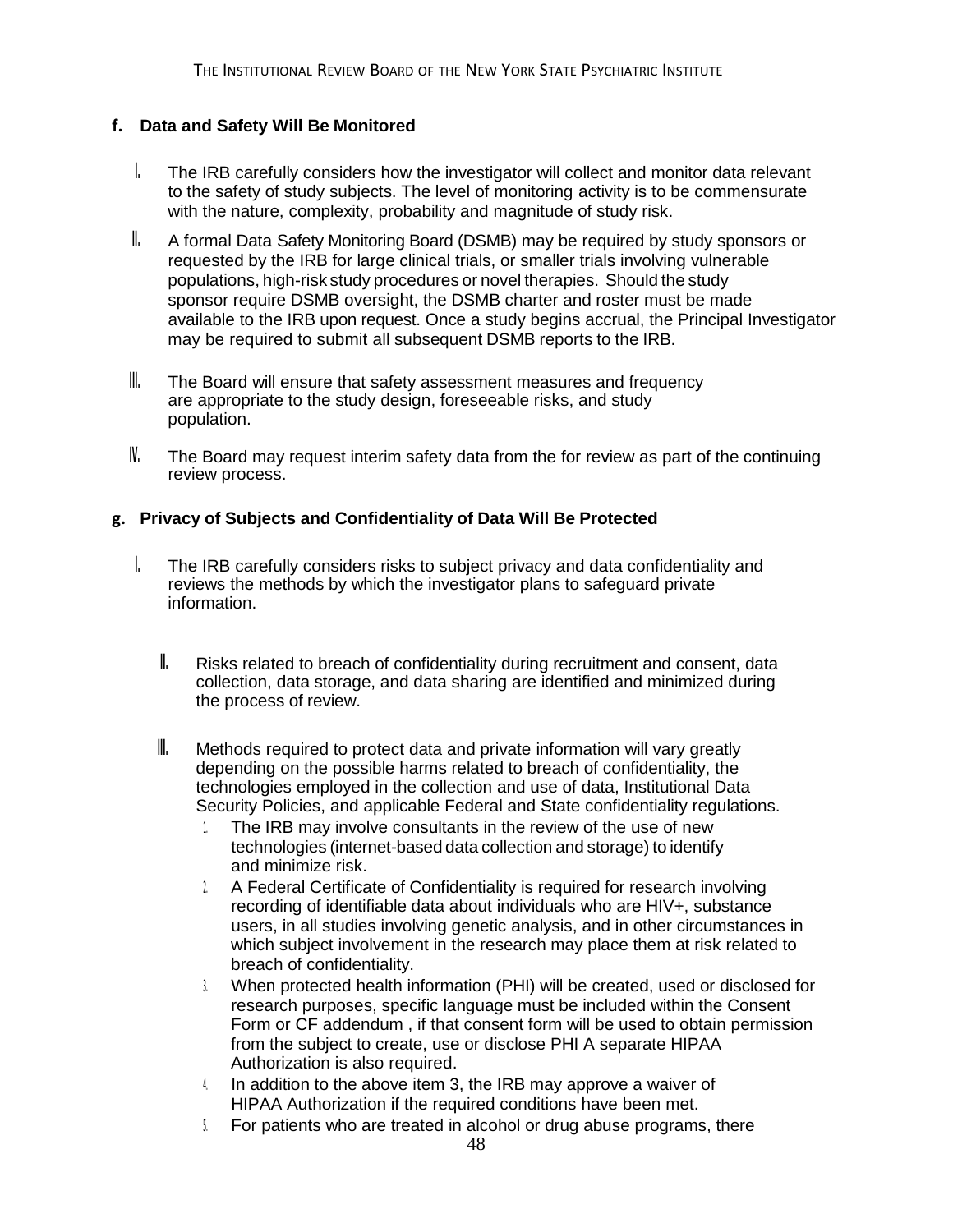- THE INSTITUTIONAL REVIEW BOARD OF THE NEW YORK STATE PSYCHIATRIC INSTITUTE are additional requirements (DHHS 42CFR Part 2) that must be followed.
- 6. Limitations in the extent to which protection of identifiable information can be provided must be disclosed during the consent process. The consent form and authorization must explain the disclosures that may be made for example, to

sponsors, regulatory agencies, the IRB, certain legal advocacy groups authorized under law, etc.

# **2. Approval of Specific Types of Research**

# **A. Research Involving Pregnant Women, Neonates and Fetuses (45CFR46 Subpart B)**

- $\mathsf{l}$ . In order to have a representative sample, it is necessary that investigators include women of childbearing potential as subjects in clinical research. Unless the research is determined to be unlikely to harm the fetus, pregnant women are not usually included as subjects in research.
- $\|$ . It is the responsibility of the investigator to ascertain that female subjects between menarche and menopause, and who are not surgically or congenitally infertile, are not pregnant at the time that they enroll in a more than minimal risk study unless the study has been specifically approved for the inclusion of pregnant women. This can be done by including a standard urine or serum pregnancy test in the baseline screening tests.
- III. For studies not approved to include pregnant females, women of childbearing potential are generally required to use effective means of birth control for the duration of their participation. Some studies using particularly toxic drugs may require that women use two methods of birth control, or to continue on birth control for a period of time after the completion of the study, until the drug is cleared from their system. If the drug is anticipated to have an effect on sperm, male participants may also be required to use birth control during their participation, and possibly for a period thereafter.
- $\mathbb{N}$ . If a woman becomes pregnant while participating in a study, the IRB should be notified promptly, and the research team must assist the subject in obtaining necessary OB/BYN evaluation, provide the subject with information about risk to the fetus, and provide necessary support. Whether ongoing research involvement is appropriate will depend on the nature of the study, duration of the pregnancy, and other clinical considerations.
- V. When the IRB considers research which requires the involvement of pregnant women, neonates or fetuses, it ensures that all requirements of 45CFR46 Subpart B are met prior to approval of the research. In addition to applying the criteria for IRB review identified in 45CFR46.111, the IRB ensures that
	- 1. There is adequate expertise to evaluate the risks and benefits related to the inclusion of pregnant women, fetuses and neonates, engaging consultants where necessary.
	- 2. The determinations required by Subpart B are documented appropriately in the IRB records.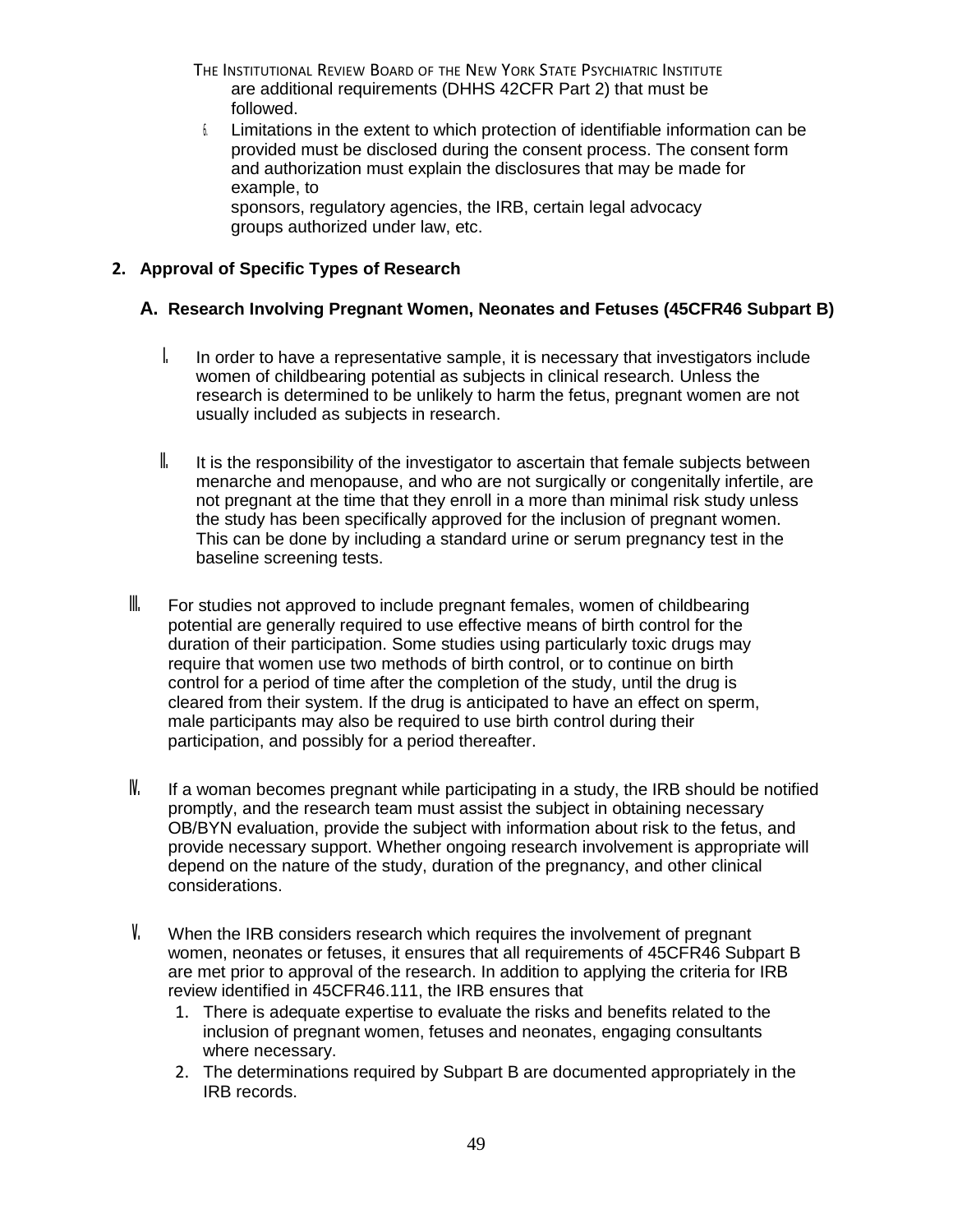# **B. Research Involving Prisoners (45CFR46, Subpart C)**

- $\mathsf{l}$ . The following definitions apply:
	- 1. A "prisoner" is defined as an individual who is involuntarily confined or detained in a penal institution". The term is intended to encompass individuals sentenced to such an institution under criminal or civil statutes, individuals detained in facilities by virtue of statutes or commitment procedures which provide alternatives to criminal prosecution or incarceration in a penal institution, and individuals detained pending arraignment, trial or sentencing.
	- 2. Parolees may not be considered "prisoners" if they are not "confined or detained" in a facility. Individuals sentenced to a halfway house may be considered prisoners if they are "confined or detained" in the facility or if their coming/going is considered restricted.
	- 3. The definition of prisoner also applies to subjects already in a study who suddenly become incarcerated.
	- 4. The definition of prisoner includes patients in Office of Mental Health facilities who meet the definition above, including but not limited to the following: (1) Minors transferred from the Division for Youth for treatment (2) Persons who

are incapable of assisting in their own defense (3) Pre‐trial or Pre-sentencing treatment Section 508 of the Corrections Law (4) Sentenced persons who are in need of treatment.

- 5. For research involving prisoners, the definition of "minimal risk" is different than for research not involving prisoners, in that the risk is relative to that encountered in the daily lives of healthy individuals: the probability and magnitude of physical or psychological harm that is normally encountered in the daily lives, or in the routine medical, dental, or psychological examination of healthy persons.
- II. Research with prisoners and in prison or alternative physical settings require special safeguards in the review and approval process.
- III. Knowledge of prison/facility rules and culture is essential to the identification and mitigation of research related risk. At least one IRB member or alternate who is a prisoner representative must review the proposed research.
- $\mathbb{N}$ . The prisoner representative is an individual who is currently or formerly a prisoner or, alternatively, an individual who has a close working knowledge, understanding and appreciation of prison conditions from the perspective of the prisoner.
- $V.$  The prisoner representative is a member of the IRB and will count toward the quorum for those protocols reviewed by the Full Board that involve prisoners.
- VI. Before enrollment of prisoners in research can be initiated:
	- 1. The IRB will ensure that the certification requirement described in 45CFR46.305(c) is fulfilled for all federally funded studies.
	- 2. The IRB will ensure that the investigator has obtained approval of the appropriate prison officials/agencies.
- VII. When the IRB considers research which requires the involvement of prisoners it ensures that all requirements of 45CFR46 Subpart C are met and documented prior to approval of the research, in addition to applying the criteria for IRB review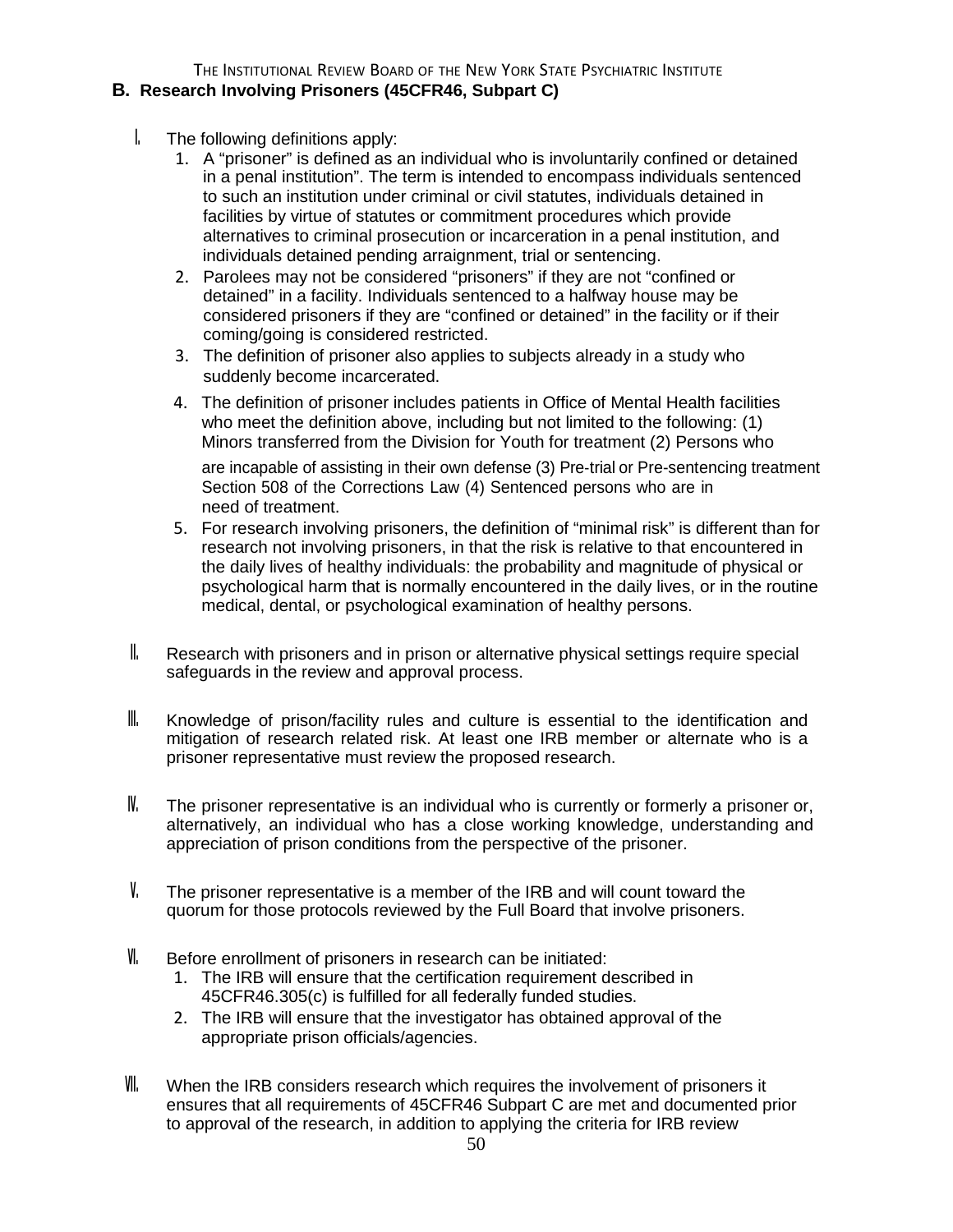THE INSTITUTIONAL REVIEW BOARD OF THE NEW YORK STATE PSYCHIATRIC INSTITUTE identified in 45CFR46.111.

VIII. As per 45CFR46.305, Additional duties of the IRB where prisoners are involved:

(a) In addition to all other responsibilities prescribed for Institutional Review Boards under this part, the Board shall review research covered by this subpart and approve such research only if it finds that:

(1) The research under review represents one of the categories of research permissible under §46.306(a)(2);

(2) Any possible advantages accruing to the prisoner through his or her participation in the research, when compared to the general living conditions, medical care, quality of food, amenities and opportunity for earnings in the prison, are not of such a magnitude that his or her ability to weigh the risks of the research against the value of such advantages in the limited choice environment of the prison is impaired;

(3) The risks involved in the research are commensurate with risks that would be accepted by non-prisoner volunteers;

(4) Procedures for the selection of subjects within the prison are fair to all prisoners and immune from arbitrary intervention by prison authorities or prisoners. Unless the principal investigator provides to the Board justification in writing for following some other procedures, control subjects must be selected randomly from the group of available prisoners who meet the characteristics needed for that particular research project;

(5) The information is presented in language which is understandable to the subject population;

(6) Adequate assurance exists that parole boards will not take into account a prisoner's participation in the research in making decisions regarding parole, and each prisoner is clearly informed in advance that participation in the research will have no effect on his or her parole; and

(7) Where the Board finds there may be a need for follow-up examination or care of participants after the end of their participation, adequate provision has been made for such examination or care, taking into account the varying lengths of individual prisoners' sentences, and for informing participants of this fact.

(b) The Board shall carry out such other duties as may be assigned by the Secretary.

(c) The institution shall certify to the Secretary, in such form and manner as the Secretary may require, that the duties of the Board under this section have been fulfilled.

IX. As per 45CFR46.306, Permitted research involving prisoners:

(a) Biomedical or behavioral research conducted or supported by DHHS may involve prisoners as subjects only if: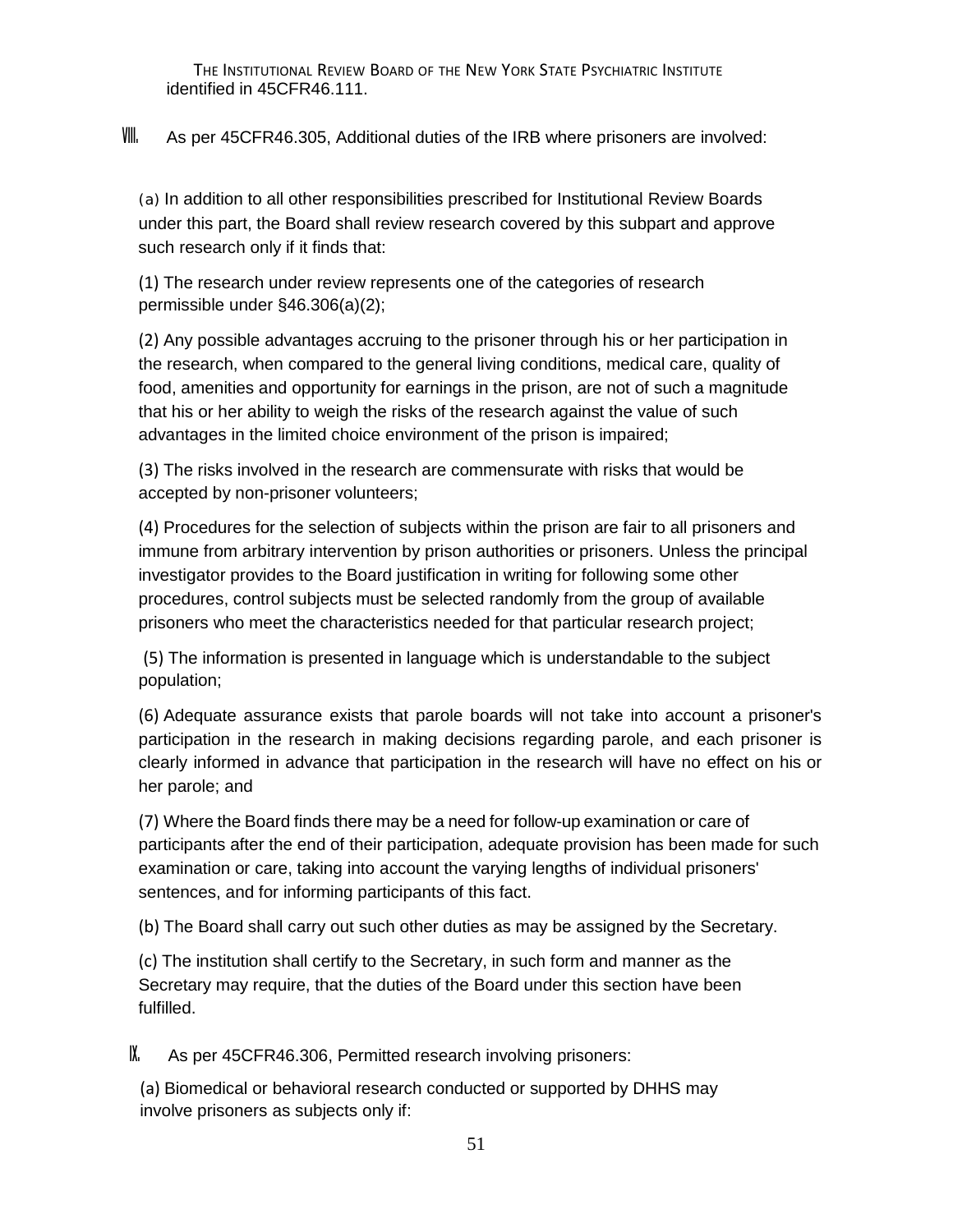THE INSTITUTIONAL REVIEW BOARD OF THE NEW YORK STATE PSYCHIATRIC INSTITUTE (1) The institution responsible for the conduct of the research has certified to the Secretary that the Institutional Review Board has approved the research under §46.305 of this subpart; and

(2) In the judgment of the Secretary the proposed research involves solely the following:

(i) Study of the possible causes, effects, and processes of incarceration, and of criminal behavior, provided that the study presents no more than minimal risk and no more than inconvenience to the subjects;

(ii) Study of prisons as institutional structures or of prisoners as incarcerated persons, provided that the study presents no more than minimal risk and no more than inconvenience to the subjects;

(iii) Research on conditions particularly affecting prisoners as a class (for example, vaccine trials and other research on hepatitis which is much more prevalent in prisons than elsewhere; and research on social and psychological problems such as alcoholism, drug addiction, and sexual assaults) provided that the study may proceed only after the Secretary has consulted with appropriate experts including experts in penology, medicine, and ethics, and published notice, in the FEDERAL REGISTER, of his intent to approve such research; or

(iv) Research on practices, both innovative and accepted, which have the intent and reasonable probability of improving the health or well-being of the subject. In cases in which those studies require the assignment of prisoners in a manner consistent with protocols approved by the IRB to control groups which may not benefit from the research, the study may proceed only after the Secretary has consulted with appropriate experts, including experts in penology, medicine, and ethics, and published notice, in the Federal Register, of the intent to approve such research.

(b) Except as provided in paragraph (a) of this section, biomedical or behavioral research conducted or supported by DHHS shall not provide prisoners as subjects.

X. Add certification to the Secretary for DHHS funded research involving prisoners. [See http://www.hhs.gov/ohrp/policy/populations/prisoncertlet.html](http://www.hhs.gov/ohrp/policy/populations/prisoncertlet.html)

# **C. Research Involving Children (45CFR46, Subpart D)**

- I. In addition to applying the criteria for IRB review identified in 45CFR46.111, when the IRB considers research which requires the involvement of children it ensures that all requirements of Subpart D of 45CFR46 and 21CFR50 are met prior to approval of the research.
- $\mathbb{I}$ . Children are a vulnerable population and as such require additional protections when they are research subjects. At the same time, children as a class should not be denied the opportunity to enroll or denied the prospective benefits of participating in appropriate research.
- $\mathbb{I}$  The IRB is required to consider the following:
	- 1. the level of risk of the research
	- 2. the potential benefit to the individual subject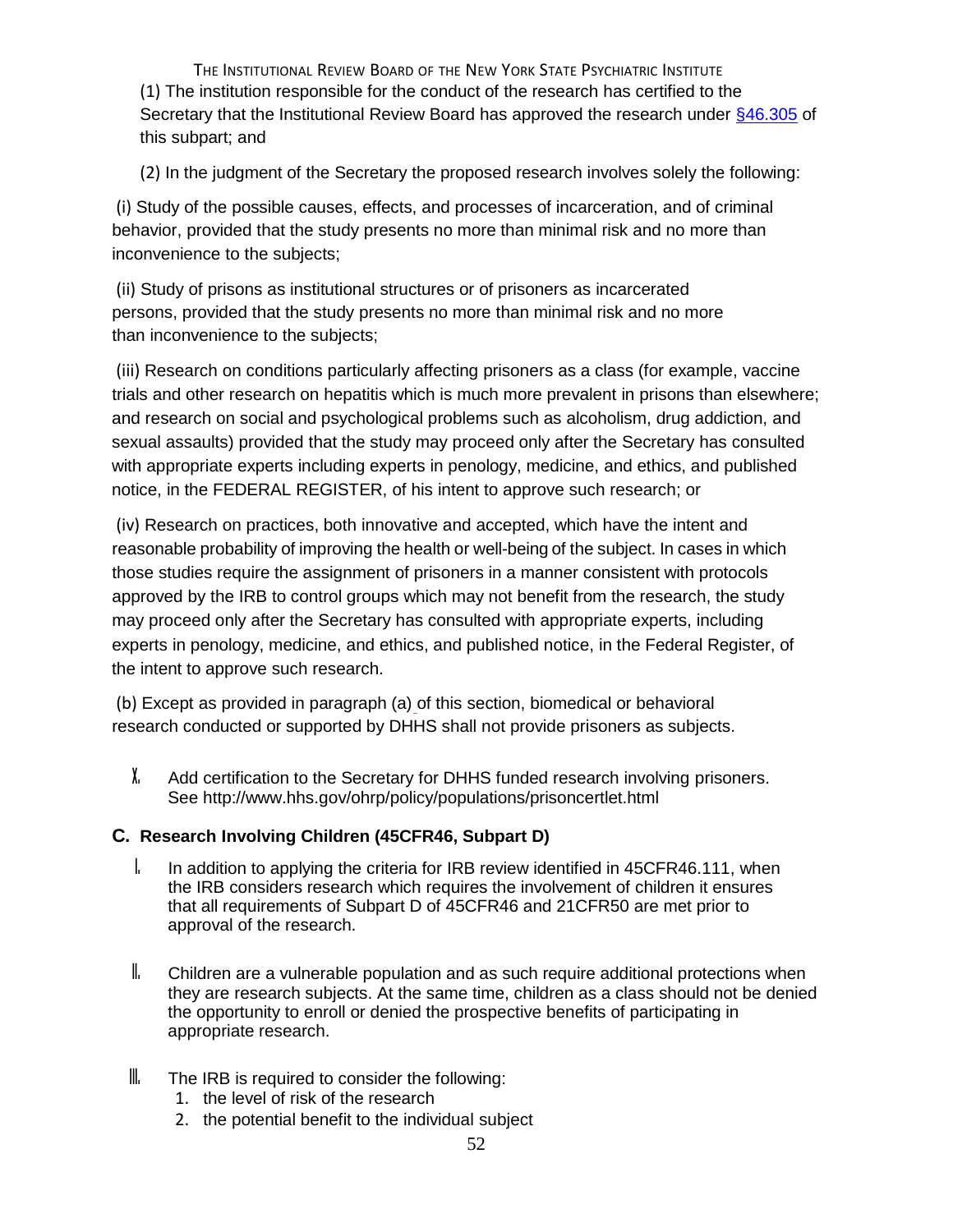- 3. the requirement that permission for participation is obtained from a parent, both parents or legal guardian unless a waiver of parental/guardian permission is granted.
- 4. the requirement for assent (a child's affirmative agreement to participate in the research) unless assent of the child is waived by the IRB.
- $\mathbb{N}$ . There are four possible categories for research involving children. Most of the research that is reviewed falls into the first three categories. For each, the IRB must make the risk determination based on the following:
	- 1. "Minimal Risk" means that the probability and magnitude of harm or discomfort anticipated in the research are not greater in and of themselves than those ordinarily encountered in daily life or during the performance of routine physical or psychological examinations or tests (45CFR46.404; 21CFR50.51).
	- 2. Research involving greater than minimal risk but presenting the prospect of direct benefit to the individual subjects. For research to be approved under this category, the Board must find that:
		- A. the risk is justified by the anticipated benefits to the subjects; and
		- B. the relation of the anticipated benefit to the risk must be at least as favorable to the subjects as that presented by available alternative approaches. (45CFR46.405; 21CFR50.52).
	- 3. Research involving greater than minimal risk and no prospect of direct benefit to individual subjects, but likely to yield generalizable knowledge about the subject's disorder or condition. For research to be approved under this category, the Board must find that it meets the requirements of 45CFR46.406 and, when applicable, 21CFR50.53, as follows:
		- A. The risk represents a minor increase over minimal risk;
		- B. The intervention or procedure presents experiences to subjects that are reasonably commensurate with those inherent in their actual or expected medical, dental, psychological, social, or educational situations;
		- C. The intervention or procedure is likely to yield generalizable knowledge about the subject's disorder or condition which is of vital importance for the understanding or amelioration of the subject's disorder or condition;
		- D. Adequate provisions are made for soliciting and documenting assent of the children;
		- E. Adequate provisions are made for soliciting the permission of both parents of each child unless one parent is deceased, unknown, incompetent, or not reasonably available, or when only one parent has legal responsibility for the care and custody of the child (45CFR46.407 and 408).
	- 4. HHS will conduct or fund research that the IRB does not believe meets the requirements of 45CFR46.404, 45CFR46.405, or 45CFR46.406 only if:

(a) the IRB finds that the research presents a reasonable opportunity to further the understanding, prevention, or alleviation of a serious problem affecting the health or welfare of children; and

(b) the Secretary, after consultation with a panel of experts in pertinent disciplines (for example: science, medicine, education, ethics, law) and following opportunity for public review and comment, has determined either: (1) that the research in fact satisfies the conditions of 45CFR46.404, 45CFR46.405, or 45CFR46.406, as applicable, or (2) the following criteria: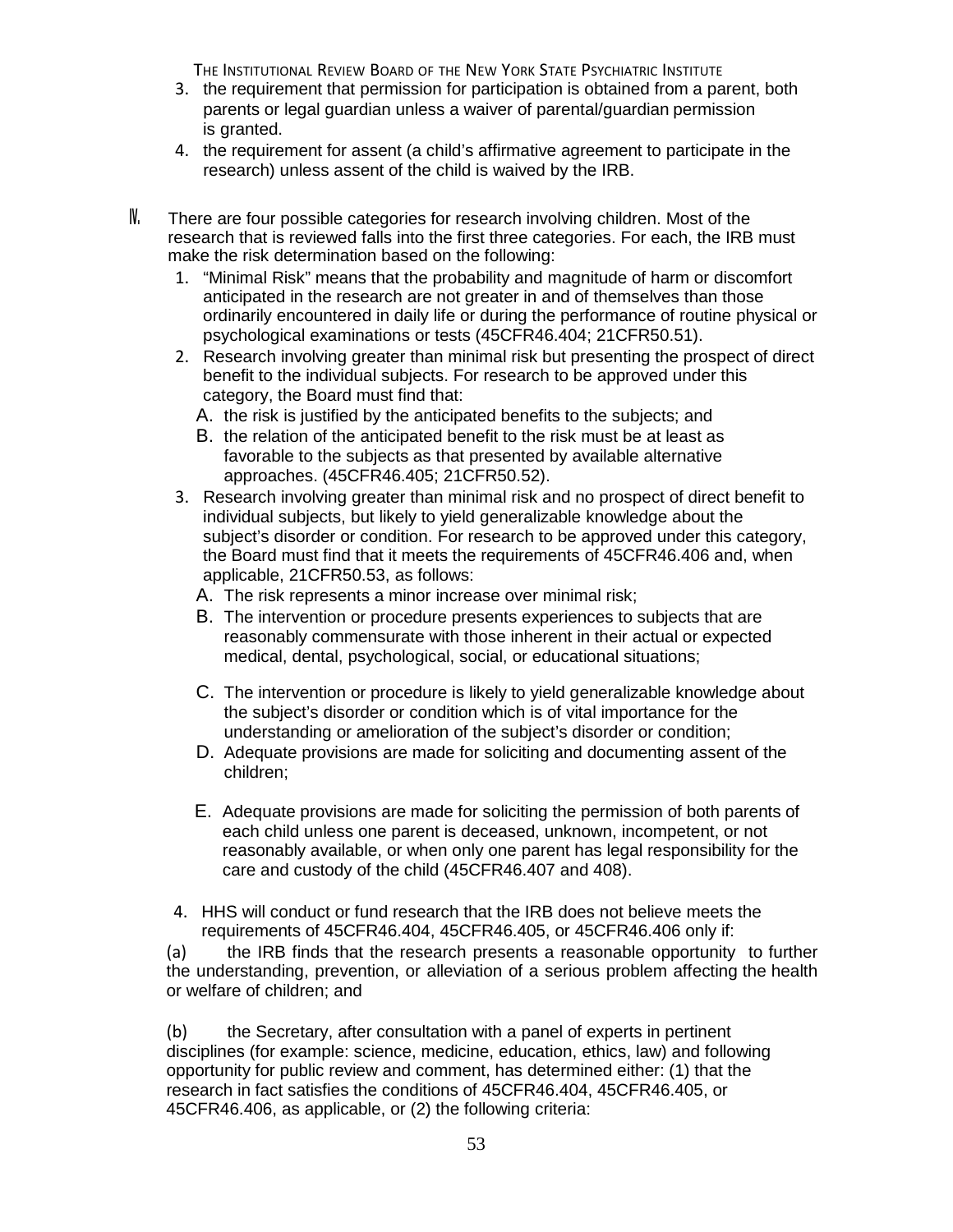- I. the research presents a reasonable opportunity to further the understanding, prevention, or alleviation of a serious problem affecting the health or welfare of children;
- $\parallel$ . the research will be conducted in accordance with sound ethical principles;
- III. adequate provisions are made for soliciting the assent of children and the permission of their parents or guardians, as set forth in 45CFR46.408.
- 5. Research that involves children is initially evaluated by the Child Subcommittee which includes a Pediatrician as a member. An exception to this practice would be a minimal risk study involving review of existing records on children. Initial determinations regarding anticipated benefits and the level of risk, whether the proposed procedures or interventions are consistent with minimal risk, minor increment over minimal risk or more than a minor increment over minimal risk are considered. The review also focuses on additional safeguards that are needed, procedures for assent, whether permission from one or both parents is needed or, if appropriate, whether criteria for a waiver of parental permission can be granted. If a waiver of parental permission is appropriate, the IRB will consider additional procedures to inform parents are needed. Of note, the Pediatrician member is not always available to attend all Subcommittee meetings.

Points that are considered in the review:

#### **1.Consent**

- A. Permission for participation of a minor in research shall be obtained from one or both parents or guardians, contingent on the level of study risk and whether or not the research offers the prospect of direct benefit.
- B. For research involving no more than minimal risk and research involving greater than minimal risk but presenting the prospect of direct benefit to individual subjects, the IRB may find that the permission of one parent is sufficient.
- C. For all other research, both parents must give their permission unless one parent is deceased, unknown, incompetent, not reasonably available or one parent has legal custody of the child. If no parent or legal guardian is available consent may be obtained from an adult family member who is involved in making treatment decisions for the minor, or from a court of competent jurisdiction.
- D. The consent form must be explicit about the thresholds for reporting and disclosure, to who (parent, clinician) information will be disclosed, etc. The IRB requires that the CF explicitly describe the limits of confidentiality so parents can understand what they will and will not be told.
- E. If the IRB determines that a research protocol is designed for conditions or for a subject population for which parental or guardian permission is not a reasonable requirement to protect the subjects (for example, neglected or abused children), it may waive the requirement for the permission of the parent(s) or guardian provided that an appropriate mechanism for protecting the minors who will participate as subjects in the research is substituted. [45CFR46.116 (a-d)]. The Commissioner (OMH) or his designee must specifically approve waivers and the specific protective mechanisms. In most instances, this protective mechanism will involve an adult who is familiar to the child and is not associated with the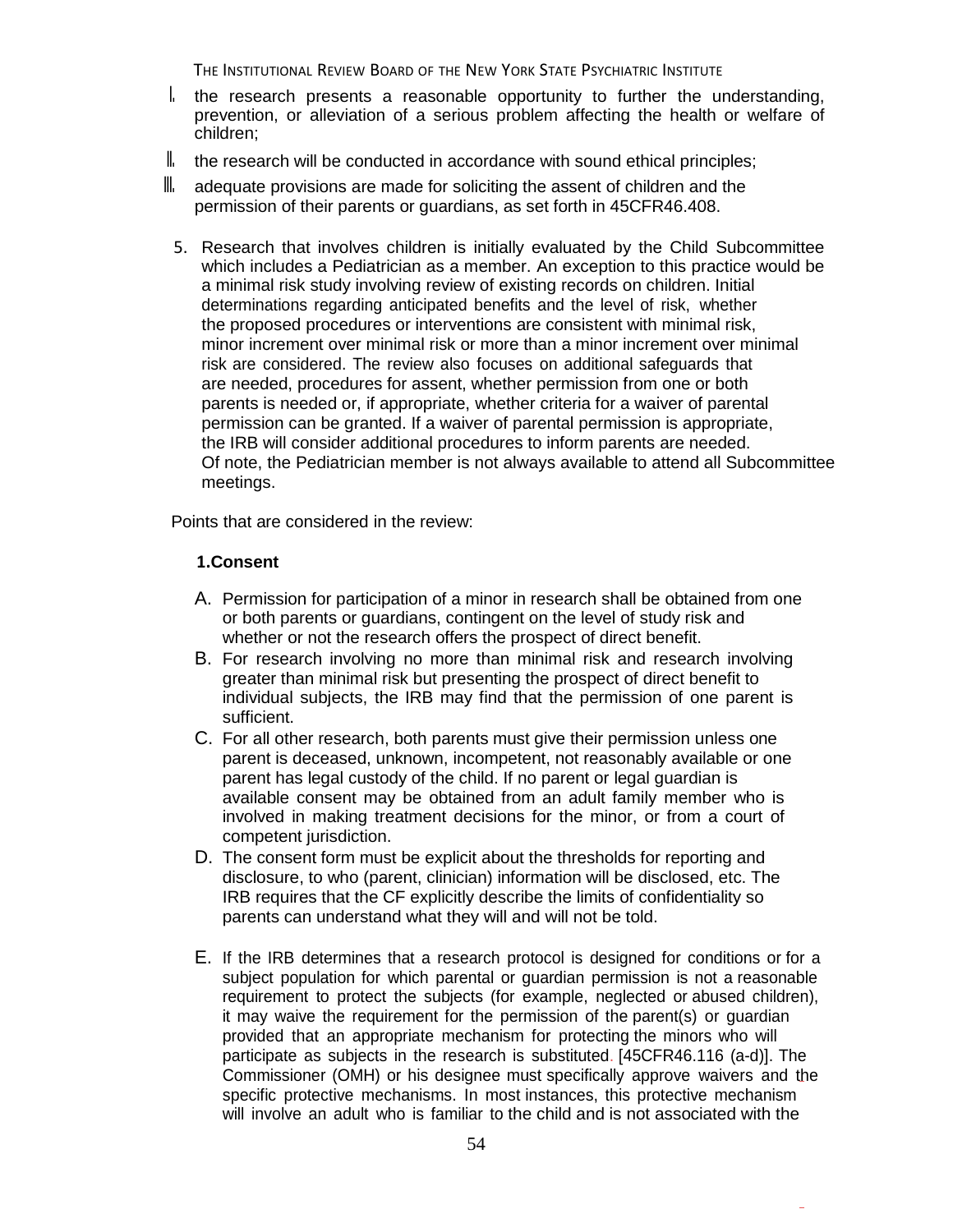THE INSTITUTIONAL REVIEW BOARD OF THE NEW YORK STATE PSYCHIATRIC INSTITUTE research. The advocate should support the child in asking questions about the research and should ensure that the child understands that he/she does not have to participate, can withdraw once participation commences and will not suffer any penalty or loss of benefits for doing so. A letter of agreement to serve this function should be obtained and should certify that he/she does not have any interests that conflict with this role.

# **2. Assent**

F. Written assent from children aged 8 and above is required when, in the judgment of the IRB, the children are capable of providing their assent. The IRB takes into account the ages, maturity, and psychological state of the children involved (see 45 CFR 46.408(a))

Points that are considered in the review:

- G. As with the consent form for parents, the assent form must specify what information will/will not be shared with parents as applicable (e.g., results of pregnancy or drug testing etc.).
- H. The IRB may also consider verbal assent by the child, with documentation by the investigator.
- I. The requirement to obtain the assent of a minor may be waived by the IRB if the capacity of the child is so limited that he/she cannot be reasonably be consulted. This decision may be made on an individual basis or, if appropriate, it may be made for a category of subjects if their age or other characteristics indicate that, as a group, they uniformly lack the ability to provide assent.
- J. Objection: A minor's objection to participation in research should be carefully considered. Investigators must be cognizant of and document what would count as non-verbal 'dissent' for children who cannot provide assent.

# **3. Advocates**

- K. The IRB reviews protocols involving minors to determine whether the potential subjects are likely to be capable of clearly expressing their objection to participation or continuing participation. When appropriate, the IRB may require that an advocate (e.g. an adult who is familiar to the child and is not associated with the research such as a member of the treatment team) be appointed to observe the research and interpret the behavior of the minor.
- L. If the minor's behavior is expressive of objection, the advocate should have the responsibility to object to participation on the minor's behalf.
- M. The advocate should also encourage the minor to ask questions about the research and support him/her in expressing reservations or declining participation.

# **d. Research Involving Persons Who May Lack Capacity To Consent**

I. Participation as a subject in any research project or activity should not deprive any patient of any of the rights, privileges and protections provided to all patients. Included in these rights is the right to consent or withhold consent for proposed research or to have surrogate consent or withhold consent for research involving an incapacitated person.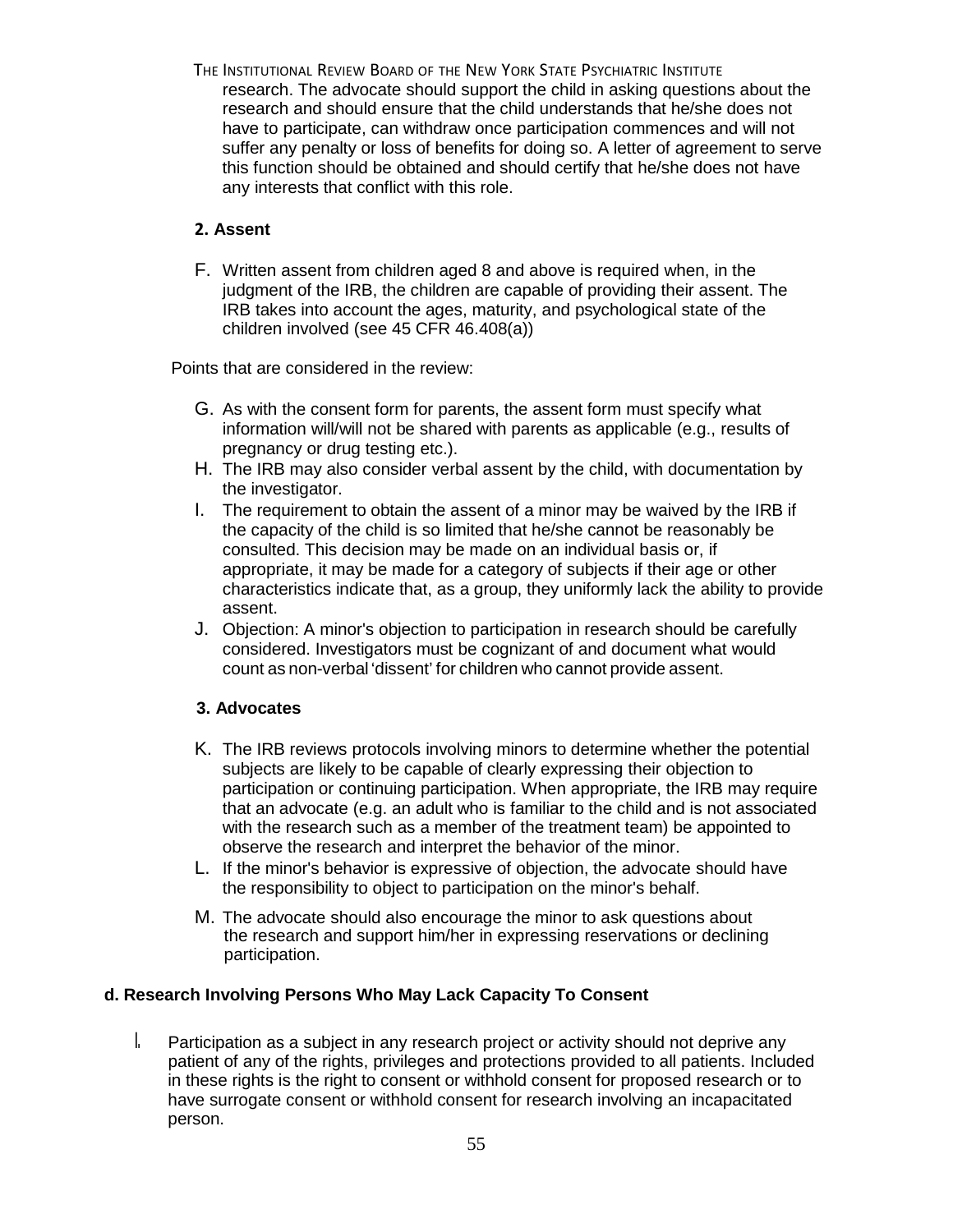- $\parallel$ . IRB review includes consideration of the inclusion of subjects who lack capacity to consent in any research study to ensure that the investigator has demonstrated the necessity of enrolling incapable subjects and that procedures for assessing capacity to consent initially and on an ongoing basis throughout the study are in place.
- $\mathbb{I}$  To participate in research, a person must have sufficient capacity to make an informed decision. When there is reason to believe that some or all of the proposed subjects may lack capacity, the investigator must fully explain the capacity assessment process to the IRB. Investigators must be confident that any person, including a "normal volunteer," giving consent to participation in a research project has sufficient capacity to give that consent.
- $\mathbb{N}$ . Capacity must be assessed in relation to a specific situation. Different research studies will require different levels of capacity. A person may have the capacity to consent to some protocols but not to others and capacity may also change over time.
- $V.$  A person's capacity may be increased by adapting the manner in which information about the study is provided. This may mean extending the consent process to allow the essential elements to be broken down into simpler components. Alternatively, it may be necessary to use different methods to inform some participants. For example, potential subjects could be shown equipment that will be used in addition to oral and written descriptions. Respect for the autonomy of individuals requires that investigators expend the time and effort to provide research participants with adequate information in a manner that maximizes understanding.
- VI. No adult subject regardless of capacity or lack of capacity shall participate in research over his/her objection.

# **e. Research Involving Investigational Drugs or Devices**

- I. For studies involving investigational drugs or devices, or approved drugs used off-label, the IRB will consider, in addition to the review criteria under 45CFR46.111, the specific FDA requirements 21CR50, 21CFR 56 and 21 CFR 812 in its initial and continuing review of research.
- $\|$ . Investigators who hold an IND or IDE themselves (sponsor-investigators) will be required to work closely with the CUIMC Clinical Trials Office IND/IDE Assistance Program, which will provide them with education, guidance and operational support in dealing with submission requirements and regulatory responsibilities.
- $\|$ . The IRB will be responsible for making the final determinations as to whether an IND or IDE is required for a particular study and which device studies pose significant or nonsignificant risk. The IRB may ask that the investigator submit to the FDA for a decision on whether or not an IND or IDE is required.
- $\mathbb{N}$ . Under DMH/RFMH policy, the authority to approve the use of investigational drugs or devices at NYSPI is delegated by DMH to the Director of the Institute. Therefore, as a condition of final IRB approval, The IRB will forward a copy of the protocol submission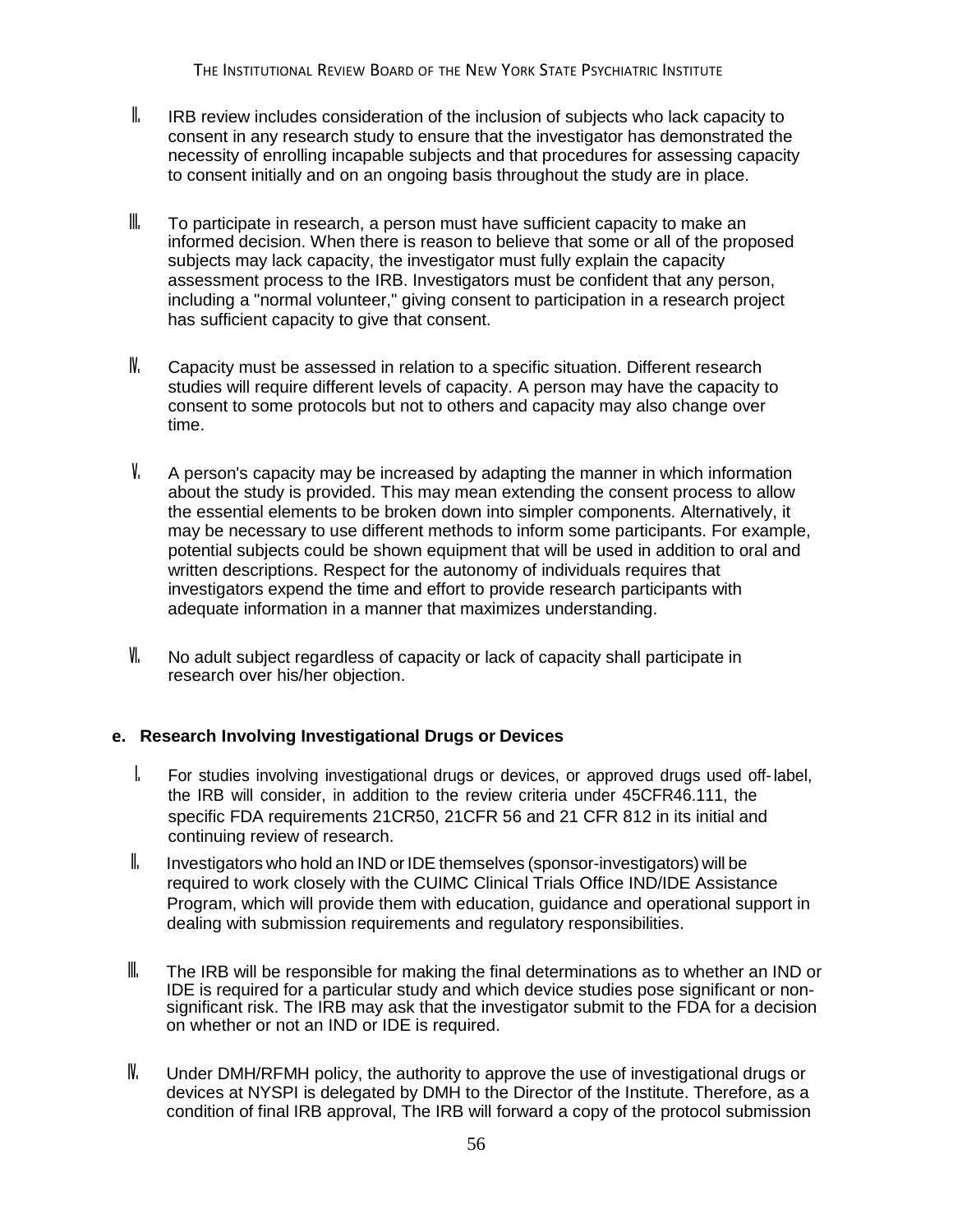THE INSTITUTIONAL REVIEW BOARD OF THE NEW YORK STATE PSYCHIATRIC INSTITUTE to the Director for review and approval.

#### **Section 8. Conflict of Interest**

A **conflict of interest** may be defined as: a set of conditions in which an investigator's judgment concerning a primary interest (e.g., subject welfare, integrity of research) could be biased by a secondary interest (e.g., personal or financial gain). – Daniel K. Nelson, In Conflict of Interest: Researchers. Bankert & Amdur. Institutional Review Board Management and Function. Jones & Bartlett Leaning, 2006*.*

#### **1. IRB Member Conflict of Interest**

#### A. Regulatory Basis:

I. 45CFR46.107(e) No IRB may have a member participate in the IRB's initial or continuing review of any project in which the member has a conflicting interest, except to provide information requested by the IRB.

Policy:

IRB members, alternates and consultants may not participate in the review of any research in which they have a conflict of interest. Conflicts of interest include but are not limited to:

- II. being a listed investigator, member of the research team, or individual designated to obtain consent (or having an immediate family member listed as such) in the research being evaluated
- III. having any financial interest (or having an immediate family member with such an interest) in an "interested entity" (see 2b., below) in the research being evaluated
- $\mathbb{N}$ . Serving as the head of the division from which the research being evaluated originates
- $\mathbb{V}$  having any other conflict that might be perceived to inhibit a fair and unbiased review of the research

#### Procedures:

IRB Members are instructed at the start of each Full Board meeting of the IRB's policy regarding conflict of interest. A list identifying any interested entity for the studies under review is included on the Full Board agenda. At both meetings, Protocol Analysts identify reviewers who are investigators or other key personnel on research protocols and remind them to recuse themselves and leave the meeting room during the discussion (and vote). Consultants and members asked to perform expedited review are similarly informed of IRB policy and queried regarding conflict.

**VI.** Evaluations of Potential Conflicts at Meetings:

At the start of each IRB meeting, Board members are asked by the Chair to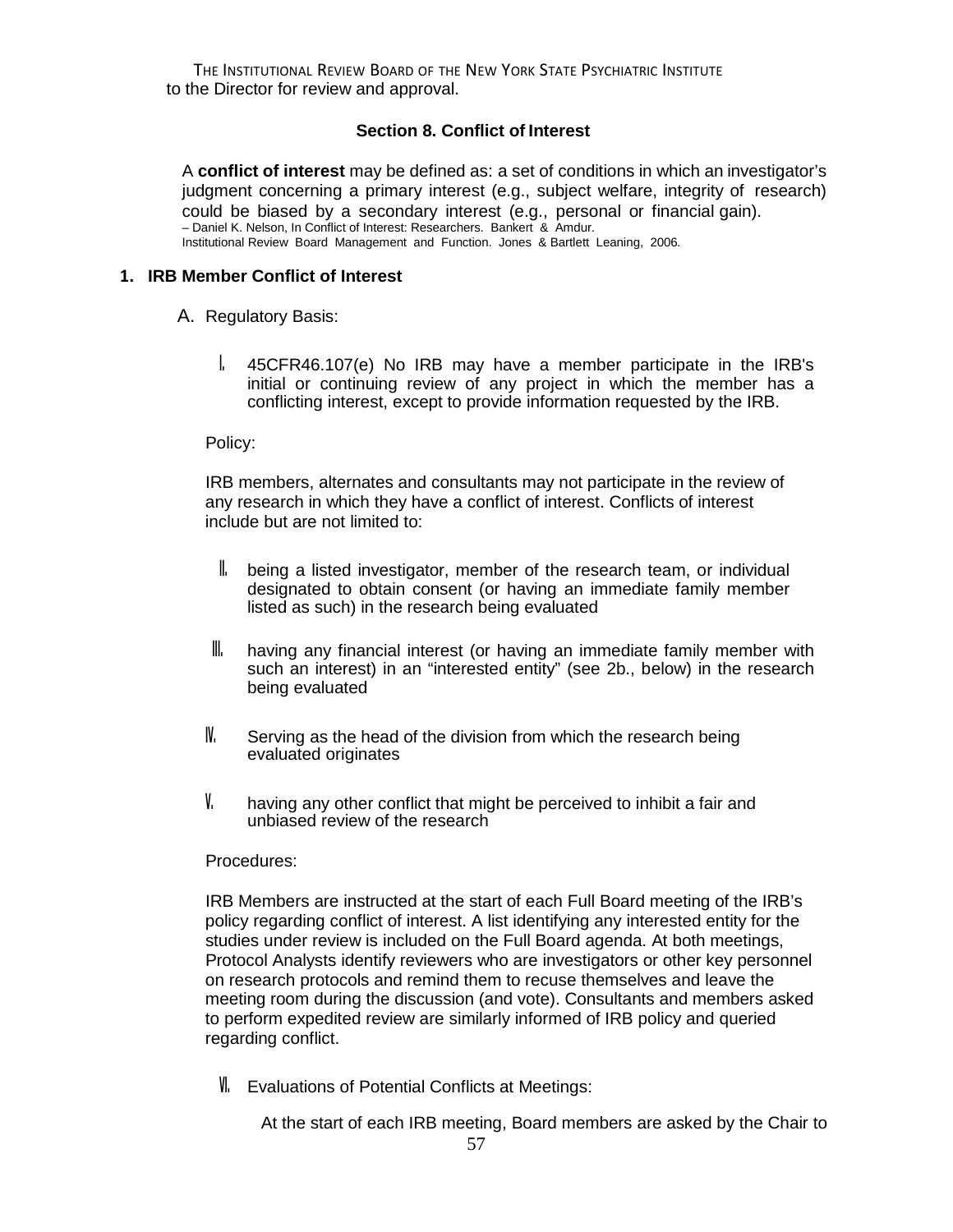- THE INSTITUTIONAL REVIEW BOARD OF THE NEW YORK STATE PSYCHIATRIC INSTITUTE disclose any conflict of interest (financial or otherwise) with respect to the studies scheduled for review. Should a member indicate a conflict of interest, and it is deemed of sufficient magnitude to prevent objective review of the study, the member has the right to recuse him/herself without having to divulge the details. The IRB Chair should be advised in advance of the meeting and the minutes reflect that the member was not present during the discussion and vote. If a member is uncertain about the presence of a conflict and wishes to contribute to the review, he/she may volunteer the details to the IRB Chair for consideration and resolution.
	- **WI.** IRB Deliberations:

IRB members and consultants will not participate in any IRB deliberations or decisions relating to a research study in which they have a conflict of interest. An exception is to provide information specifically requested by the committee. In the event that an IRB Chair is in conflict with the research being evaluated, he will be asked to step out of the room during the review, discussion and vote. The Chair without conflict, or the Chair designee will serve as acting chair during that portion of the meeting.

**VIII.** Documentation within Board Minutes:

The absence of members or consultants due to a conflict (i.e., a listed investigator, financial or other conflict) during the discussion of the research and the vote is documented in the minutes of the IRB meeting.

#### **2. Investigator Conflict of Interest**

A. Regulatory Basis:

Proactive Compliance Oversight Program-Financial Conflict of Interest Requirements for NIH-Supported Institutions. Notice Number: NOT-OD-12‐ 159. Release date: September 21, 2012

- I. New York State Ethics Commission Advisory Opinion 97-22
- $\parallel$ . New York Public Officers Law §74(3)
	- 1. No officer or employee of a state agency . . . should accept other employment which will impair his independence of judgment in the exercise of official duties.
	- 2. An officer or employee of a state agency . . . should not by his conduct give reasonable basis for the impression that any person can improperly influence him in the performance of his official duties, or that he is affected by the kinship, rank, position or influence of any party or person.
	- 3. An officer or employee of a state agency . . . should endeavor to pursue a course of conduct which will not raise suspicion among the public that he is likely to be engaged in acts that are in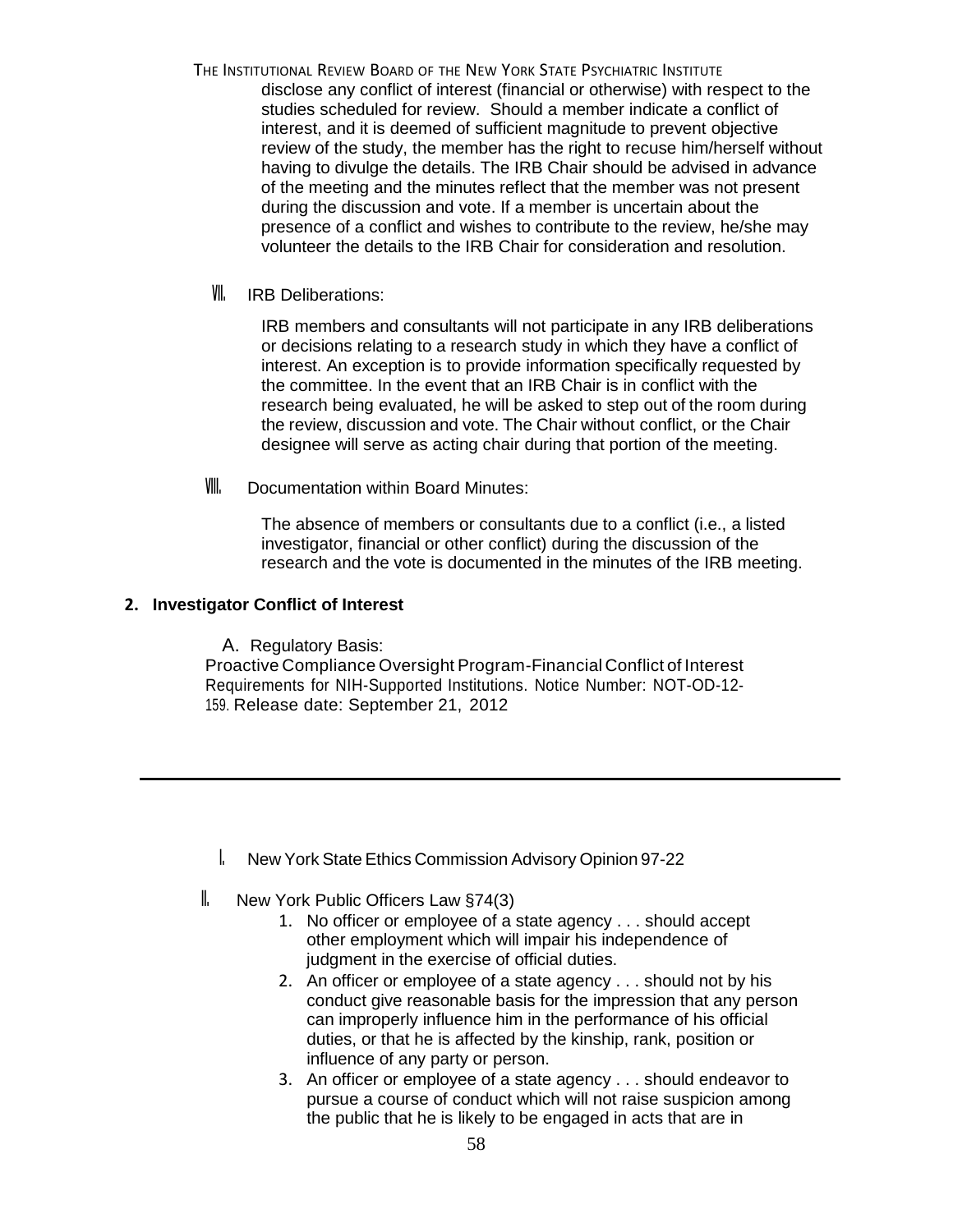B. Policy:

42 CFR 50.603(1)(i) currently states that a significant financial interest is when the value of any remuneration received from the interested entity in the twelve months preceding the disclosure and the value of any equity interest in the entity as of the date of disclosure, when aggregated, exceeds \$5,000.

- I. Income refers to salary, stipends, honoraria, gifts and other payments, including travel reimbursement.
- $\|$ . An interested entity is any non-government entity that (a) provides funding for all or part of an investigator's research, including, but not limited to, the Study Sponsor; (b) provides drugs, devices or other materials for the research; (c) holds an IND or IDE for a drug or device being investigated in the research; (d) manufactures, markets, licenses or has other commercial
- $\mathbb{I}$  interests in or directly affected by the technology being investigated in the research; or (e) provides any other support, including gifts, related to the research.
- $\mathbb{I}$ . The course of the research is defined as the period of study design, conduct and reporting including the 12-month period of time prior to the investigator's involvement in the study. It extends to 12 months after the termination of the research support or until publication of the primary results, whichever comes later.
- V. Other financial and non-financial interests are subject to disclosure, review and management by the Ethics Advisory Board.
- VI. Any exception to this policy must be approved by the Ethics Advisory Board through a COI management plan. In the event that the IRB is not in agreement with the proposed COI management plan, the decision to grant IRB approval of the protocol remains with the IRB. The IRB may accept the EAB's recommendation or establish stricter requirements including disapproving the individual's participation in a study.
- C. Procedures:
	- I. The Administrative Director of The NYSPI Ethics Advisory Board (EAB), conducts financial conflict of interest review for all human subjects research originating in NYSPI, RFMH, or CU Department of Psychiatry.
	- II. At the time of the initial protocol submission and prior to IRB review, the Principal Investigator of each protocol will be prompted by the IRB to have all investigators, principal investigators, co-investigators, consenters, affiliate investigators, consultants and key personnel provide annual disclosure of financial interests. Failure to submit this information delays IRB review or approval.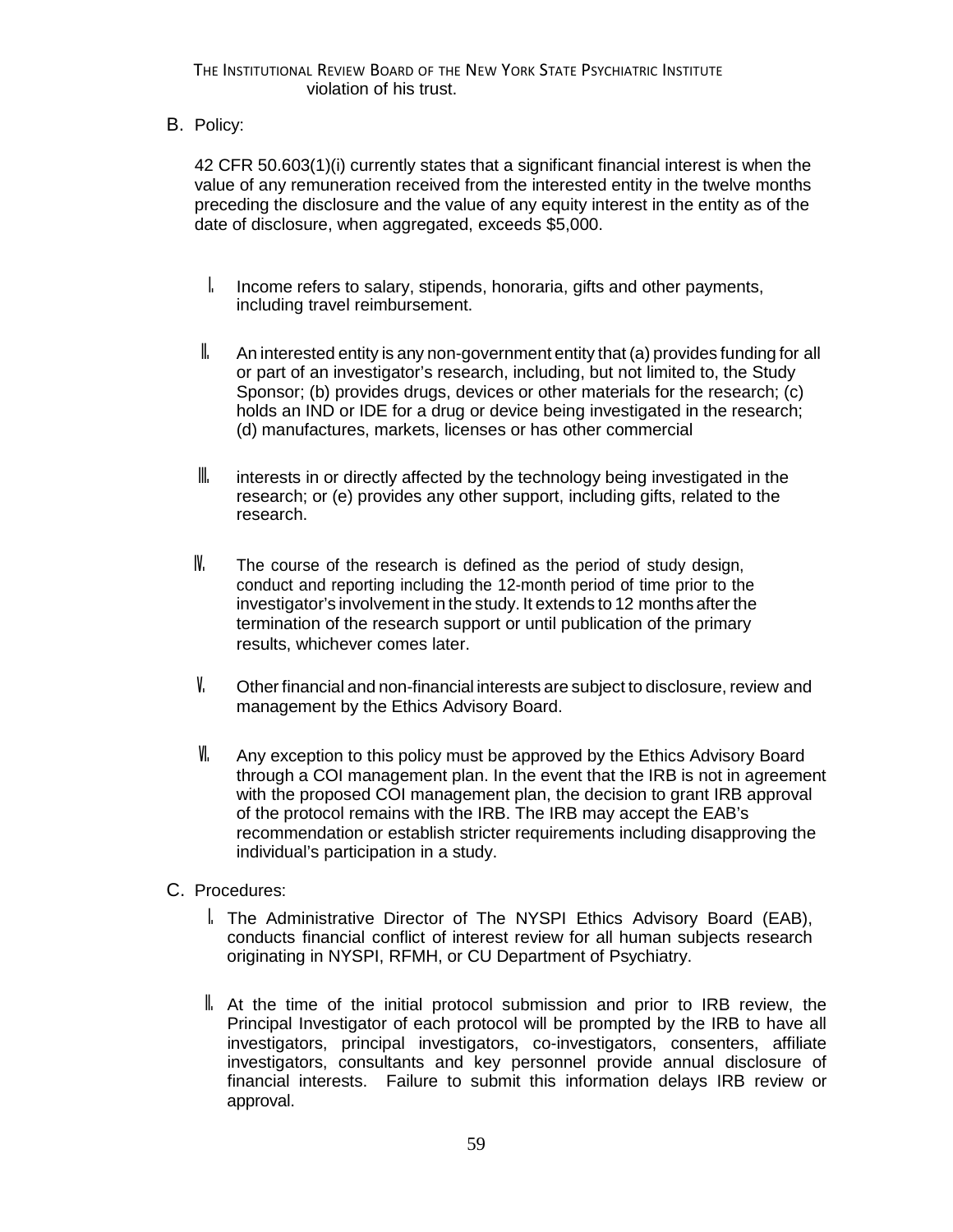- III. The Administrative Director of the EAB reviews all COI forms with their associated study protocol to confirm the presence or absence of significant financial interests. (1) If financial interested are disclosed in relation to the study, the convened EAB reviews and determines a plan to eliminate or manage the COI. The investigator is notified, and confirms acceptance of the plan, at which point the EAB will forward information on the nature of the conflict identified and resolution to the IRB protocol manager. (2) If no financial interests are disclosed for a given IRB protocol, COI review is considered complete.
	- 1. If an Interested Entity (IE) is not identified in the worksheet, conflict of interest disclosure is complete and IRB review can proceed.
	- 2. If an IE is identified, all investigators and other key personnel, including those authorized to obtain informed consent, must complete the Conflict of Interest Disclosure Form. If financial interests are disclosed in relation to the study, the convened EAB reviews and determines a plan to eliminate the COI.
	- 3. The investigator is notified, and confirms acceptance of the plan, at which point the EAB will forward information on the nature of the conflict identified and resolution to the IRB protocol manager.
	- 4. When there are no financial interests disclosed for a given IRB protocol, COI review is considered complete.
- D. Time Frame:
	- I. The IRB will prompt completion of disclosure forms upon submission of new IRB protocols.
	- II. Forms must be submitted for review prior to convened IRB review or, prior to final approval.
	- III. COI review will either be in progress or completed prior to review at the Full Board.
	- IV. The COI review process must be complete prior to IRB approval being issued.
	- E. IRB documentation of COI review:
		- I. Correspondence between the Administrative Director of the Ethics Advisory Board and IRB Protocol Analysts regarding the outcome of COI review is added in hard copy to the IRB file.
		- I. The file and database checklist item for COI are marked as complete.
		- III. The IRB (or IRB reviewer for expedited studies) are informed of the presence or absence of disclosed financial interests during review.
- **3. Coordination/Communication between EAB and IRB**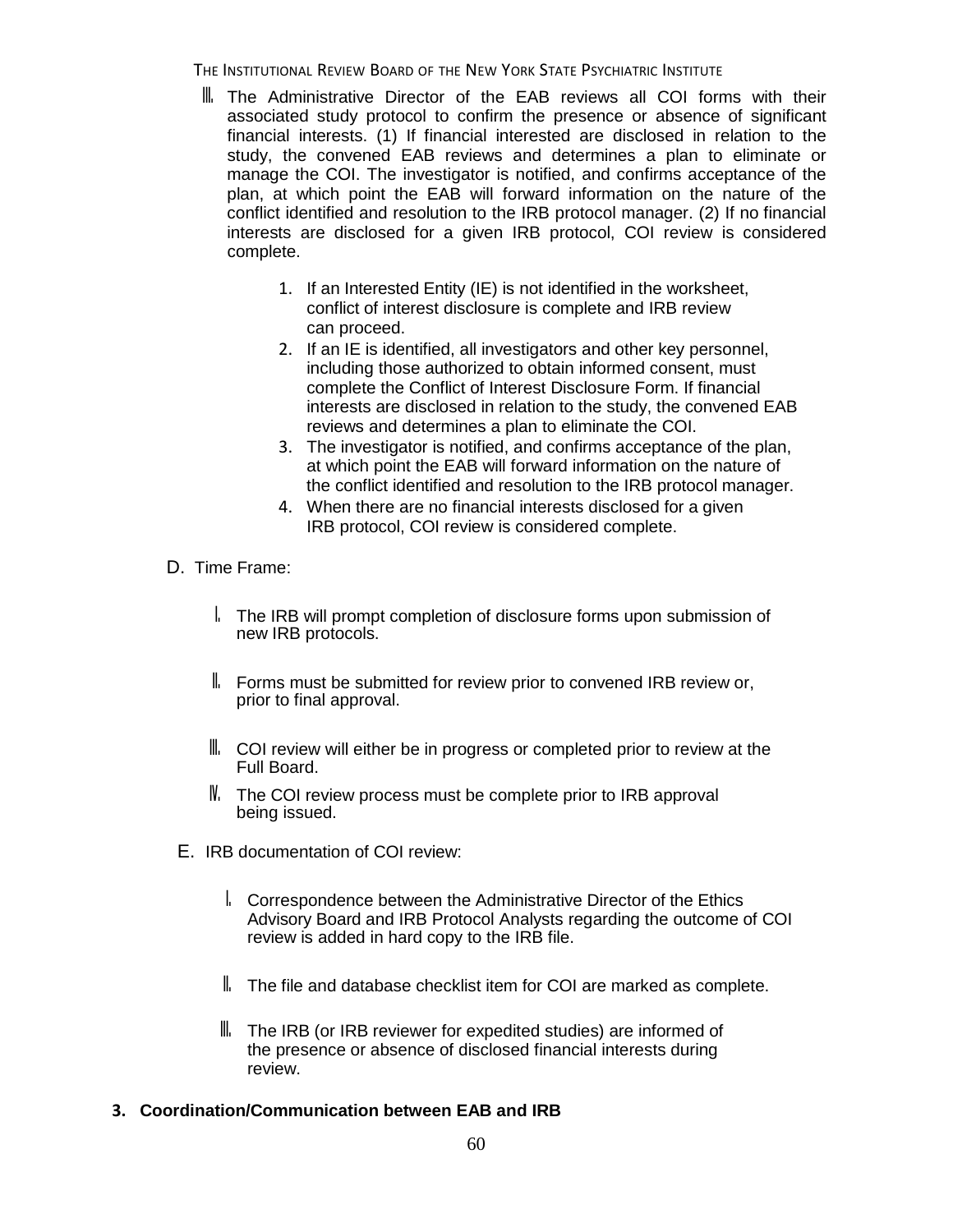- A. An email request for conflict of interest forms is sent to the Principal Investigator from IRBMail at the time of submission of protocols for initial review. Convey serves as a central repository where individuals can enter and maintain records of their financial interests.
- B. If all COI forms have not yet been received, a reminder to submit COI forms is included in the memo from the Subcommittee, as a stipulation to be met before IRB Full Board review and/or approval.
- C. Prior to each IRB Full Board meeting, COI information is added to the Full Board agenda.
- D. EAB determination regarding the presence of a conflict of interest and management plan is communicated to IRB via memo or email. This may include requirements such as disclosure of the financial interest in the study consent form.
- E. Completion of COI review is also recorded in the IRB database. IRB analysts confirm that COI review for a given protocol is marked as complete prior to issuing an approval notice.
- F. Proposed study amendments that may change the IE(s) are referred to the Administrative Director of the EAB. If necessary, revised COI forms are requested. Approval of the amendment is held until COI review is complete.
- G. The Application for Continuing Approval of Research prompts investigators to update study‐related COI disclosures.

# **4. Director of NYSPI and the Director of Psychiatric Research:**

In addition to the requirements described above, all studies for which the Director of NYSPI or the Director of Psychiatric Research is a Principal Investigator will be submitted to, reviewed by, and require the approval of RFMH and the OMH Commissioner's designee because of the direct oversight and authority that the persons in these two positions have over the NYSPI IRB and the potential conflict of interest that this structure creates. A judgment sample of studies for which these individuals are named as coinvestigators will be made by RFMH, and these studies will also be reviewed by RFMH and the OMH Commissioner's designee. Review of research conducted by the Director of NYSPI or the Director of Psychiatric Research will encompass the same criteria as reviews for other studies within OMH/RFMH.

# **Section 9. Research Monitoring**

# **1. Purpose**

Monitoring enhances human subject protections by promoting regulatory compliance and supporting institute-wide standards for the ethical conduct of research. At NYSPI, monitoring of IRB approved research activities includes a conventional compliance auditing function but also enriches the process of ongoing review of approved research by providing data on the experience of subjects participating in the research. Finally, the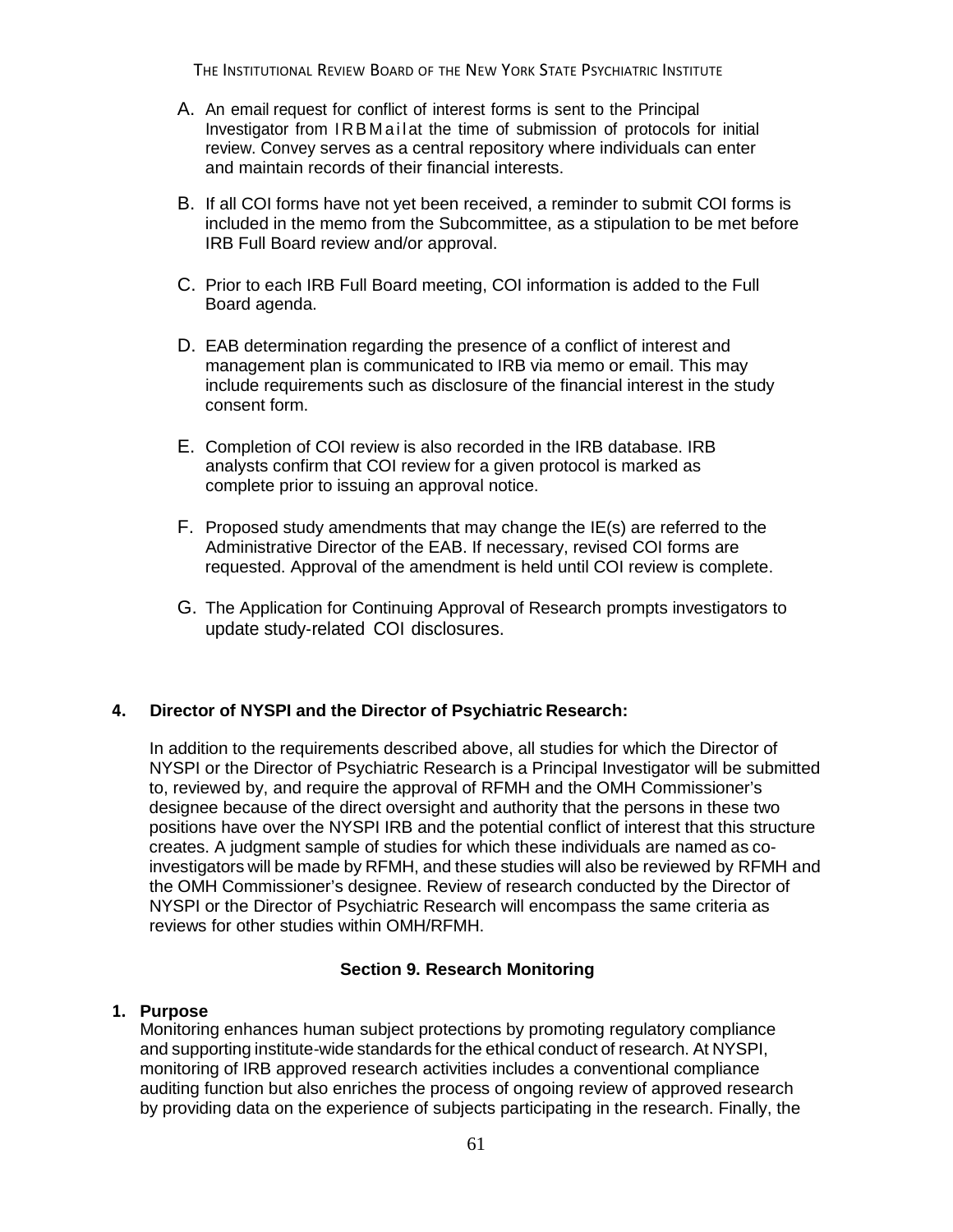THE INSTITUTIONAL REVIEW BOARD OF THE NEW YORK STATE PSYCHIATRIC INSTITUTE monitoring process contributes to investigator education and training.

### **2. Regulatory Basis**

The NYSPI IRB monitoring program satisfies regulatory requirements at 45CFR46.103.4 (b)(ii) [Assurances shall include] "written procedures which the IRB will follow…for determining…which projects need verification from sources other than the investigators that no material changes have occurred since previous IRB review," and at 45CFR46.109 (e) "An IRB…shall have authority to observe or have a third party observe the consent process and research."

## **3. Policy**

Information collected during monitoring will inform ongoing review of all approved and actively recruiting research studies. The form and frequency of monitoring is specified

in this policy and associated SOPs, or otherwise determined by the IRB at the time of review. The Director, Psychiatric Research, IRB Co-Chairs, IRB Director, and Research Compliance Monitor may, in addition, request or specify additional monitoring requirements.

## **4. Categories of Monitoring Activities**

## **A. Record Review (External Auditor)**

Research files and medical charts are examined by the IRB Research Compliance Monitor (or others independent of the research team). Record review is aimed at determining compliance with IRB approved recruitment, consent, procedures, eligibility criteria, drop-outcriteria, and adverse event reporting requirements. The frequency of the auditing function is contingent on factors such as the level of study risk, the novelty of the proposed intervention, the potential vulnerabilities of the subject population, an investigator's previous record of compliance, and the study sponsor (e.g., FDA).

#### **B. Record Review (Self-Assessment)**

Record review, as above, is conducted by a member of the research team and submitted to the IRB Research Compliance Monitor. The Research Compliance Monitor conducts oversight, periodic re-audit, and reporting to the Executive Director and IRB (if deemed necessary).

# **C. Procedural Observation**

The Research Compliance Monitor or another appropriately qualified person selected by the IRB will, at times, observe the subject's participation in a study procedure or component. Procedural observation assesses the subject's experience during the research procedure to ensure that it is consistent with research procedures as specified in the research protocol and described in the consent form. Further, it permits an observation of the environment of care and the research team's interactions with the subject with regard to privacy, safety, and respect.

### **D. Consent Observation**

The Research Compliance Monitor or another appropriately qualified person selected by the IRB will, at times, observe the consent process to ensure that: (1) the information is presented in a manner that facilitates the participant's understanding of the research and its alternatives, (2) sufficient opportunity is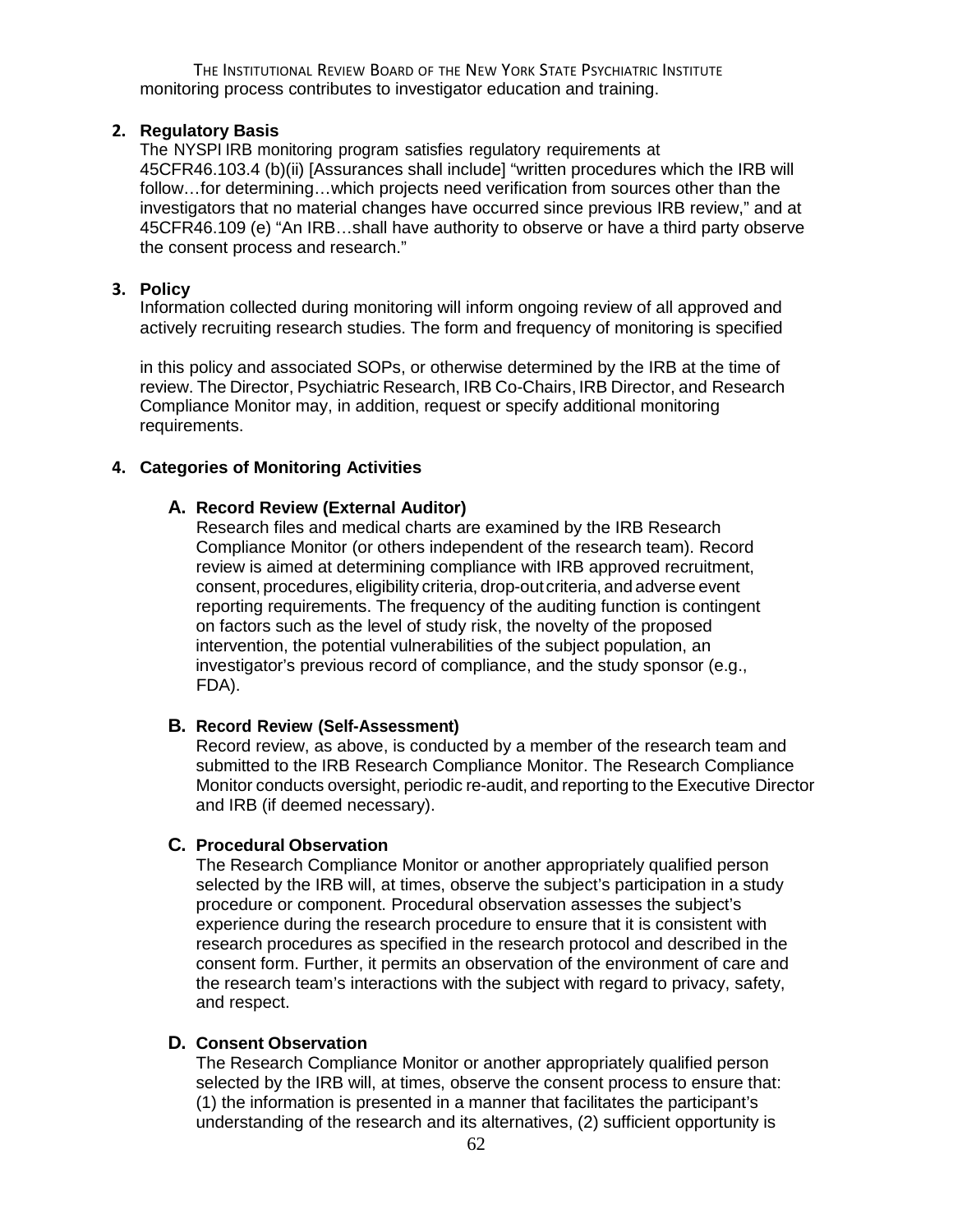THE INSTITUTIONAL REVIEW BOARD OF THE NEW YORK STATE PSYCHIATRIC INSTITUTE provided for the subject to consider the information presented and ask questions, and (3) the subject's understanding of the study and choice to participate is carefully considered, (4) the consent form is administered to the subject in a language understandable to them. The Monitor may focus the assessment on one component of the consent process, at the request of the IRB, when special emphasis is required. The Research Compliance Monitor may use a standard checklist.

## **E. Subject Feedback Surveys**

The IRB may ask the investigator to create a survey tool or instrument to collect subject level data on their experience in the research study. For example, the survey may assess the level of burden a subject experienced during participation, side effects experienced, or how well the consent process prepared them for what they experienced during the study.

## **F. Interim Progress Reports**

The IRB may require investigators to "report back" as a condition of initial or continuing approval. The IRB may require that the Investigator provide information on the experience of the first subjects to take part in the study—on either a case basis or after a defined number of subjects have been enrolled or complete study procedures. The Board regularly requires this information when novel or high-risk procedures are involved.

## **G. Special Monitoring**

Special monitoring refers to any other form of monitoring conducted at the request of the Board, Co-Chair or Director. For example, special monitoring may be requested following the report of an adverse event to document that study inclusion and exclusion criteria or study drop‐out criteria were met as per the approved protocol. In the event of a report of a protocol violation, special monitoring may require a systematic audit of study compliance with consent documentation requirements.

# **5. Focus of Review: protocol specific monitoring**

- **A.** While all research is subject to ongoing monitoring, specific monitoring options are considered for each study by the convened board or the IRB Co-chair and/or designee at the time of initial approval.
- **B.** The extent of monitoring (the frequency of monitoring, the number of records reviewed) is determined by the nature of the study, it subjects, and any history of compliance issues.
- **C.** Routine monitoring is conducted by the IRB Research Compliance Monitor or others independent of the research team evaluates compliance with the IRB mandated protocol-specific safeguards including:
	- I. Fulfillment of inclusion and exclusion criteria
	- II. Adherencetostudydrop-outcriteria
	- III. Monitoring and assessment of subjects
	- IV. Provision of appropriate aftercare or referrals
	- V. Confidentiality protections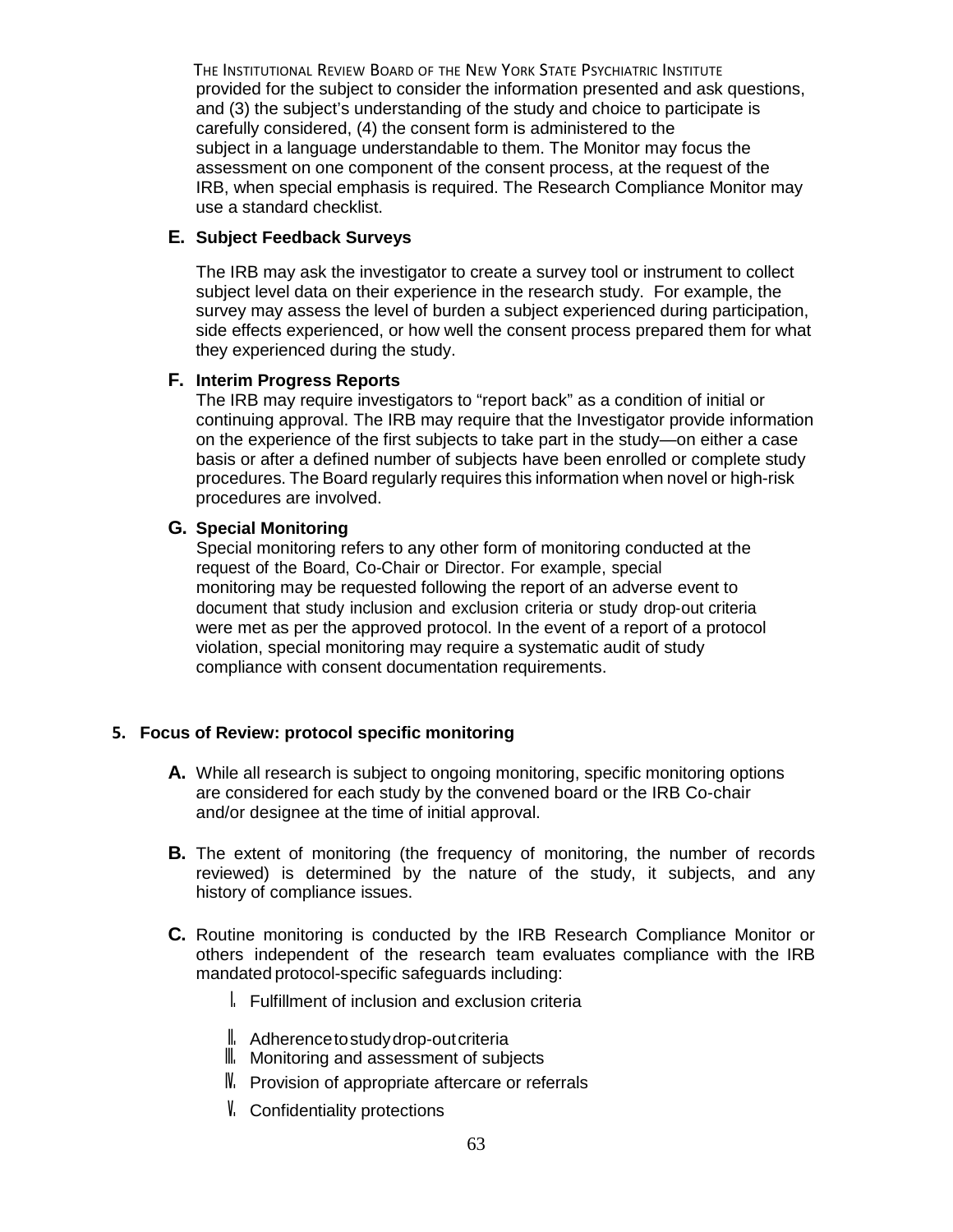VI. Assessment of capacity

# **6. Monitoring Procedures**

# **A. Selection for Review**

- I. All Active studies approved by the NYSPI IRB are subject to record review or routine monitoring by the IRB Research Compliance Monitor (or others independent of the research team) as directed by the IRB Co-Chairs or the Full Board. Selection of studies for routine post-approval monitoring is riskbased, with attention being paid to higher risk research such as an FDAregulated trial in which the investigator also serves as the Sponsor or a clinical trial with a vulnerable population.
- $\mathbb{I}$ . Other monitoring: all studies are subject to requirements for special review, consent monitoring, procedural observation, and interim progress reports, when specified by the Board, Co-Chairs or Director.

# **B. Reporting and Follow-up procedures**

I. The IRB Research Compliance Monitor (or Protocol Analyst will discuss the following with the Co-Chairs and Director upon discovery:

1. all findings of non-compliance or previously unreported unanticipated problems, and 2) all investigator reports of protocol violations.

- 1. The Co-Chairs may request to meet with the investigator, request additional information from the investigator, or request additional monitoring data.
- 2. The Co-Chairs may request a corrective action plan from the investigator.
- 3. Incidents and clinical concerns may be referred to the Clinical Director or Director of Quality Management.
- 4. Administrative concerns may be referred to the investigator's Research Chief for follow-up.
- 5. The Co-Chairs may suspend research or a component of the research if necessary to ensure the safety and well-being of research subjects. (see OHRP and institutional reporting requirements section 10.6 of this manual)
- 6. Non-compliance judged by the Co-Chairs to be of minor significance may be resolved with "no further action".
- 7. Serious or continuing non-compliancewill be subject to institutional and federal reporting as outlined in Section 10 of this manual.
- 8. If an allegation or evidence of possible Research Misconduct is found by the IRB Compliance Monitor or Protocol Analyst, as the case may be, shall promptly consult with the Chair of the Research Integrity Committee before any actions, other than those necessary to avoid possible immediate harms to subjects, are undertaken.
- II. The IRB Research Compliance Monitor is responsible for presenting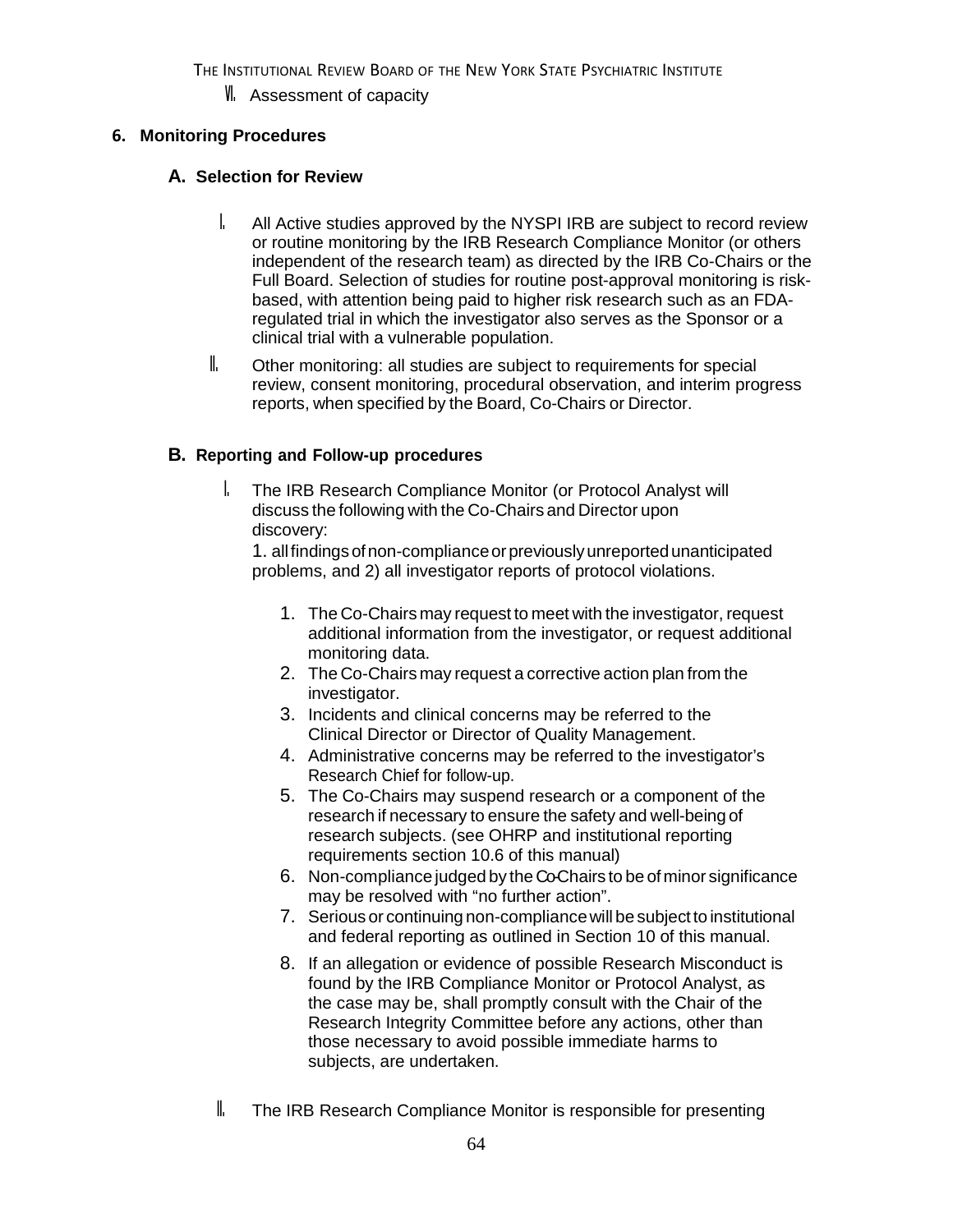THE INSTITUTIONAL REVIEW BOARD OF THE NEW YORK STATE PSYCHIATRIC INSTITUTE the results of monitoring to Full Board as follows:

- 1. The Monitor will prepare a periodic summary report of activities. The report will be distributed at convened Board or in advance of each meeting.
- 2. A summary of significant monitoring findings, if any, will be distributed to the Board at the time of continuing review for each monitored study.
- 3. The following will be presented at the next scheduled Full Board meeting:
	- A. Evidence from monitoring that suggests serious or continuing non-compliance.
	- B. Evidence from monitoring that reveals a previously unreported, serious adverse event or unanticipated problem.
	- C. Other findings that might have a significant impact on the rights, safety or welfare of study participants.
- 4. The Board will review matters regarding unanticipated problems or allegations of noncompliance, per 46.103(b)(5) criteria, and make recommendations with respect to external reporting. The IRB Chair or the Director will notify the Deputy Managing Director of RFMH, along with the NYSPI Director, Psychiatric Research, and the NYSOI Director, regarding such recommendations. The responsibility for the final decision for external reporting rests with the Institution.

# **7. Corrective Action Plan**

- **A.** All findings are forwarded by the IRB Research Compliance Monitor to the study's Principal Investigator for comment and clarification prior to review. The Investigator may be asked at that time to outline a plan or statement of corrective action, which will be reviewed by the research monitor and the IRB Co-Chair(s) or designee and/or by the Board, as above.
- **B.** Upon review of monitoring findings by the Chair, at the convened IRB, or at an ad hoc Subcommittee convened for this purpose, additional corrective action, monitoring or training may be required.
- **C.** The IRB Director, the IRB Co-Chairs, or the IRB may, depending on the nature of the findings, involve the Principal Investigator's supervisor, research department head, or Institute Director in developing a plan of corrective action.

#### **8. Monitoring and Education**

- **A.** Monitoring provides an opportunity for ongoing Investigator education and training with regard to IRB requirements.
- **B.** Memos from the Monitor or Protocol Analysts to the investigator will detail findings with regard to IRB and regulatory standards for educational purposes. Additional guidance will be provided as necessary.
- **C.** Investigators of studies in which there are findings of significant non-•‐compliance will be expected to meet with an IRB Co-Chair and/or the Director.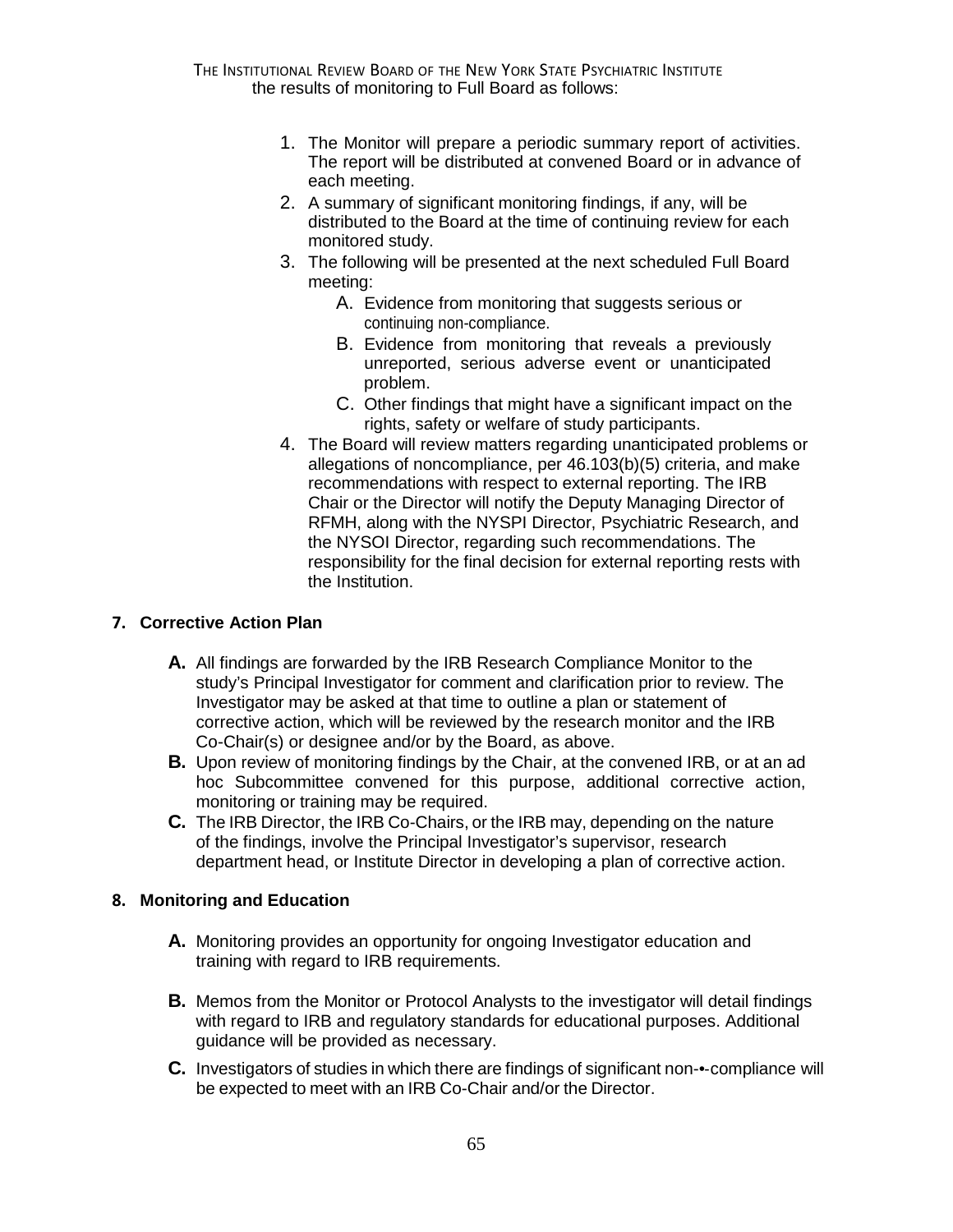- **D.** The IRB will, at its discretion, mandate additional human subjects training for investigators and research staff and may conduct specific training for an investigator or larger research group.
- $V.$  The IRB will also comply with all provisions of policy regarding use of investigational drugs and devices. It will be responsible for ensuring that appropriate safeguards are in place and that appropriate consent is obtained and documented.

## **Research Involving PET Scans**

Studies involving Positron Emission Tomography (PET) require a multi-step review and approval process in addition to IRB review and approval.

- VI. Administrative approval by the NYSPI Director, Psychiatric Research, is required of all investigational drugs (INDs) and devices (IDEs).
- VII. PET studies employing radioligands approved for research use under an IND require written approval by the JRSC prior to IRB approval.
- WIII. IRB approval is required before subject enrollment can commence.

# **Section 10. Reporting of Adverse Events and Unanticipated Problems**

## **1. Regulatory Basis**

- **A.** 21CFR312.66 *The investigator shall also assure that he or she will promptly report to the IRB…all unanticipated problems involving risk to human subjects or others.*
- **B.** 21CFR812.150(a)(1) *An investigator shall submit to the sponsor and to the reviewing IRB a report of any unanticipated adverse device effect occurring during an investigation as soon as possible, but in no event later than 10 working days after the investigator first learns of the effect.*
- **C.** 45CFR46.103(b)(5) & 21 CFR 56.108(b) *Written procedures for ensuring prompt reporting to the IRB, appropriate Institutional officials, and the department or agency head of (i) any unanticipated problems involving risks to subjects or others. The purpose of prompt reporting is to ensure that appropriate steps are taken in a timely manner to protect subjects from avoidable harm*.

# **2. Definitions**

- **A.** An *adverse event* (AE) is any untoward event involving the research participant or others that is temporally associated with participation in the research.
- **B.** A *serious adverse event (SAE)* is any event that results in death, life threatening experiences, hospitalization or prolongation of hospitalization, disability or incapacitation, overdose, congenital anomalies or other serious events that may jeopardize the participant or require medical or surgical intervention to prevent any of the outcomes listed in this definition.
- **C.** An *unexpected or unanticipated event* is an event that is not previously known or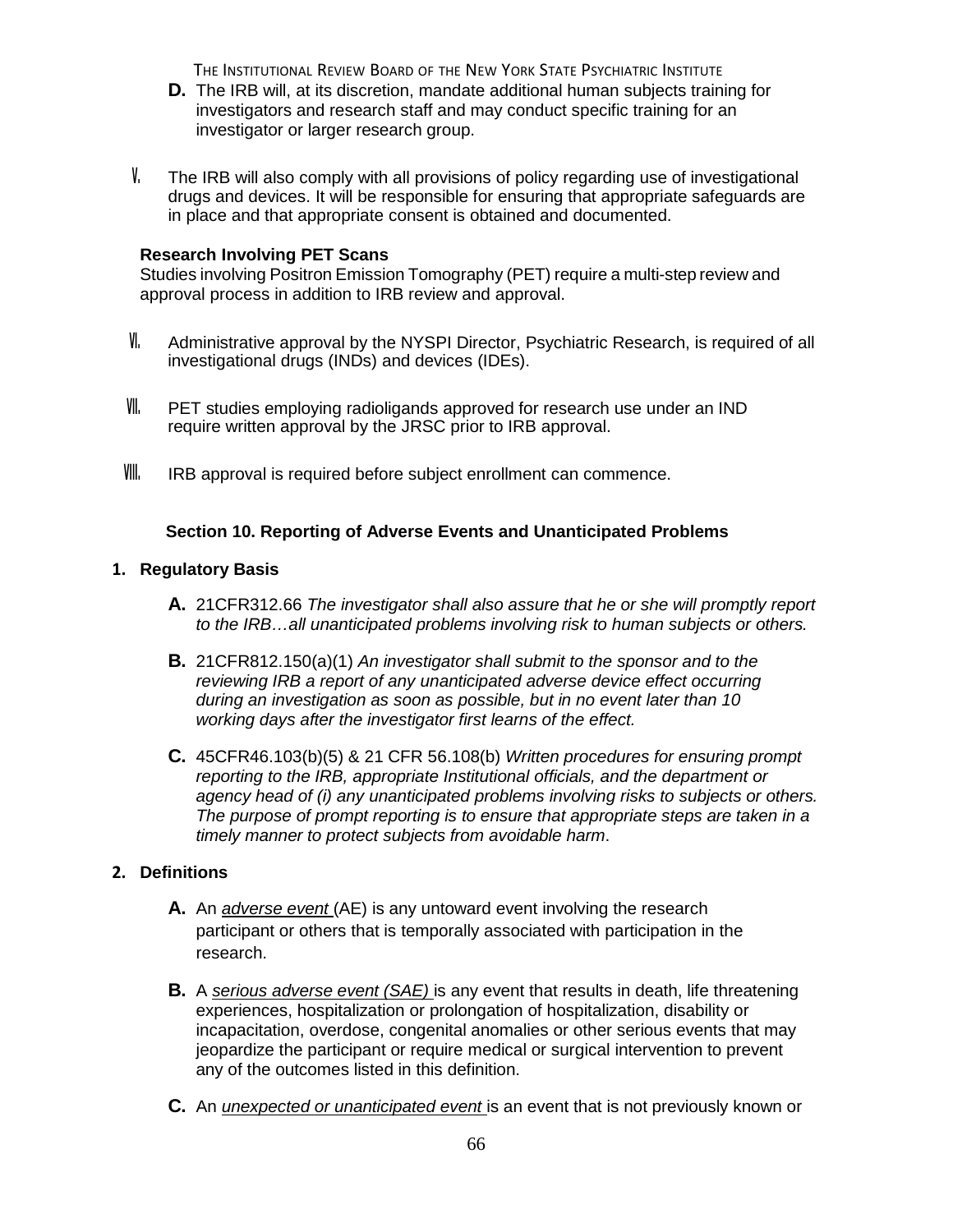THE INSTITUTIONAL REVIEW BOARD OF THE NEW YORK STATE PSYCHIATRIC INSTITUTE predicted to result from the interactions or interventions of the research or underlying condition of the human subject. The assessment of the significance and expectedness needs to account for the level of severity and frequency of the event. For example, this would include events that are expected in some subjects, but are determined to be occurring at a significantly higher frequency or severity than expected.

- **D.** A protocol violation involves a change(s) to the study design/procedures that is considered to be an exception to the approved protocol.
- **E.** Significant protocol violations are those violations that increase the risk to participants or others, or decrease the potential benefits of the study, undermine the scientific integrity of the study, or occur more than once.
- **F.** An *unanticipated problem involving risks to subjects or others* (UPIRSO) is any incident, experience, or outcome that meets all of the following criteria:
	- I. unexpected (in terms of nature, severity, or frequency) given (a) the research procedures that are described in the protocol related documents; and (b) the characteristics of the subject population being studied;
	- II. at least possibly related to participation in the research; and
	- $\|$  suggests that the research places subjects or others at a greater risk of harm (including physical, psychological, economic, or social harm) than was previously known or recognized.

# **3. IRB Policy**

#### **A. Internal adverse events:**

- $\parallel$  In studies for which the NYSPI-IRB reviewed the protocol and approved enrollment at or for the site of the event, the Principal Investigator is required to report all serious and/or unexpected adverse events using theNYSPI-IRBSAEreportingform.
- II. Serious and unexpected adverse events are reported to the IRB as soon as possible, but no later than 5 days after the research team learns of the event. Any event that is judged by the Principal Investigator as likely to have a significant impact on the safety and welfare of other study participants should be reported immediately.
- $\|$ . The investigator is required to submit an "annual summary" of reported adverse events on the Application for Continuing Review of Research (ACAR) required for continuing review.

#### **B. Externaladverseevents(formulti-centerstudies):**

The IRB reviews adverse events from other performance sites of the same study (for which involvement in research has not been reviewed and approved by the NYSPI-IRB), only when all three of the following conditions are met: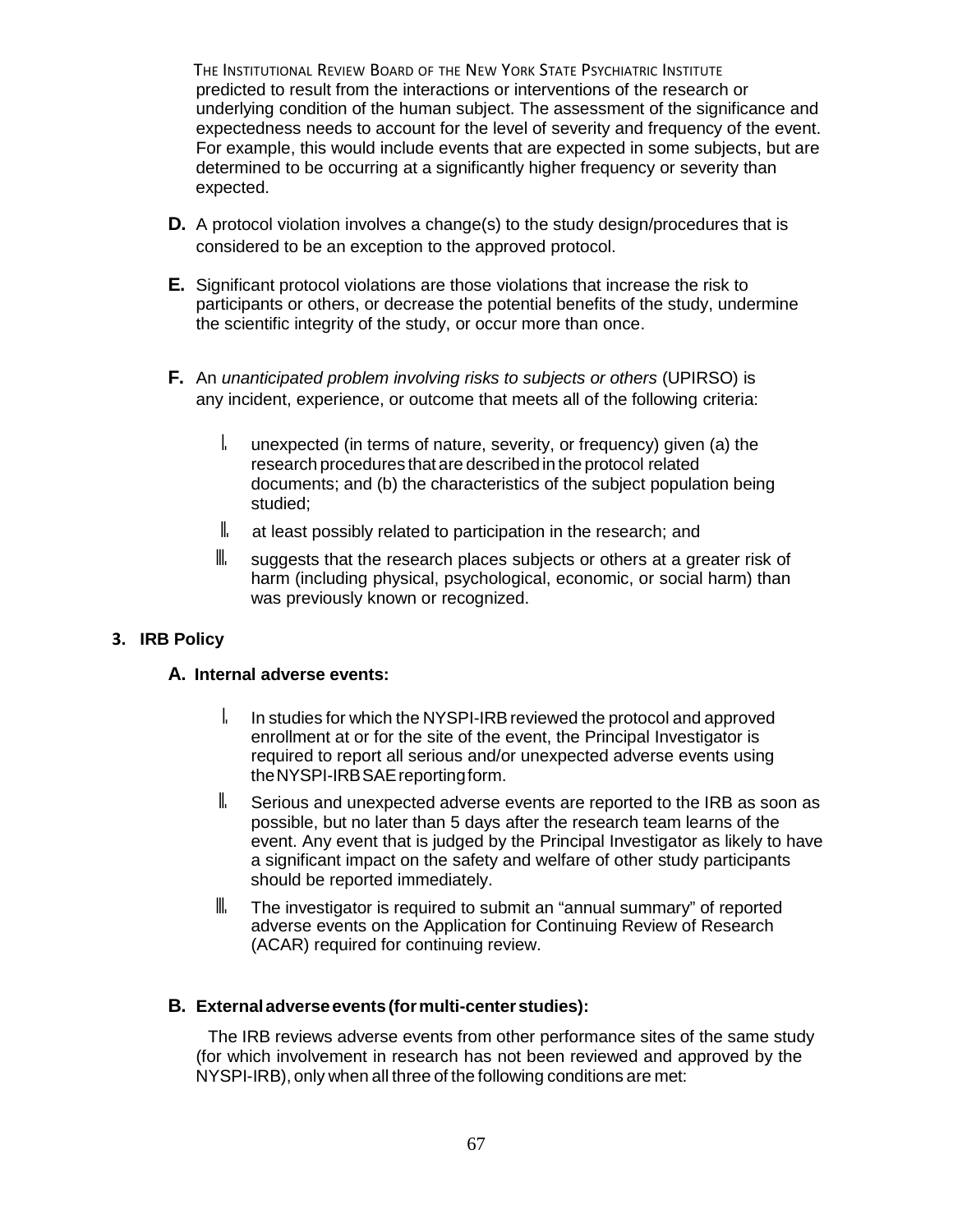- I. They are judged by the Principal Investigator to be at least possibly related to the study treatment or intervention.
- $\mathbb{I}$ . They are unexpected in nature, degree or frequency of occurrence.
- III. They are judged by the Principal Investigator to impact the risk/benefit assessment or design of the NYSPI-IRBapproved study, or require changes to consent form language. In other words, the event must suggest that the research places subjects or others at greater risk of harm or discomfort related to the research than was previously known or recognized.

#### **C. Adverse event or safety reports received from sources other than a local or other performance site of the research**:

The PI-IRB will also review adverse events, IND safety reports, or other new information from a study sponsor or other sources, even if the event does not relate to any research study, or if the event occurred in a different study than the PI-IRB approved study, when:

- I. The new information is judged by the Principal Investigator to impact the risk/benefit assessment or design of the NYSPI IRB approved study, or otherwise suggest that changes to consent form language are required. In other words, the event must suggest that the research places subjects or others at greater risk of harm or discomfort related to the research than was previously known or recognized.
- $\mathbb{I}$ . In such cases, as with any significant new information relevant to human subject participation, the information and proposed changes are submitted promptly to the IRB along with a request for study and/or consent modification.

## **D. Other incidents, experiences or outcomes that may represent unanticipated problems:**

- I. The IRB recognizes that other events, experiences, or outcomes may occur during the course of human subjects research that represent unanticipated problems but are not ordinarily considered adverse events (e.g., a breach of confidentiality). The Principal Investigator is responsible for assessing whether the event impacts the risk/benefit assessment of the NYSPI-IRBapproved study, or otherwise suggests that changes to consent form language are required. Any untoward event that suggests that the research places subjects or others at greater risk of harm or discomfort related to the research than was previously known or recognized requires review by the IRB.
- $\|$ . In such cases, as with any significant new information relevant to human subject participation, the information and proposed changes are promptly submitted to the IRB in memo form, along with a request for study and/or consent modification.

# **4. Investigator Reporting Procedures**

**A.** The serious and/or unexpected adverse event reporting policy and form is found on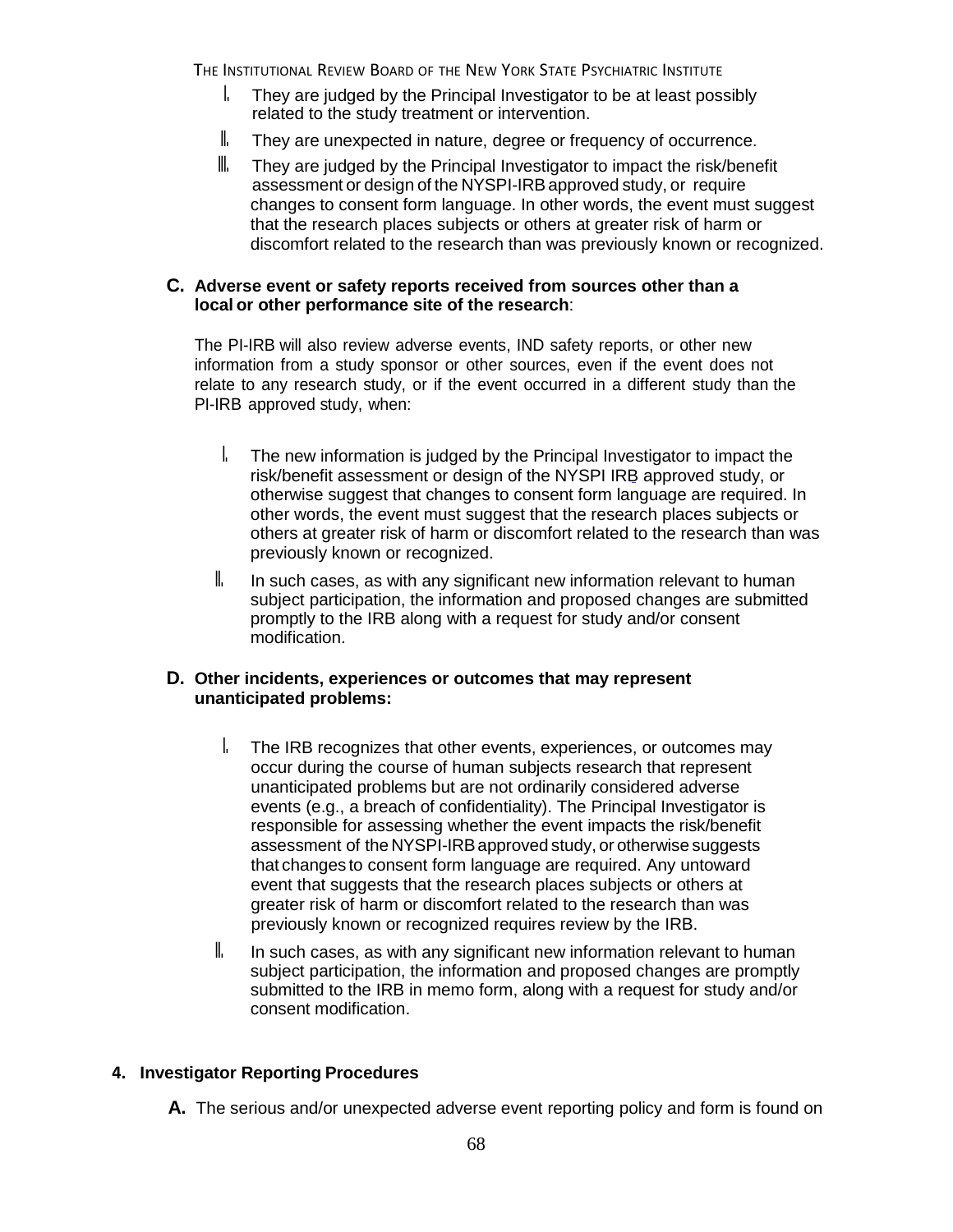THE INSTITUTIONAL REVIEW BOARD OF THE NEW YORK STATE PSYCHIATRIC INSTITUTE the IRB website, which is available to all research personnel. The IRB Research Compliance Monitor is the primary liaison with investigators and staff who have questions about whether an event requires reporting.

**B.** Both the attestation associated with the PSF completed by the Principal Investigator and the IRB approval notice serve to document that Investigators are aware of their reporting responsibilities under this policy. Reporting requirements are also a component of required human subjects protections training for investigators.

# **5. IRB Review Procedures**

- **A.** The IRB Research Compliance Monitor reviews all serious and/or unexpected adverse event reports for completeness. Reports are submitted in PRISM. Additional information is requested from the study's Principal Investigator as necessary. A summary of the event is entered into the IRB (PMS) database, and the report is promptly forwarded to a Co-Chairfor review along with the IRB Research Compliance Monitor's preliminary assessment.
- **B.** All other reported events, experiences or outcomes that may represent an unanticipated problem are pre-reviewed by the IRB Research Compliance Monitor or a Protocol Analyst, and forwarded to a Co-Chair or designee, with comments.
- **C.** The Co-Chair's review of a reported event takes into consideration whether substantive changes in the research protocol or informed consent document or other actions are warranted in order to protect the safety, welfare, or rights of subjects or others.
- **D.** Events that adversely impact the study's risk-benefit determination, or are likely to, are promptly presented to the Full Board. Other reported events are compiled in a summary report and presented to the Board upon continuing review.
- **E.** While the Principal Investigator's assessment regarding the relatedness and expectedness of a reported event, as documented on the SAE reporting form or other memo, is taken into consideration, the final determination of attribution, and of whether or not the event meets the criteria of unanticipated problem, is the responsibility of the IRB. This determination is made by an IRB Co-Chair or the Full Board and may involve consultation with the Director, Psychiatric Research at NYSPI, the Deputy Managing Director of RFMH and/or the OMH Commissioner's Designee.

# **6. IRB Reporting Procedures**

Once the determination is made that an event meets the above definition of an unanticipated problem involving risks to subjects or others, the event is promptly reported by the IRB to the head of the sponsoring Federal department or agency, if any, and to OHRP as required by HHS regulations at 45CFR46.103(b)(5) and to FDA when the study is subject to FDA regulation.

- **A.** Reports of unanticipated problems include the following information:
	- I. Study name
	- II. Principal Investigator name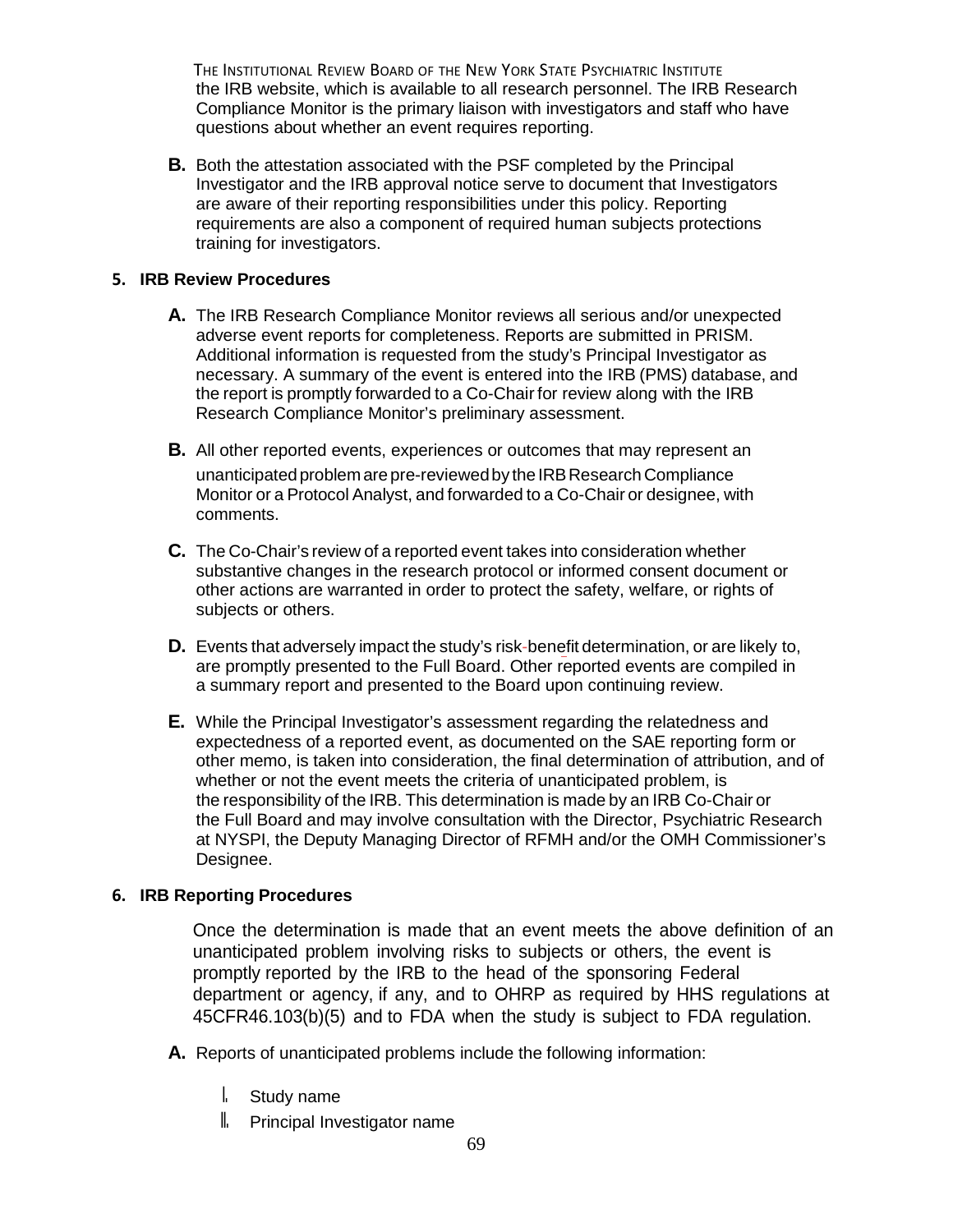- $\parallel\parallel$ . IND/IDE # (if applicable)
- IV. The Federal award number
- V. Summary of the study
- VI. Summary of the event
- **WII.** Summary of the IRB's actions in response to the event and any corrective action plan implemented
- **B.** Possible actions in response to reports of unanticipated problems include but are not limited to:
	- I. changes to the research protocol initiated by the investigator prior to obtaining IRB approval to eliminate apparent immediate hazards to subjects
	- $\mathbb{I}$ . modification of inclusion or exclusion criteria to mitigate the newly identified risks
	- III. implementation of additional procedures for monitoring subjects
	- IV. suspension of enrollment of new subjects
	- V. suspension of research procedures in currently enrolled subjects
	- VI. modification of informed consent documents to include a description of newly recognized risks
	- VII. provision of additional information about newly recognized risks to previously enrolled subjects
	- **VIII.** suspension or termination of IRB approval
- **C.** Reports of any serious or continuing non-compliance with federal regulation, IRB requirements or determinations will promptly be reported to Institutional officials, OHRP, the FDA when research is regulated by the FDA, and when federally funded, to the appropriate department or agency head. The report will include a description of the non-compliance, research title and Principal Investigator, identification of any federal funding, IRB Protocol number and actions taken to address the non-compliance.When complete information about the non-compliance is not immediately available, an initial report will be sent promptly, with follow up report(s) as appropriate when more complete information and/or a corrective action plan are available.
- **D.** IRB suspensions or terminations of approved research will be promptly reported to OHRP, Institutional officials, and the department or agency head of other federal agencies when federally funded. This will include the title of the research project, the name of the Principal Investigator, and IRB protocol number, as well as a detailed description of the reason for the suspension or termination and actions taken by the Institution or plans to address the issue.

# **Section 11. Training and Education**

#### **1. Overview:**

NYSPI understands the importance of a creating an Institutional culture that promotes the highest standards of ethical practice of research and demands regulatory compliance.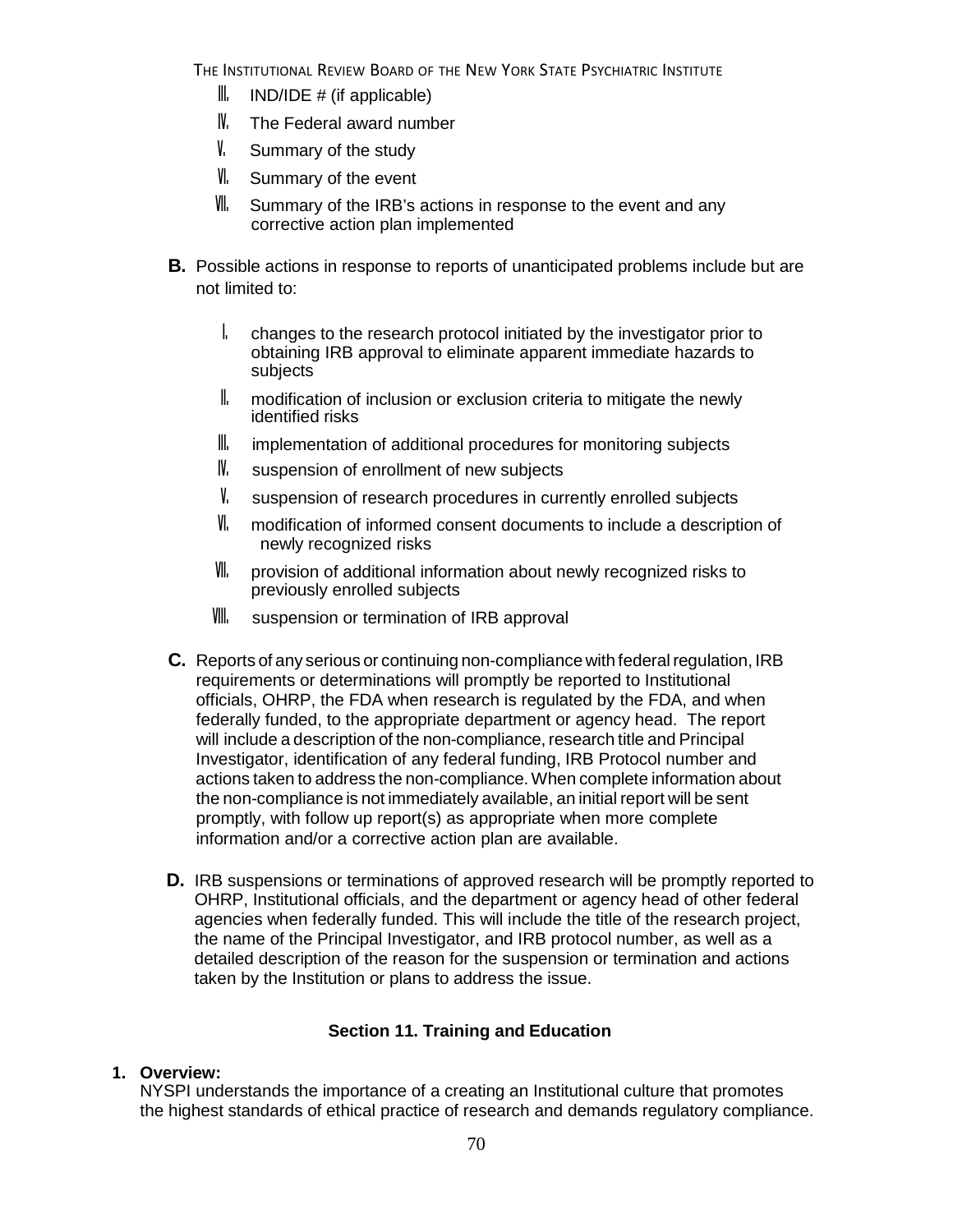THE INSTITUTIONAL REVIEW BOARD OF THE NEW YORK STATE PSYCHIATRIC INSTITUTE All individuals at NYSPI and the CU Department of Psychiatry who are involved in the design, conduct and oversight of human subjects research are expected to know the historical underpinnings of the current system of research regulation, the principles that guide the ethical conduct of research, and the role of the IRB. In addition, all employees are expected to fulfill ethical responsibilities to those who choose to participate as subjects in research.

# **2. Mandated Training:**

- 1. The NYS Department of Mental Hygiene and RFMH have mandated the use of a web-based training program, the Collaborative IRB Training Initiative (CITI) for human subjects protections training. NYSPI has obtained a license for the use of CITI.
- 2. A score of 90% or better is required on a set of required modules.
- 3 CITI refresher training is required every three years.

# **3. Requirements for Researchers and Research Staff:**

- 1. CITI
	- $\parallel$  All key personnel who play a role in the design and conduct of research involving human subjects are required to achieve a score of 90% or better on the course.
	- $\mathbb I$ . CITI certification is a prerequisite for involvement of all key personnel in human subjects research. Key personnel includes the principal investigator, co-investigators, and all other individuals who participate in study design, subject recruitment, screening, consent, assessment of capacity to consent or research interventions.
	- $\mathbb{I}$ . The training is valid for 3 years at which time a "refresher" course is required.
	- IV. Evidenceofequivalenttrainingis consideredonacase-•‐by-•‐casebasis.
- 2. Additional Training
	- I. Columbia University Good Clinical Practice certification is required for clinical researchers with Columbia Faculty appointments. All investigators are encouraged to complete the Good Clinical Practice Course offered by CITI.
	- II. Researchers who hold an IND or IDE (sponsor-investigators) and Principal Investigators on IRB protocols relying on the IND/IDE are required to complete an online training module on CU's Rascal system related to sponsor responsibilities in such research.
	- III. Investigators are encouraged to attend IRB Subcommittee meetings as guests/observers to familiarize themselves with the review process and IRB expectations.
	- $\mathbb{I}$ . The IRB provides research fellows, residents and other junior faculty with the opportunity to follow a protocol through the review process including the Subcommittee review and subsequent Full Board review.
	- V. All researchers and research staff are encouraged to avail themselves of the rich educational programs in research ethics available at NYSPI and CUMC. All faculty receive regular notifications of programs, seminars,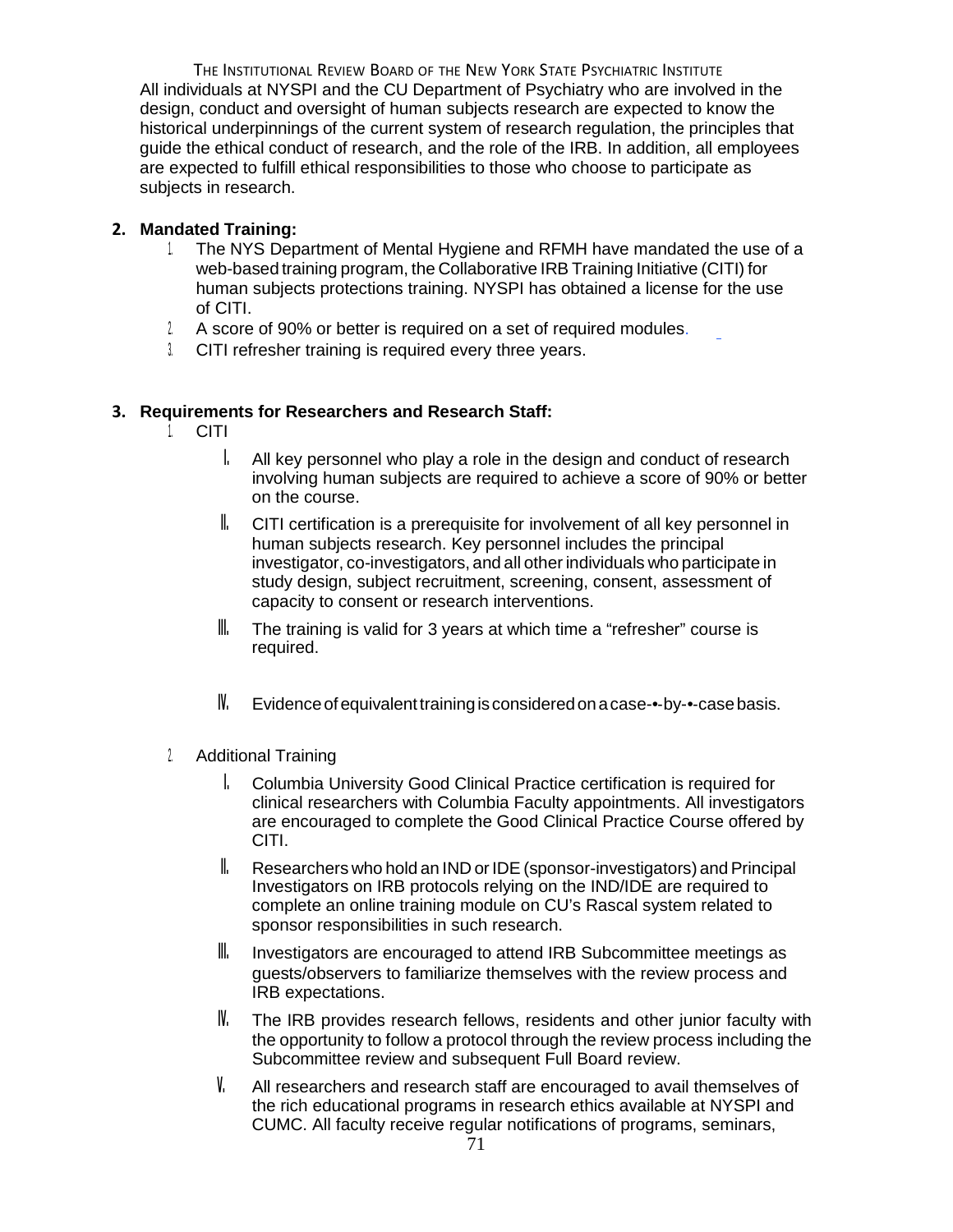- VI. IRB communications are framed to facilitate understanding of IRB expectations and the rules from which they derive.
- VII. The IRB's auditing and monitoring activities provide feedback to investigators to enhance compliance and understanding of IRB requirements.
- VIII. PRISM one hour workshops are available upon request.
- IX. IRB Internship Program with the Columbia Master's Program in **Bioethics**
- X. Human Subject Protection Webinars

#### **4. Requirements for IRB Members:**

- 1. CITI
	- I. IRB members who are researchers or research staff are required to complete the CITI course for researchers *and* must complete the IRB course in addition. A score of at least 90% on all courses is required.
	- II. Other IRB members are required to complete a course specified on the IRB website.
	- $\mathbb{I}$  Refresher training is required every three years.
- 2. Orientation of New Members:
	- I. Prior to participation in review, IRB members are required to take part in an orientation workshop led by the IRB Chair and Director. The interactive session reviews IRB procedures, the Common Rule and Subparts B-D, and application of the Belmont principles to review. Special emphasis is placed on risk identification and the minimization of risk in psychiatric research, children's research, and research with individuals with impairment in decision makingabilities. Members are introduced to other educational resources including the OHRP website and FAQs.
	- $\|$ . An orientation packet is provided and includes:
		- 1. Institutional Review Board Member Handbook by Amdur and Bankert.
		- 2. DHHS 45 CFR 46 (Common Rule)
		- 4. The Belmont Report
		- 5. Roberts, Laura Weiss, M.D. Ethical Dimensions of Psychiatric Research: A Constructive, Criterion-Based Approach to Protocol Preparation. The Research Protocol Ethics Assessment Tool (RePEAT). Society of Biological Psychiatry. 1999. p.1106-•‐ 1119.
		- 6. SACHRP, Recommendations Regarding Research in Individuals with Impaired Decision-making, July 15, 2009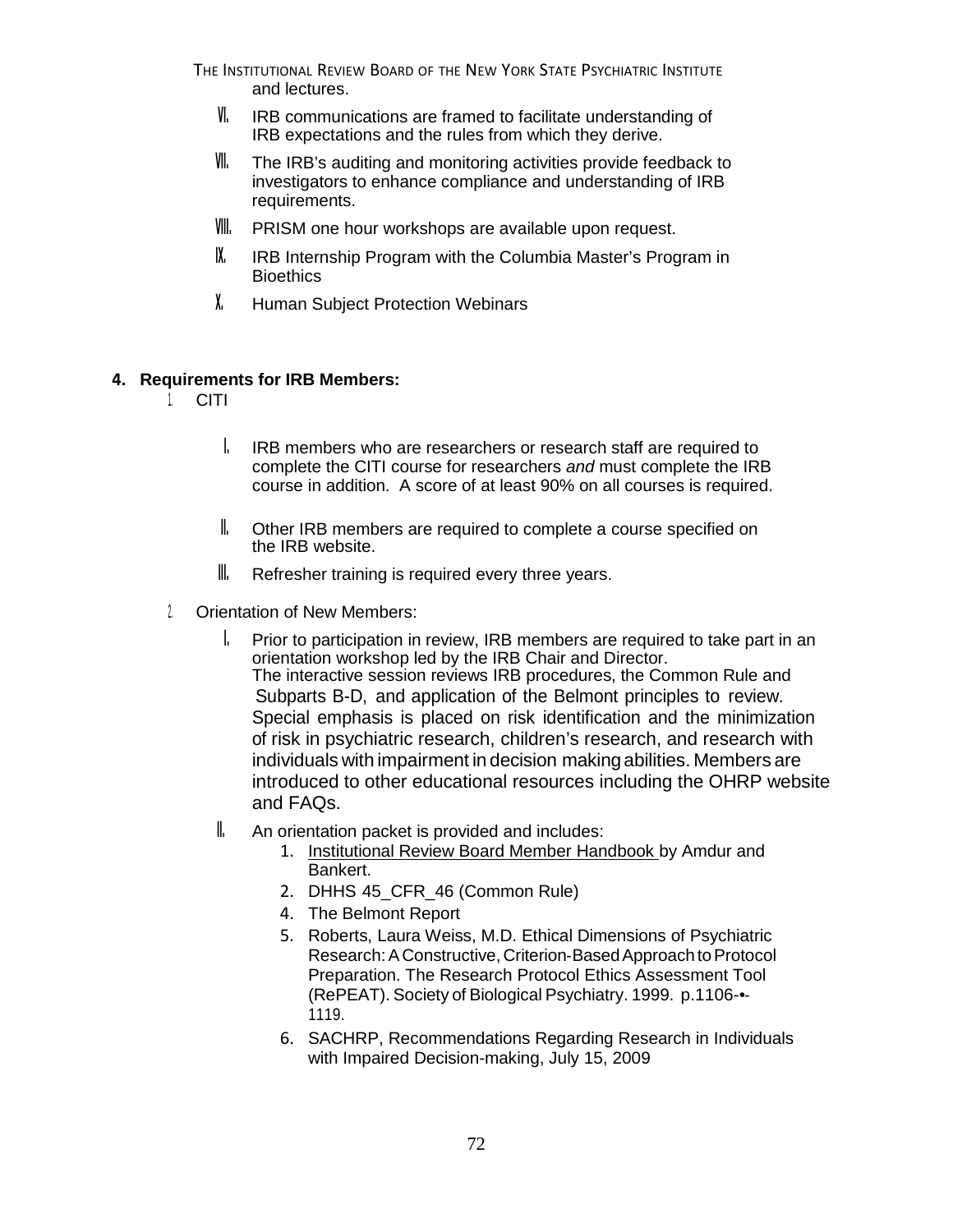THE INSTITUTIONAL REVIEW BOARD OF THE NEW YORK STATE PSYCHIATRIC INSTITUTE

- $\mathbb{II}$ . Additional individual meetings are held with non-scientific and unaffiliated members as needed to assess their educational/informational needs and provide necessary assistance.
- IV. All new members are expected to observe at least one Full Board meeting prior to taking part in review.
- V. New members review responsibilities are phased in gradually. Feedback and additional supervision is provided by the Chair as needed in an ongoing basis.
- 3. Continuing education:
	- $\parallel$  News and new developments in the field of human subjects protections are presented for discussion.
	- $\|$ . Full Board meetings are structured when possible to include member education. The Chair frames IRB discussion and deliberations in terms of core regulatory and ethical criteria, IRB precedent and "case-law."

## **5. Institute Leadership:**

CITI training is required for Institute leadership (Director, Clinical Director, who are not otherwise required to complete training. A score of 90% on the course for institution officials is required. Refresher training is required every three years.

## **6. New Employee Orientation:**

a. All new employees of NYSPI and RFMH at NYSPI, regardless of position or title, are required to attend a new-employee orientation. This includes a session, led by the IRB Director, or designee, on the research ethics and the role of the IRB at NYSPI. The session reviews seminal events in the history of human experimentation with emphasis on the syphilis studies at Tuskegee and the Nazi Concentration Camp studies. The role of the IRB within the Federal regulatory framework is described and the core principles of Belmont are explained. The institution's commitment to high standards in ethics and regulatory compliance is communicated. Staff members are encouraged to bring questions or concerns to

NYSPI's Director, IRB Co‐Chairs or ethics committee.

**A** copy of the Belmont Report is provided to all new employees.

# **7. IRB Staff Training:**

- **a.** IRB Protocol Analysts are expected to pass the written examination for certification by the Council for Certification of IRB Professionals and to maintain current "CIP" certification after 2 years of employment.
- b. All IRB Staff must complete the required Basic CITI course requirements for IRB members and the refresher training every three years thereafter.
- c. IRB Analysts and the Director attend annual PRIM&R conferences at least once every two years. They are expected to attend conferences and workshops sponsored by RFMH, Columbia University and other local universities and organizations.

## **8. Documentation and Verification of Training:**

- a. Investigator training is verified by protocol managers who have access to CITI's online database.
- **L.** CITI certification is tracked in the investigator profile in our Protocol Management System. Principal investigators or department heads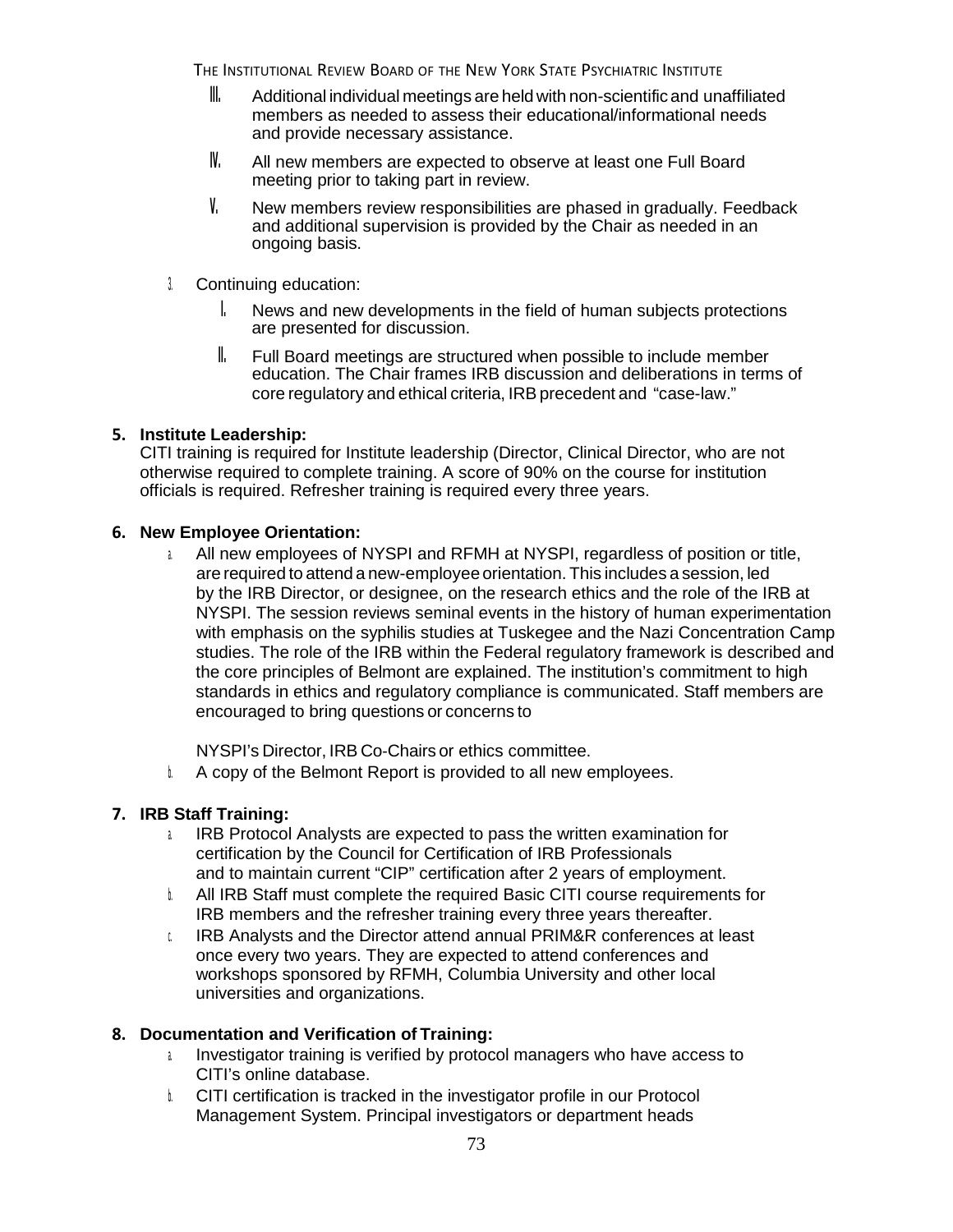THE INSTITUTIONAL REVIEW BOARD OF THE NEW YORK STATE PSYCHIATRIC INSTITUTE are expected to maintain documentation of staff certification.

### **Section 12. Record Retention and Documentation Requirements**

The IRB office maintains the following records and reports:

#### **1. IRB Administration**

- A. List of IRB members, member confidentiality agreements, CVs, and annual appointment letters.
- B. Written procedures and guidelines. Written procedures are reviewed periodically to ensure appropriate functioning of the IRB. If amendments are necessary the Director and Co-Chairs shall discuss and develop appropriate amendments. Substantive revisions, as determined by the Chair, will be brought to the Full Board for approval. Dates of revisions will be documented in the manual.
- C. Minutes of Full Board meetings, including attendance, reports to the IRB of expedited reviews, monitoring reports, adverse events, discussions of each protocol and decisions reached. The minutes are prepared in accordance with all applicable Federal regulations. A copy of the minutes is provided to all IRB members for review and approval.
- D. Protocol files for each project are maintained electronically within the Psychiatric Research IRB Submission Module (PRISM) system. In addition, the Protocol Management System (PMS), a custom-designed database is maintained within the IRB Office. PMS tracks protocol activity by its unique study number.

#### **2. Protocol Information**

- A. Each protocol and all accompanying study and approval documents, including but not limited to, consent forms, recruitment material, Investigational Brochures, sponsor protocols, restrictions (e.g. suspensions, contingencies) and related correspondence from IRB reviewers, Subcommittee and Full Board.
- B. Continuing review applications and Annual Updates. These are requested at least annually from each investigator as long as the study is still active.
- C. Amendments to approved studies, including all documents submitted to support the amendment and documentation of review and approval by the IRB.
- D. Statements of significant new findings provided to subjects.

### **3. Record Retention Term**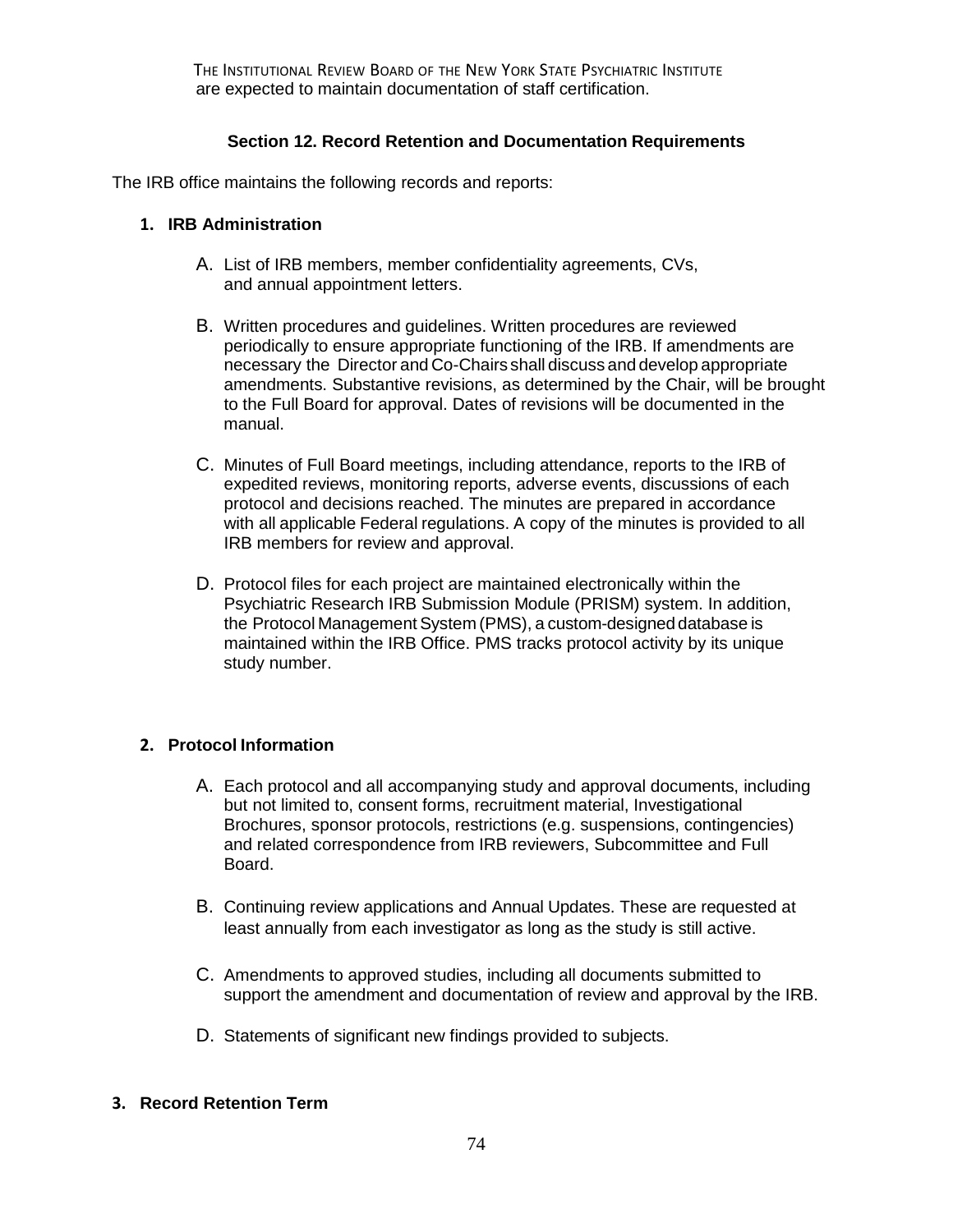THE INSTITUTIONAL REVIEW BOARD OF THE NEW YORK STATE PSYCHIATRIC INSTITUTE

- A. Records relating to each project reviewed by the IRB must be kept for a minimum of 3 years, and records of research conducted must be kept for at least three years after the research is completed.
- B. The files include all the documentation received or produced by the IRB in relation to the research.

## **4. Confidentiality of Records**

- A. IRB records including records related to specific research protocols are kept confidential to the extent possible and allowed by law.
- B. Authorized representatives of sponsors, Federal regulatory agencies and State and other regulatory oversight agencies with legitimate access may review and inspect records.
- C. Requests for photocopying records and release of any IRB records must be received in writing and approved by the IRB Chair or Director in consultation with other institutional personnel as needed.

## **5. Electronic Records**

- A. Psychiatric Research IRB Submission Module (PRISM) also functions as an electronic database in which all pertinent study information is recorded by and accessible to IRB staff. This includes, but is not limited to:
	- i. Investigator-provided study information
		- 1. Investigators
		- 2. Abstract of the research
		- 3. Study locations
		- 4. Medications under study
		- 5. IND/IDE information
		- 6. Subject sample description
		- 7. List of all protocol amendments
		- 8. List of reported serious or unexpected adverse events
		- 9. Funding information
	- ii. IRB actions
		- 1. Assigned Protocol Analyst
		- 2. Level of review
		- 3. A review history
		- 4. Key dates (submission, review, approval, expiration)
		- 5. Current study status
		- 6. Special requirements
		- 7. Completion of COI review
		- 8. Relevant regulations for approval
	- iii. PRISM data is used to produce a number of reports for the day‐to‐day operations of the office, for example, reminder notices of impending expiration of IRB approval. The system is also used to assign primary and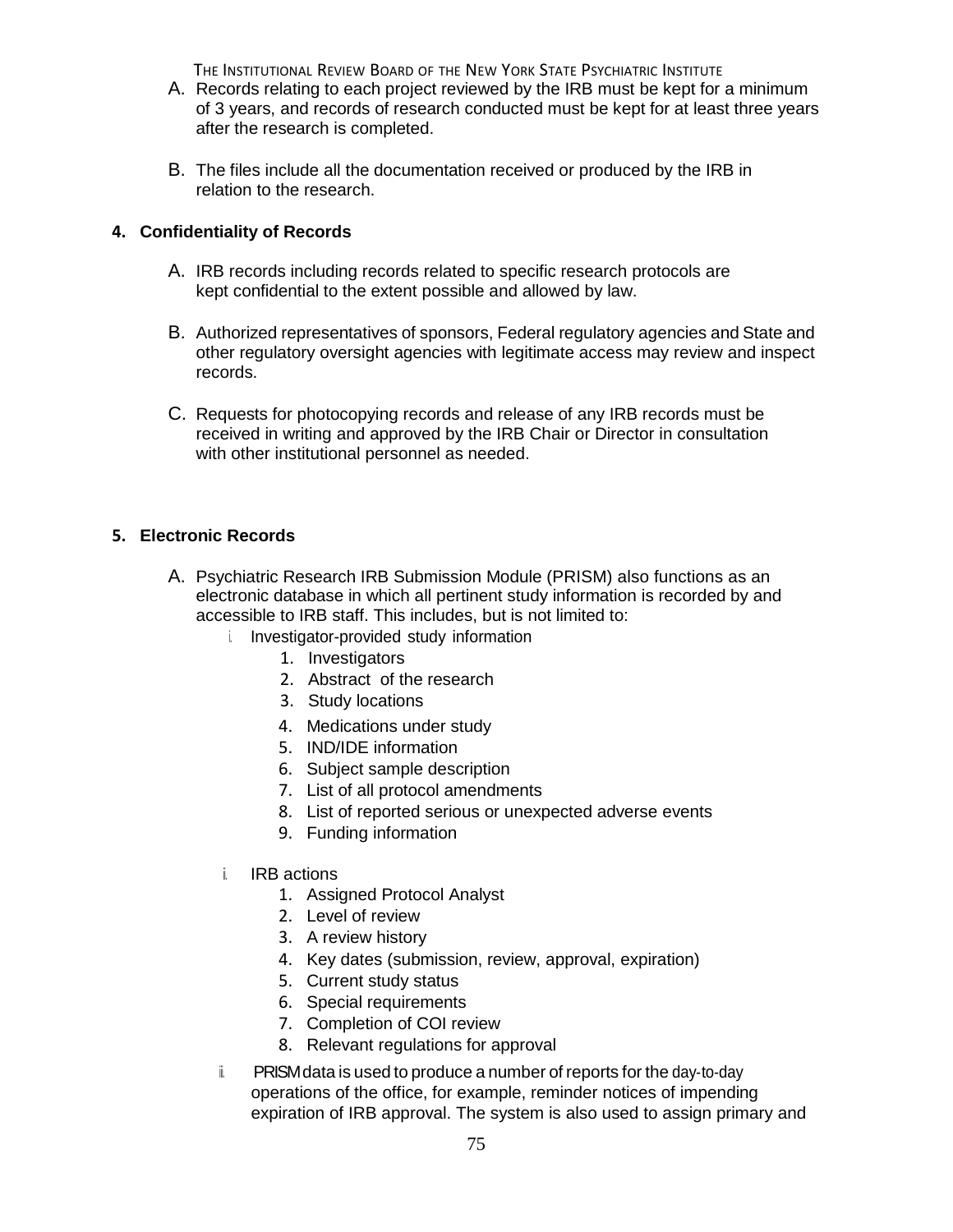THE INSTITUTIONAL REVIEW BOARD OF THE NEW YORK STATE PSYCHIATRIC INSTITUTE secondary reviewers, schedule studies for Subcommittee and Full Board review, and generate meeting agendas.

- B. Psychiatric Research IRB Submission Module (PRISM) is an online electronic form submission and process management system for the IRB and NYSPI research community.
	- Through PRISM, research personnel may log in using their unique username and password, complete IRB forms, attach relevant documents, and submit forms for IRB review. IRB forms have been recreated in the system as 'smart forms', which are tailored to the research being conducted (e.g. questions are generated to apply to the specific populations and procedures involved and the current study status).
	- ii. Once forms are completed online, the entire workflow takes place electronically, including attestation and electronic signature by Principal Investigator and research chief, submission to IRB, assignment of IRB number and protocol manager, pre-review by the Protocol Analyst, correspondence both within the IRB office and between the IRB and investigators, scheduling for review, and review by Chair or committee. Once a study is approved, the IRB protocol and consent forms are

electronically stamped with approval dates. The system allows for an audit trail, as the form history will capture date, time and user involved, at important junctions in the submission and review process.

### **Section 13. Subject Outreach**

1. The NYSPI-IRBwebsite (http://irb.nyspi.org)includes a section specifically for research subjects. This section can be accessed directly from the home page of the website

without a log in or password, and includes information about research in general, emphasizing the fact that study participation is voluntary, confidential, and that

informed consent is an intrinsic aspect of research participation. There are also links to NAMI, the FDA and NIMH, along with contact information for the IRB. The community is invited to contact the IRB by phone or email for general or specific questions.

- 2. IRBMail is a dedicated IRB office e-mail address that can be used by research participants to pose questions directly to the IRB. IRBMail is monitored during business hours by the IRB Senior Administrative Assistant and Protocol Analysts, who can either answer questions themselves or direct them to the appropriate person for response.
- 3. Every consent form is required to include an emergency contact number for the Principal Investigator. In addition, the consent form instructs the study participant to contact the Principal Investigator for questions regarding any aspect of the research study. For study-related complaints or questions regarding subject rights and welfare, individuals are provided the phone number of the IRB office and advised to call.
- 4. The Director maintains a file of all subject calls involving concerns or complaints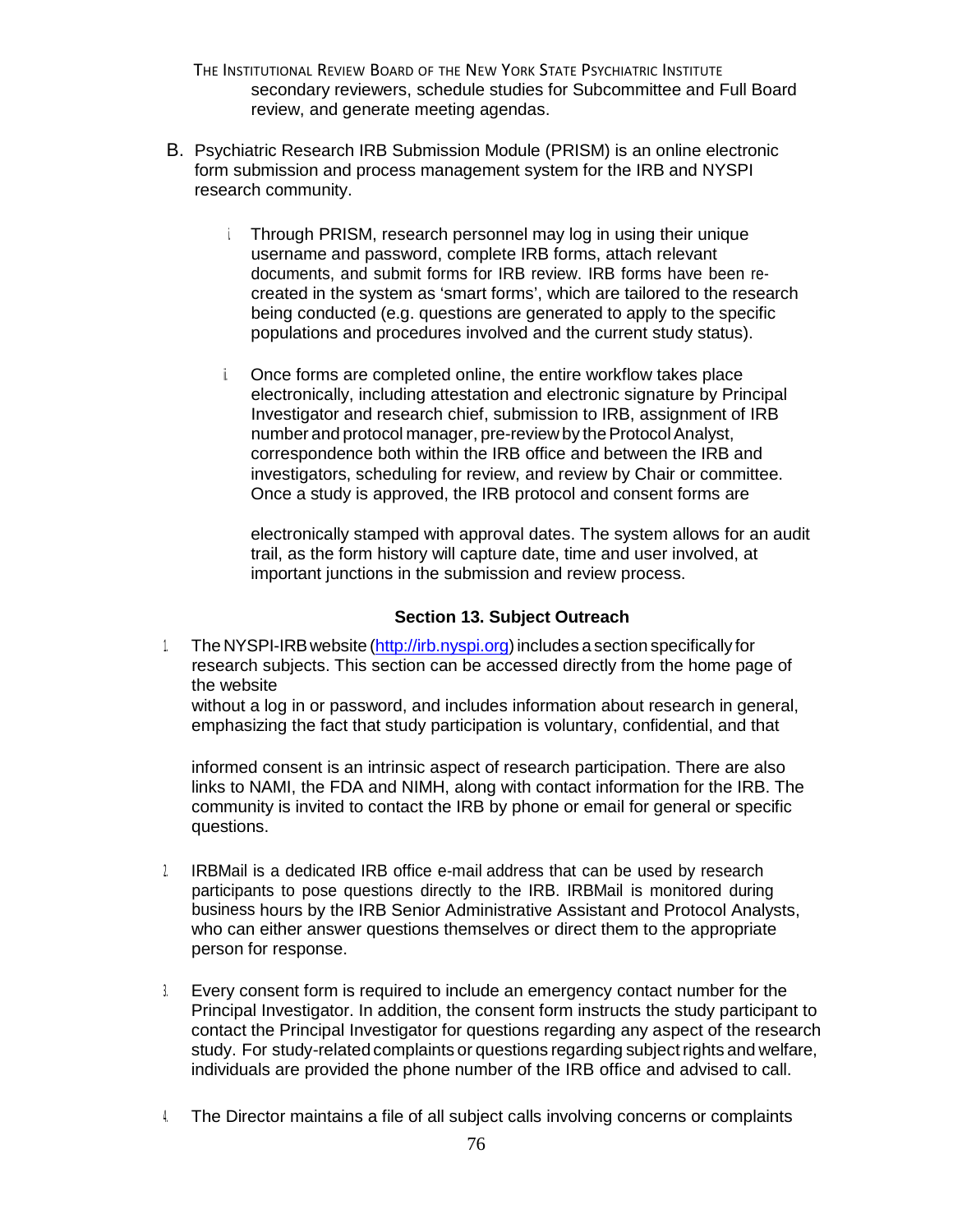THE INSTITUTIONAL REVIEW BOARD OF THE NEW YORK STATE PSYCHIATRIC INSTITUTE about studies conducted at NYSPI. All calls to the Director are returned either the same day or within the next business day. For a call received directly from a study participant, the Director contacts the complainant by phone, identifies the issue, and assures the individual that their concern is important and a response will be forthcoming. All correspondence, with the complainant, study investigator, and other parties, is documented and maintained in secured IRB Office files. Calls of a clinical nature are discussed with the Principal Investigator and IRB Chair immediately. If the complaint is one that is clearly deemed not of a serious nature, does not involve an adverse event, or does not involve an allegation of research noncompliance or misconduct, the Director generally contacts the Principal Investigator and offers suggestions for problem resolution. Complaints deemed to be non-serious and resolvable are not presented to the convened IRB.

Should a study participant contact the Director about an adverse event, alleged research misconduct, or an ethical breach, the IRB Co-Chair(s) are immediately notified. In the event of alleged research misconduct or ethical breach, the Chair of the Research Integrity Committee is notified. The Chair and Director may speak with the Principal Investigator to discuss if a participant contacts the Director about an adverse event. NYSPI Institutional officials are also consulted (e.g. the Director, Psychiatric Research, the Director of Quality Assurance, and the Psychiatry Clinical Director).

All complaints involving unanticipated problems, serious adverse events, allegations of research misconduct or an ethical breach, are promptly presented to the IRB for consideration. Should a complaint or allegation suggest the need to report to OHRP, the FDA and/or other entities, the Chair will present the case to the Board for discussion and a vote will be taken as to appropriate action/reporting. Board decision making around serious adverse events and/or allegations of research noncompliance are also reviewed by the Director, Psychiatric Research and the

Deputy Managing Director of RFMH to ensure consensus regarding action and reporting.

#### **Section 14. IRB Quality Metrics**

The Program for Human Subjects Research performs continuous quality improvement activities to meet the highest ethical and regulatory standards for human subjects protection. These activities are implemented to evaluate the effectiveness of the IRB Office, Subcommittees and Full Board with respect to operations, protocol review, and decisionmaking. IRB quality metrics are essential for the assessment of efficiency and effectiveness, as they enable the HSR Program to identify its strengths and limitations in order to promote best practices.

Program quality metrics encompass three specific domains: 1. Evaluation of IRB Structure, 2. Evaluation of IRB Process, and 3. Evaluation of Review Outcome.

#### 1. Evaluation of IRB Structure.

This domain involves the evaluation of Subcommittee and Full Board composition and expertise. IRB member composition is routinely reviewed to ensure adherence to